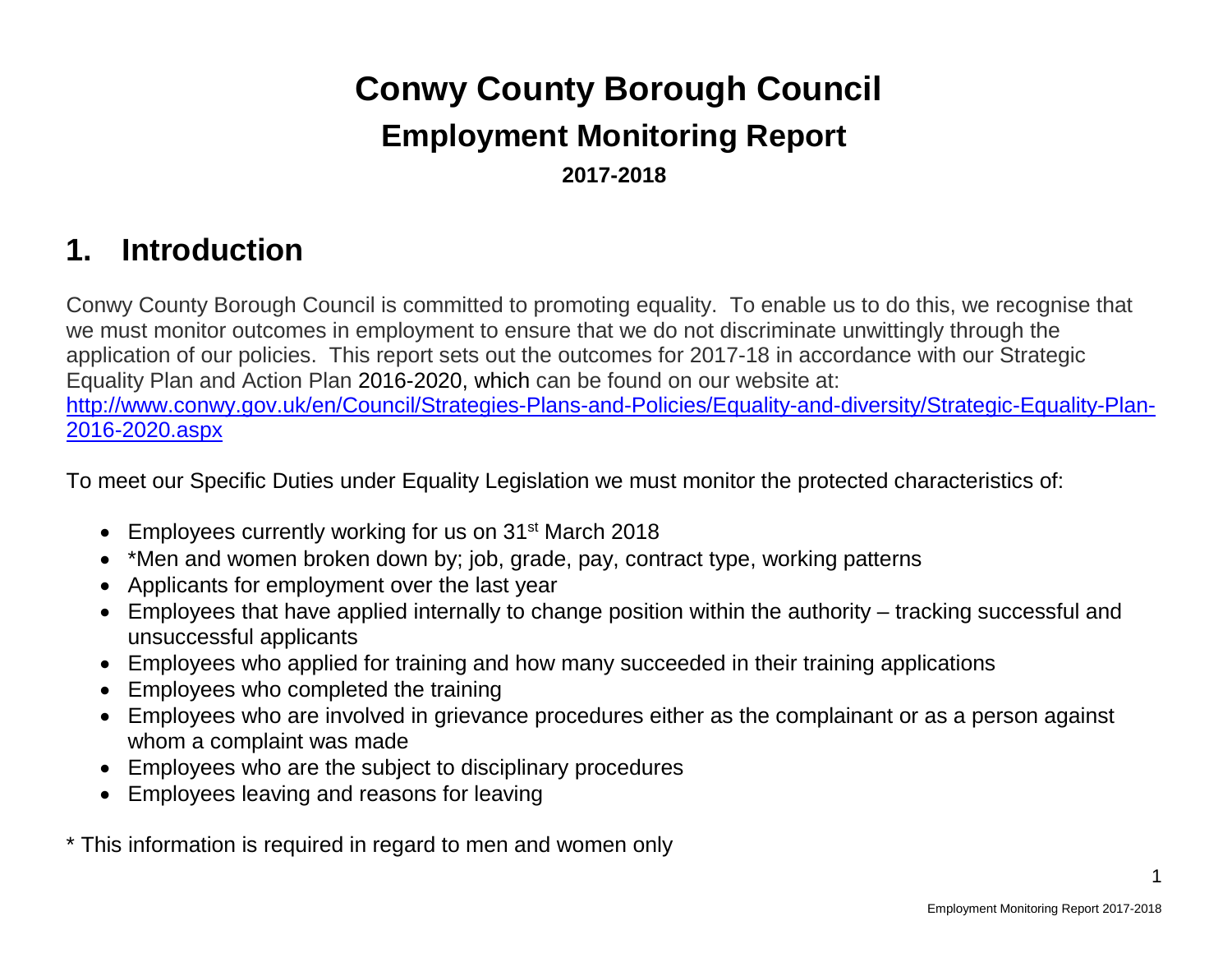# **2. Employment Monitoring Data**

Over the years we have tried to improve our position regarding equality data capture and reporting for our workforce. We collect Monitoring Data for the following areas:

- Age
- Sex
- Gender Reassignment
- Race (Ethnic Origin / Nationality)
- Disability
- Sexual Orientation
- Religion or Belief or non-Belief
- Pregnancy and Maternity
- Marital or Civil Partnership Status
- Welsh Language Ability (not covered by this report)
- Carer Responsibility (not covered by this report)

Steps have been taken each year to improve upon the Equality Monitoring Data we hold for existing employees. This report contains the data, where disclosed, on each of the protected characteristics. Web-recruitment was introduced in 2015, making the provision of this data mandatory, and we have already seen a steady improvement in the data captured since then. During the period of this report, the Education Service have also embedded this system into their recruitment processes, which means that all jobs within Conwy County Borough Council are now advertised through the web-recruitment system which will help improve data capture. A selfservice system has also been rolled out to staff which enables staff to update their own personal details. Further work to increase the data captured is planned for 2019.

A manual exercise is normally undertaken to record applications turned down for training as this data is not captured electronically. However, a workflow package on the HR/Payroll system has now been implemented and the first data will be available in next year's report which will improve the quality of information in this area.

Due to the small number of employees of an ethnic minority origin, this report shows the data aggregated into the category: Black Minority Ethnic (BME) origin. This avoids the possibility of individuals being identified from the data, but disaggregated data continues to be collected. Within each table, any figures less than five have been replace with an \* to protect the identity of individuals. Totals remain unchanged.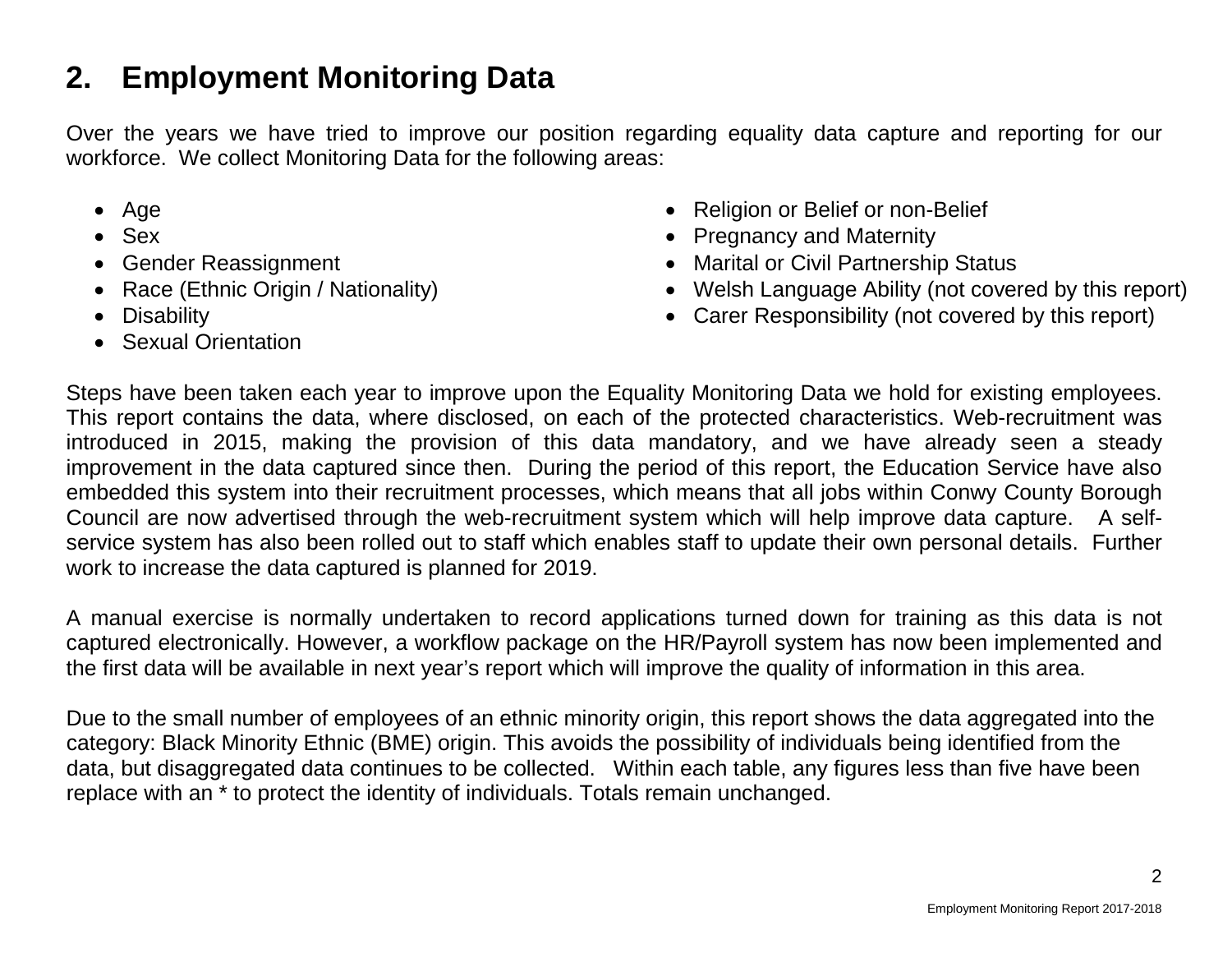# **3. Employees currently working for us**

#### **Table 1 - Number of Permanent or Fixed Term Employees as at 31st March 2018**

|                                                      |                |                |                | <b>Age Range</b> |                |                |              | <b>Gender</b> |                |                 | <b>Married /</b>                   | Gay,                        |            |                      | Pregnancy             |
|------------------------------------------------------|----------------|----------------|----------------|------------------|----------------|----------------|--------------|---------------|----------------|-----------------|------------------------------------|-----------------------------|------------|----------------------|-----------------------|
| <b>Service</b>                                       | <b>Total</b>   | Age 16 -<br>24 | Age 25 -<br>34 | Age 35 -<br>44   | Age 45 -<br>54 | Age 55 -<br>64 | Age<br>$65+$ | Female        | <b>Male</b>    | <b>Disabled</b> | <b>Civil</b><br><b>Partnership</b> | Lesbian.<br><b>Bisexual</b> | <b>BME</b> | Trans-<br>gender     | &<br><b>Maternity</b> |
| Audit & Procurement                                  | 14             | $\star$        | $\star$        | $\overline{7}$   | 5              | $\star$        | $\star$      | 11            | $\star$        | $\star$         | 10                                 | $\star$                     | $\star$    | $\star$              | $\star$               |
| <b>Chief Executives Office</b>                       | $\overline{7}$ | $\star$        | $\star$        | $\star$          |                | $\star$        | $\star$      | 5             | $\star$        | $\star$         | 6                                  | $\star$                     | $\star$    | $\star$              | $\star$               |
| Children Family & Safeguarding                       | 190            | $\star$        | 39             | 50               | 59             | 39             | $\star$      | 152           | 38             | 11              | 81                                 | $\star$                     | 5          | $\star$              | 12                    |
| <b>Community Development</b><br>Service              | 287            | 16             | 67             | 57               | 70             | 69             | 8            | 186           | 101            | $\overline{7}$  | 138                                | 6                           | $\star$    | $\ddot{\phantom{1}}$ | 5                     |
| <b>Corporate Financial Service</b>                   | 35             | $\star$        | $\star$        | 15               | 12             | $\star$        | $\star$      | 24            | 11             | $\star$         | 16                                 | $\star$                     | $\star$    | $\star$              | $\star$               |
| <b>Corporate Human Resources</b>                     | 22             | $\star$        | $\star$        | 6                | 5              | 6              | $\star$      | 15            | $\overline{7}$ | $\star$         | 11                                 | $\star$                     | $\star$    | $\ddot{\phantom{1}}$ | $\star$               |
| Corporate Improvement &<br>Development               | 12             | $\star$        |                | 5                |                | $\star$        | $\star$      | 9             |                | $\star$         | 10                                 |                             | $\star$    |                      | $\star$               |
| Corporate Marketing &<br>Communications              | 15             | $\star$        |                | $\star$          | 6              | $\star$        | $\star$      | 13            |                | $\star$         | 9                                  |                             | $\star$    |                      |                       |
| Education                                            | 2001           | 65             | 356            | 533              | 651            | 358            | 38           | 1693          | 308            | 10              | 1220                               | $\star$                     | 10         | $\star$              | 108                   |
| <b>Environment Roads &amp; Facilities</b>            | 519            | 20             | 57             | 74               | 198            | 149            | 21           | 159           | 360            | 15              | 255                                | $\star$                     | 10         | $\star$              | 5                     |
| Estates & Asset Management                           | 10             | $\star$        | $\star$        | $\star$          | $\star$        | $\star$        | $\star$      | $\star$       | $\overline{7}$ | $\star$         | $\overline{7}$                     | $\ddot{\phantom{1}}$        | $\star$    | $\star$              | $\star$               |
| Information Technology                               | 81             | $\star$        | 11             | 26               | 33             | 8              | $\star$      | 20            | 61             | $\star$         | 38                                 | $\star$                     | $\star$    | $\star$              | $\star$               |
| <b>Integrated Adults &amp; Community</b><br>Services | 567            | 17             | 86             | 106              | 181            | 154            | 23           | 481           | 86             | 22              | 308                                | 11                          | 21         | $\star$              | 18                    |
| Law & Governance                                     | 64             | $\star$        | 18             | 15               | 12             | 13             | $\star$      | 53            | 11             | $\star$         | 39                                 | $\star$                     | $\star$    | $\star$              | 6                     |
| Regulatory & Housing Services                        | 130            | 6              | 20             | 34               | 44             | 21             | 5            | 82            | 48             | $\star$         | 75                                 | $\star$                     | $\star$    | $\star$              | 7 <sup>7</sup>        |
| Revenues & Benefits Service                          | 86             | $\star$        | 23             | 26               | 24             | 10             | $\star$      | 65            | 21             | $\star$         | 45                                 | $\star$                     | $\star$    | $\star$              | $\star$               |
| Theatres & Conference Centre                         | 107            | 9              | 26             | 20               | 21             | 26             | 5            | 54            | 53             | $\star$         | 57                                 | $\star$                     | $\star$    | $\star$              | 5                     |
| <b>CCBC Total</b>                                    | 4147           | 144            | 717            | 983              | 1330           | 865            | 108          | 3025          | 1122           | 75              | 2325                               | 34                          | 59         | 6                    | 176                   |

Note: The number of employees counted in Table 1 is based on the number of permanent or fixed term people employed by Conwy on 31<sup>st</sup> March 2018 (counted once, even though they may have more than one permanent or fixed term job).

Numbers below 5 have been replaced by \* to protect anonymity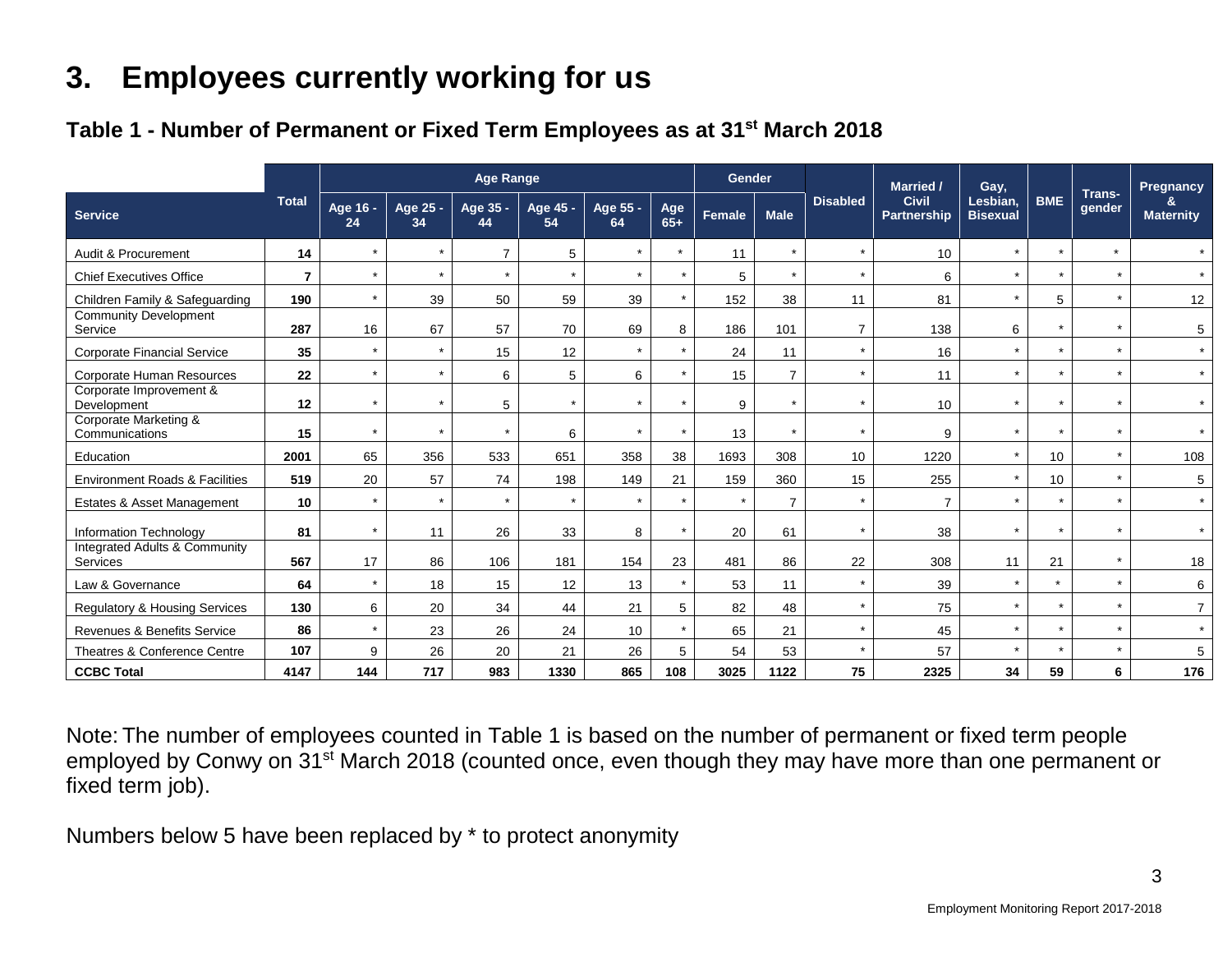#### **Table 1a - Number of Permanent or Fixed Term Employees as at 31st March 2018 by religion and belief**

| <b>Service</b>                                              | <b>Total</b>   | <b>Agnostic</b>      | <b>Atheist</b> | <b>Buddhist</b> | <b>Christian</b> | Confucianism | <b>Hindu</b> | <b>Jehovah</b><br><b>Witness</b> | <b>Muslim</b> | <b>No</b><br><b>Religion</b> | <b>Not</b><br><b>Specified</b> | Other          |
|-------------------------------------------------------------|----------------|----------------------|----------------|-----------------|------------------|--------------|--------------|----------------------------------|---------------|------------------------------|--------------------------------|----------------|
| Audit & Procurement                                         | 8              | $\star$              | $\star$        | $\star$         | 6                | $\star$      | $\star$      | $\star$                          | $\star$       | $\star$                      | $\star$                        |                |
| <b>Chief Executives Office</b>                              | 4              | $\star$              | $\star$        | $\star$         | $\star$          | $\star$      | $\star$      | $\star$                          | $\star$       |                              | $\star$                        | $\star$        |
| Children Family & Safeguarding                              | 137            | $\star$              | $\star$        | $\star$         | 67               | $\star$      | $\star$      | $\star$                          | $\star$       | 48                           | 11                             | $\star$        |
| <b>Community Development Service</b>                        | 144            | 6                    | 5              | $\star$         | 76               | $\star$      | $\star$      | $\star$                          | $\star$       | 45                           | 8                              | $\star$        |
| <b>Corporate Financial Service</b>                          | 33             | $\star$              | $\star$        | $\star$         | 18               | $\star$      | $\star$      | $\star$                          | $\star$       | 9                            | $\star$                        | $\star$        |
| Corporate Human Resources                                   | 22             | $\star$              | $\star$        | $\star$         | 13               | $\star$      | $\star$      | $\star$                          | $\star$       | $\overline{ }$               | $\star$                        | $\star$        |
| Corporate Improvement &<br>Development                      | 12             | $\star$              | $\star$        | $\star$         | 5                | $\star$      | $\star$      | $\star$                          | $\star$       | 5                            | $\star$                        | $\star$        |
| Corporate Marketing &<br>Communications                     | 12             | $\ddot{\phantom{1}}$ |                | $\star$         | 8                | $\star$      | $\star$      | $\star$                          | $\star$       |                              | $\star$                        |                |
| Education                                                   | 206            | $\ddot{\phantom{1}}$ | $\star$        | $\star$         | 129              | $\star$      | $\star$      | $\star$                          | $\star$       | 48                           | 12                             | $\overline{7}$ |
| <b>Environment Roads &amp; Facilities</b>                   | 333            | $\star$              | 5              | $\star$         | 193              | $\star$      | $\star$      | $\star$                          | $\star$       | 95                           | 29                             | $\overline{7}$ |
| Estates & Asset Management                                  | $\overline{7}$ | $\star$              | $\star$        | $\star$         | $\star$          | $\star$      | $\star$      | $\star$                          | $\star$       |                              | $\star$                        | $\star$        |
| Information Technology                                      | 78             | $\star$              | 5              | $\star$         | 30               | $\star$      | $\star$      | $\star$                          | $\star$       | 34                           | 5                              | $\star$        |
| <b>Integrated Adults &amp; Community</b><br><b>Services</b> | 394            | $\star$              | 9              | $\star$         | 231              | $\star$      | $\star$      | $\star$                          | $\star$       | 113                          | 29                             | $\overline{7}$ |
| Law & Governance                                            | 44             | $\star$              | $\star$        | $\star$         | 28               | $\star$      | $\star$      | $\star$                          | $\star$       | 12                           | $\star$                        | $\star$        |
| Regulatory & Housing Services                               | 78             | $\star$              | $\star$        | $\star$         | 39               | $\star$      | $\star$      | $\star$                          | $\star$       | 26                           | 8                              | $\star$        |
| Revenues & Benefits Service                                 | 76             | $\star$              | $\star$        | $\star$         | 46               | $\star$      | $\star$      | $\star$                          | $\star$       | 19                           | 6                              | $\star$        |
| Theatres & Conference Centre                                | 79             | $\star$              | $\star$        | $\star$         | 42               | $\star$      | $\star$      | $\star$                          | $\star$       | 25                           | 5                              | $\star$        |
| <b>CCBC Total</b>                                           | 1667           | 27                   | 36             | 4               | 936              | 1            | 1.           | $\mathbf{3}$                     | $\mathbf{2}$  | 494                          | 127                            | 36             |

Note: The number of employees counted in Table 1a is based on the number of permanent or fixed term people employed by Conwy on 31<sup>st</sup> March 2018 (counted once, even though they may have more than one permanent or fixed term job).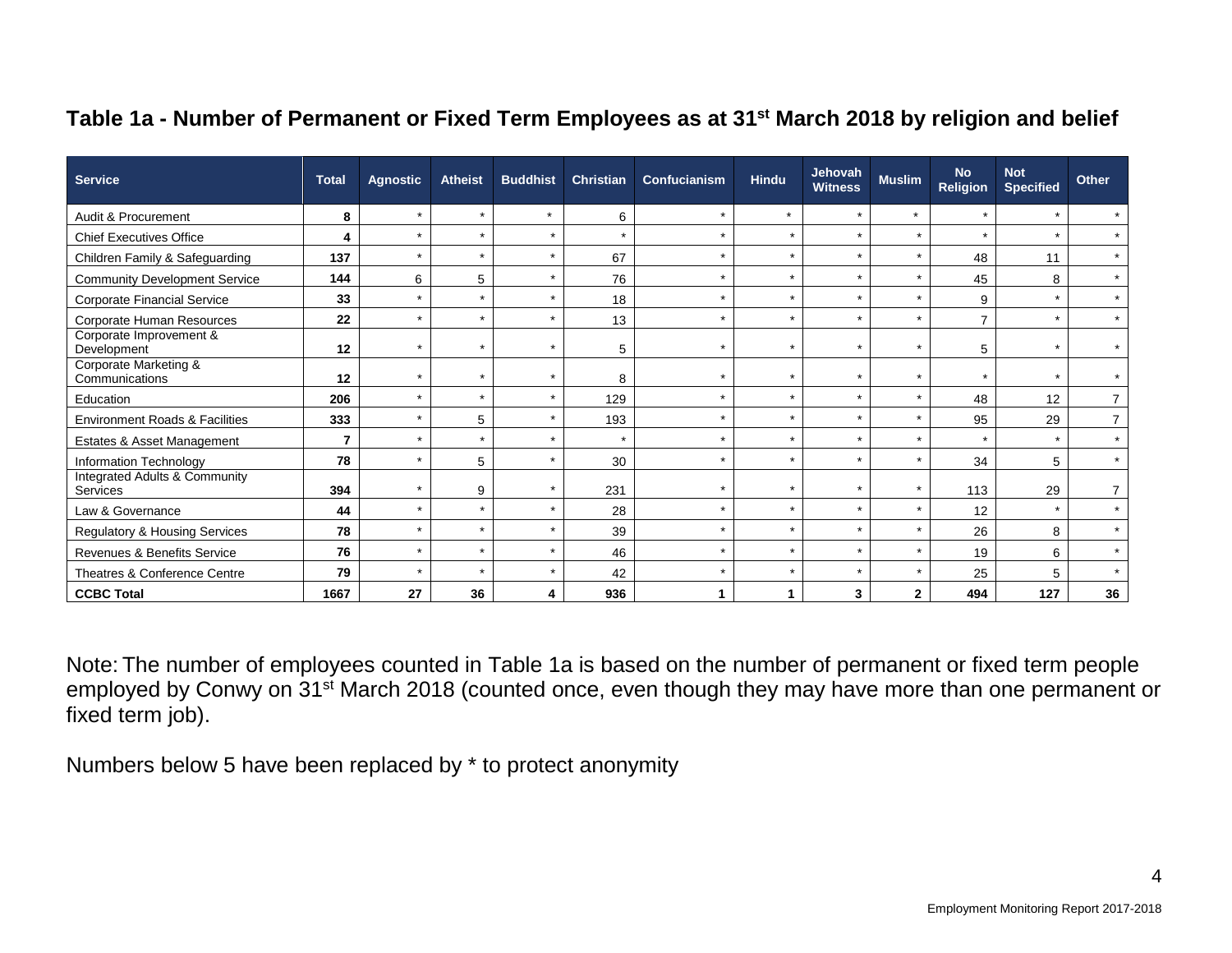| Table 2 – Number of Casual Workers as at 31 <sup>st</sup> March 2018 |  |  |  |  |  |
|----------------------------------------------------------------------|--|--|--|--|--|
|----------------------------------------------------------------------|--|--|--|--|--|

|                                           |              |                      |                     | <b>Age Range</b>     |                      |                     |                          | <b>Gender</b>            |             |                 |                                       | Gay,                        |               |                  | Pregnancy             |
|-------------------------------------------|--------------|----------------------|---------------------|----------------------|----------------------|---------------------|--------------------------|--------------------------|-------------|-----------------|---------------------------------------|-----------------------------|---------------|------------------|-----------------------|
| <b>Service</b>                            | <b>Total</b> | Age<br>$16 -$<br>24  | Age<br>$25 -$<br>34 | Age<br>$35 -$<br>44  | Age<br>$45 -$<br>54  | Age<br>$55 -$<br>64 | Age<br>$65+$             | Female                   | <b>Male</b> | <b>Disabled</b> | <b>Married / Civil</b><br>Partnership | Lesbian,<br><b>Bisexual</b> | <b>BME</b>    | Trans-<br>gender | ö<br><b>Maternity</b> |
| Children Family & Safeguarding            | 83           | $\star$              | 18                  | 23                   | 20                   | 18                  | $\star$                  | 67                       | 16          | $\star$         | 30                                    | $\star$                     | $\star$       | $\star$          | $\star$               |
| <b>Community Development Service</b>      | 284          | 108                  | 71                  | 28                   | 40                   | 29                  | 8                        | 150                      | 134         | 5               | 66                                    |                             | $\star$       |                  | $\star$               |
| <b>Corporate Financial Service</b>        | 5            |                      |                     | $\star$              |                      | $\star$             | $\star$                  | $\ddot{\phantom{1}}$     | $\star$     | $\star$         |                                       |                             | ÷             |                  | $\star$               |
| Corporate Improvement &<br>Development    |              |                      | $\star$             |                      | $\ddot{\phantom{1}}$ | $\star$             | $\star$                  | $\overline{ }$           | $\star$     | $\star$         | $\star$                               | $\star$                     | $\star$       | $\ddot{}$        | $\star$               |
| Corporate Marketing &<br>Communications   | 22           |                      | 8                   |                      |                      |                     | $\star$                  | 13                       | 9           |                 |                                       |                             |               |                  | $\star$               |
| Education                                 | 1480         | 140                  | 312                 | 339                  | 400                  | 242                 | 47                       | 1251                     | 229         | 5               | 789                                   |                             | $\rightarrow$ |                  | 20                    |
| <b>Environment Roads &amp; Facilities</b> | 40           | $\star$              | 6                   | 5                    | 13                   | 8                   | $\overline{\phantom{a}}$ | 28                       | 12          | $\star$         | 24                                    | $\star$                     | $\star$       | $\star$          | $\star$               |
| Integrated Adults & Community<br>Services | 49           |                      | 11                  | 8                    | 12                   | 14                  | $\star$                  | 35                       | 14          |                 | 22                                    |                             | $\star$       |                  | $\star$               |
| Law & Governance                          | 11           | $\ddot{\phantom{1}}$ | ÷                   |                      | ÷                    | $\rightarrow$       | $5\overline{5}$          | $\overline{\phantom{a}}$ | ٠           | $\star$         | 8                                     |                             | ÷             |                  | $\star$               |
| <b>Regulatory &amp; Housing Services</b>  | 9            | ⇁                    |                     | $\ddot{\phantom{1}}$ | $\star$              | $\star$             | $\star$                  |                          | 5           | $\star$         | $\star$                               | $\star$                     | $\star$       | $\ddot{}$        | $\star$               |
| Theatres & Conference Centre              | 125          | 37                   | 33                  | 14                   | 16                   | 17                  | 8                        | 77                       | 48          | $\star$         | 39                                    | $\star$                     | $\star$       |                  | $\star$               |
| <b>CCBC Total</b>                         | 2109         | 306                  | 463                 | 420                  | 507                  | 332                 | 81                       | 1636                     | 473         | 19              | 983                                   | 14                          | 16            | 2                | 24                    |

Note: The number of employees counted in Table 2 is based on the number of casual workers employed by Conwy on 31<sup>st</sup> March 2018 (counted once, even though they may have more than one casual job).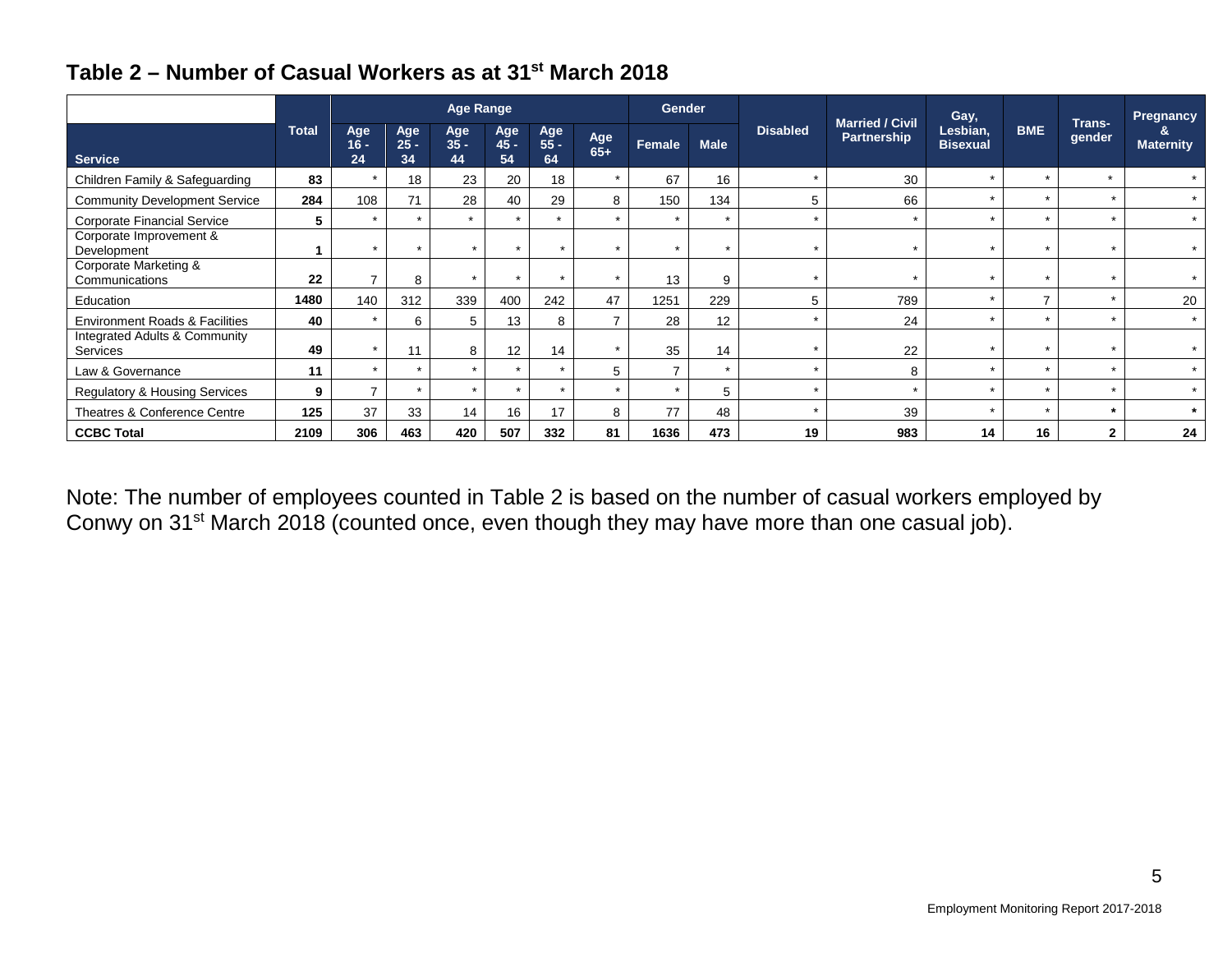#### **Table 2a – Number of Casual Workers as at 31st March 2018 by religion and belief**

Note: The number of employees counted in Table 2a is based on the number of casual workers employed by Conwy on 31<sup>st</sup> March 2018 (counted once, even though they may have more than one casual job).

| <b>Service</b>                            | <b>Total</b> | <b>Agnostic</b> | <b>Atheist</b> | <b>Christian</b> | Confucianism | <b>Jehovah</b><br><b>Witness</b> | <b>No Religion</b> | <b>Not</b><br><b>Specified</b> | <b>Other</b> |
|-------------------------------------------|--------------|-----------------|----------------|------------------|--------------|----------------------------------|--------------------|--------------------------------|--------------|
| Children Family & Safeguarding            | 45           |                 |                | 20               |              | $\ddot{\phantom{1}}$             | 17                 | 5                              |              |
| <b>Community Development Service</b>      | 129          |                 | 11             | 68               |              |                                  | 37                 | 6                              |              |
| <b>Corporate Financial Service</b>        |              |                 |                |                  |              |                                  |                    |                                |              |
| Corporate Improvement & Development       |              |                 |                | $\star$          | ÷            |                                  | $\star$            | ÷                              |              |
| Corporate Marketing & Communications      | 17           |                 |                | 9                |              |                                  | 5                  | $\ddot{\phantom{1}}$           |              |
| Education                                 | 149          |                 |                | 83               |              |                                  | 47                 | 6                              |              |
| <b>Environment Roads &amp; Facilities</b> | 18           |                 |                | 14               |              |                                  | $\star$            | ≁                              |              |
| Integrated Adults & Community Services    | 31           |                 |                | 14               |              |                                  | 11                 |                                |              |
| Law & Governance                          |              |                 |                | ÷                |              |                                  | $\star$            | ÷                              |              |
| <b>Regulatory &amp; Housing Services</b>  |              |                 |                |                  |              |                                  |                    | ÷                              |              |
| Theatres & Conference Centre              | 78           |                 | 8              | 25               |              |                                  | 38                 | 6                              |              |
| <b>CCBC Total</b>                         | 476          | 11              | 26             | 241              |              |                                  | 163                | 31                             | 10           |

Numbers below 5 have been replaced by \* to protect anonymity

The overall workforce profile of the Authority consists of 25% male and 75% female employees. This figure includes permanent, fixed term and casual employees. When broken down further, the split of male and female employees in permanent and fixed term roles is 27% male and 73% female, and the split in casual roles is 22% male and 78% female. When looking at the casual workforce only, the total number of casual staff has decreased by 36% since our last report. This is due to posts which have been dormant for more than 18 months being closed on the system. The age profile for the whole workforce is 7% aged 16-24, 19% aged 25-34, 22% aged 35-44, 29% aged 45-54, 19% aged 55-64 and 3% aged 65+.

During this period 3.2% of the workforce took maternity leave, majority of which were employed in Education. The system has been upgraded and we can now record the date employees inform managers of their pregnancy and record their MATB1 date. This data capture will commence in 2019 and be reported on from 2020 onwards.

We hold the following data for staff in Conwy: 100% sex, 100% age, 99.5% marital/civil partnership, 50.2% race, 44.6% disability, 38.5% religion/belief, 49.6% lesbian, gay or bisexual and 30.9% transgender. These figures do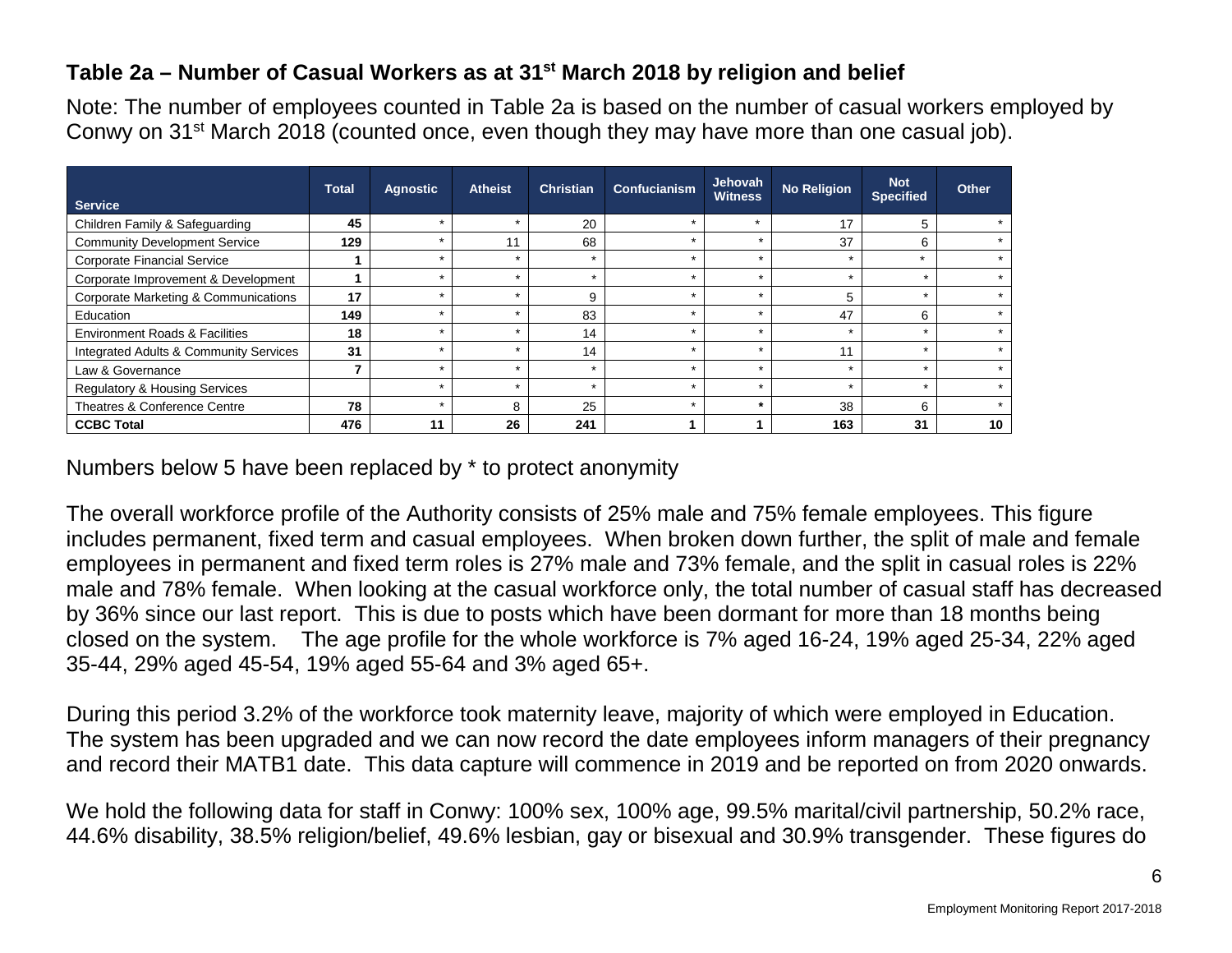not show how many people are identified with that protected group, but how many people have provided information to say that they are or are not from each group.

The following figures are based on all of our staff (including permanent, fixed term and casual staff). 53% have declared that they are either married or in a civil partnership and 1.5% have declared a disability. Currently, 0.8% have declared their sexual orientation as lesbian, gay or bisexual, 1.2% of employees have stated that they are of black, minority and ethnic origin, 34% have declared a religion/belief or non-belief and 0.1% of employees have stated that they are transgender. Figures for these protected characteristics have increased over the past few years however still remain low.

Improvements have been seen in this data since the introduction of Web Recruitment in 2015 which ensures that all applicants complete their Equality Information with these fields now mandatory on the application form. A recent upgrade to this system now also ensures that all Education posts are now recruited this way. The introduction of the self-service system in which employees can access to update their own personal records has also aided the improvement in Equality data held for current staff. Although the figures are still very low, a small improvement has been seen over the past couple of years and we will be working to improve upon this data further over the coming year.

These figures are not always representative of the workforce as they are dependent on individuals wishing to disclose their identity and this is a particular issue around disability and LGBT reporting. Staff are offered the opportunity to state 'prefer not to say' and we will be reviewing this data to consider whether these responses are significant.

### **3.1 Gender breakdown by Contract / Salary / Job Type / Grade**

The numbers provided in Tables 3 - 6 below are based on the number of positions filled within Conwy, by the people shown in Tables 1 and 2. We have a large number of employees who hold multiple posts, often part-time and often in different job types and different services. Conwy County Borough Council does not employ 7,585 employees as this is the total number of posts filled. As at 31.3.18 we employed 4147 permanent and fixed term people in 4536 posts. We also employed 2109 casual people who filled 3049 casual posts.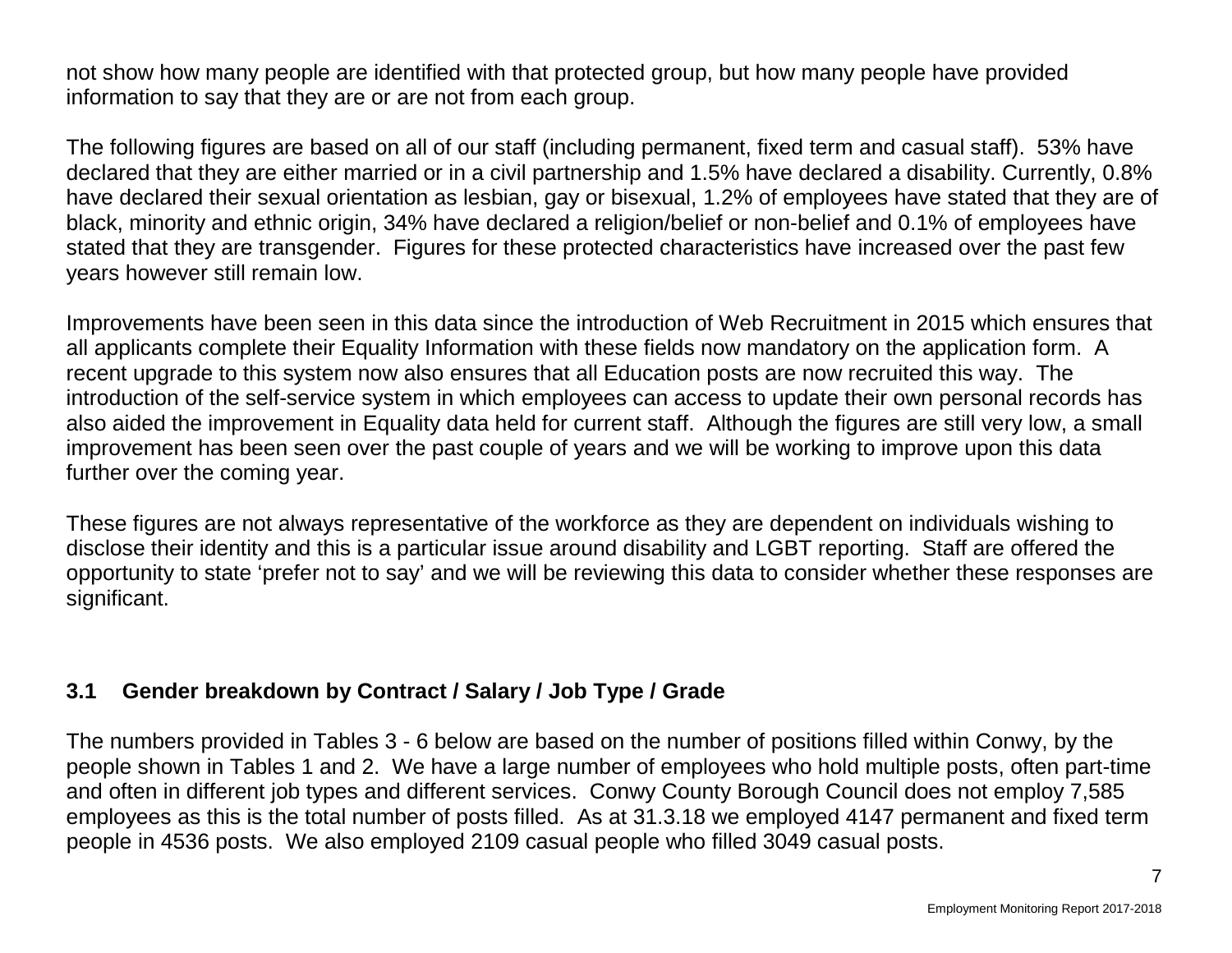#### **Table 3 - Number of posts filled by Contract Type**

|            |                  | <b>Permanent</b> |                  | <b>Fixed Term</b> |                   |              |
|------------|------------------|------------------|------------------|-------------------|-------------------|--------------|
| <b>Sex</b> | <b>Full time</b> | <b>Part time</b> | <b>Full time</b> | <b>Part time</b>  | Variable<br>hours | <b>Total</b> |
| Female     | 1063             | 1740             | 204              | 357               | 2274              | 5638         |
| Male       | 789              | 245              | 87               | 51                | 775               | 1947         |
|            | 1852<br>1985     |                  | 291              | 408               | 3049              | 7585         |

#### **Table 4 - Number of posts filled by Salary Range**

| <b>Sex</b>   | <b>Salary Up</b><br>To 16,000 | <b>Salary</b><br>$16,001 -$<br>20.000 | <b>Salary</b><br>$20,001 -$<br>24,000 | <b>Salary 24,001</b><br>$-28,000$ | <b>Salary 28,001</b><br>$-32,000$ | <b>Salary 32,001</b><br>36,000 | <b>Salary</b><br>$36,001 -$<br>40,000 | <b>Salary 40,001</b><br>$-45,000$ | <b>Salary</b><br>45,001 -<br>50,000 | <b>Salarv</b><br>$50,000 +$ | <b>Total</b> |
|--------------|-------------------------------|---------------------------------------|---------------------------------------|-----------------------------------|-----------------------------------|--------------------------------|---------------------------------------|-----------------------------------|-------------------------------------|-----------------------------|--------------|
| Female       | 4022                          | 331                                   | 326                                   | 178                               | 212                               | 147                            | 274                                   | 54                                | 46                                  | 48                          | 5638         |
| Male         | 1069                          | 224                                   | 180                                   | 117                               | 75                                | 62                             | 102                                   | 49                                | 26                                  | 43                          | 1947         |
| <b>Total</b> | 5091                          | 555                                   | 506                                   | 295                               | 287                               | 209                            | 376                                   | 103                               | $\overline{ }$                      | Ω,                          | 7585         |

41% (2109) of those employees who are paid up to £16,000 are casual employees whose pay is dormant if they are not working, of which 78% (1636) are female and 22% (473) male. The gender breakdown within this salary range broadly reflects that of the workforce gender profile at 75% female and 25% male.

#### **Table 5 - Number of posts filled by Job Type**

| <b>Sex</b> | <b>Admin &amp; Clerical</b> | <b>Care &amp; Support</b> | <b>Education</b> | <b>Management</b> | <b>Not Stated</b> | <b>Operational</b> | Professional | <b>Senior</b><br><b>Management</b> | Technical | <b>Total</b> |
|------------|-----------------------------|---------------------------|------------------|-------------------|-------------------|--------------------|--------------|------------------------------------|-----------|--------------|
| Female     | 410                         | 989                       | 981              | 86                |                   | 1636               | 318          |                                    | 1205      | 5638         |
| Male       | 110                         | 133                       | 234              | 70                | 16                | 725                | 157          |                                    | 494       | 1947         |
|            | 520                         | 1122                      | 1215             | 156               | 20                | 2361               | 475          |                                    | 1699      | 7585         |

The management category comprises people whose main role is management. However, the professional category will also include some people who manage employees.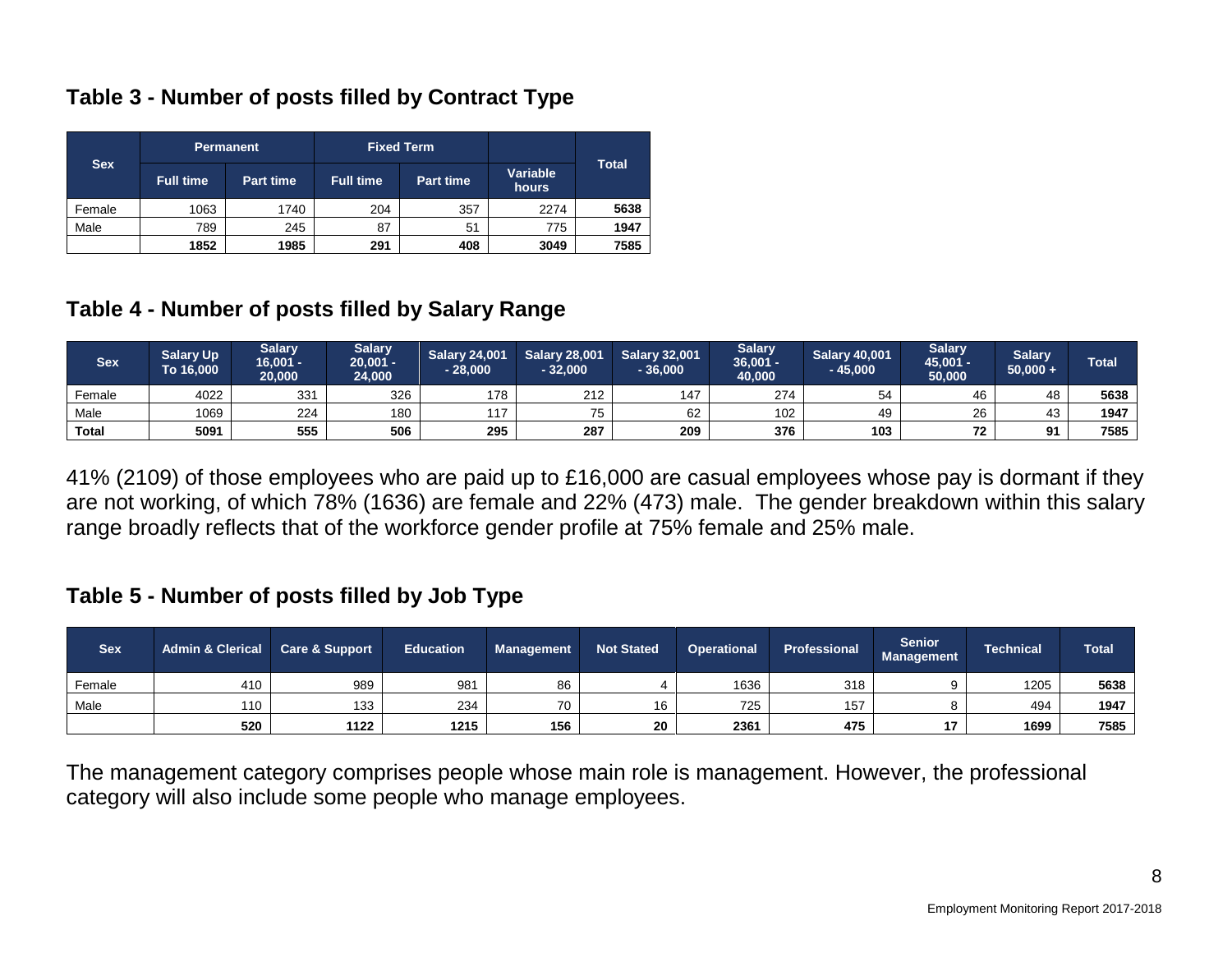#### **Table 6 - Number of posts filled by Grade**

| <b>Sex</b> | G01  | G <sub>02</sub> | G03 | G04 | G05 | G06 | G07 | G08     | G09 | G10 | G11 | G12                 |
|------------|------|-----------------|-----|-----|-----|-----|-----|---------|-----|-----|-----|---------------------|
| Female     | 1891 | 692             | 338 | 586 | 442 | 177 | 106 | 165     | 49  | 40  |     | 20                  |
| Male       | 351  | 394             | 160 | 196 | 159 | 139 | 66  | 51<br>ັ | 36  | 40  |     | $\overline{1}$<br>L |
|            | 2242 | 1086            | 498 | 782 | 601 | 316 | 172 | 216     | 85  | 80  | . . | 32                  |

| <b>Sex</b> | <b>Senior</b><br><b>Management</b> | Deputy /<br>Head<br><b>Teacher</b> | <b>Teacher</b> | <b>Education</b><br><b>Advisory</b> | Youth<br><b>Worker</b> | <b>Modern</b><br><b>Apprentice</b> | <b>Misc</b> | <b>Total for</b><br>all grades |
|------------|------------------------------------|------------------------------------|----------------|-------------------------------------|------------------------|------------------------------------|-------------|--------------------------------|
| Female     | 9                                  | 74                                 | 896            | 44                                  | 19                     | $\Delta$                           | 114         | 5638                           |
| Male       | 8                                  | 52                                 | 175            |                                     | 16                     | 16                                 | 63          | 1947                           |
|            | 17                                 | 126                                | 1071           | 18                                  | 35                     | 20                                 | 177         | 7585                           |

The Education Advisory column in this table includes non-school based employees such as Education Advisory Inspectors and Psychologists.

### **Contract Type**

As at 31<sup>st</sup> March 2018, there are 7585 posts filled within Conwy (permanent, fixed term and casual staff), of which 75% are occupied by female employees and 25% are occupied by male employees. Of the 7585 posts, 3837 (51%) are permanent, 699 (9%) are fixed term and 3049 (40%) are casual. These figures broadly reflect the figures of the previous year.

Of all permanent posts 73% are held by female employees and 27% are held by male employees. 57% of full time permanent posts are held by female employees and 43% are held by male employees, and 88% of part-time permanent posts are held by female employees and 12% are held by male employees. These are relatively unchanged from last year.

Of all fixed term posts 80% are held by female employees and 20% held by male employees. 70% of fixed term full time posts are held by female employees and 30% are held by male employees. 88% of fixed term part-time posts are held by female employees and 12% are held by male employees. 75% of casual posts are held by female workers and 25% are held by male workers. 88% of all part time posts (permanent and fixed term) are held by female employees, compared to 12% male employees.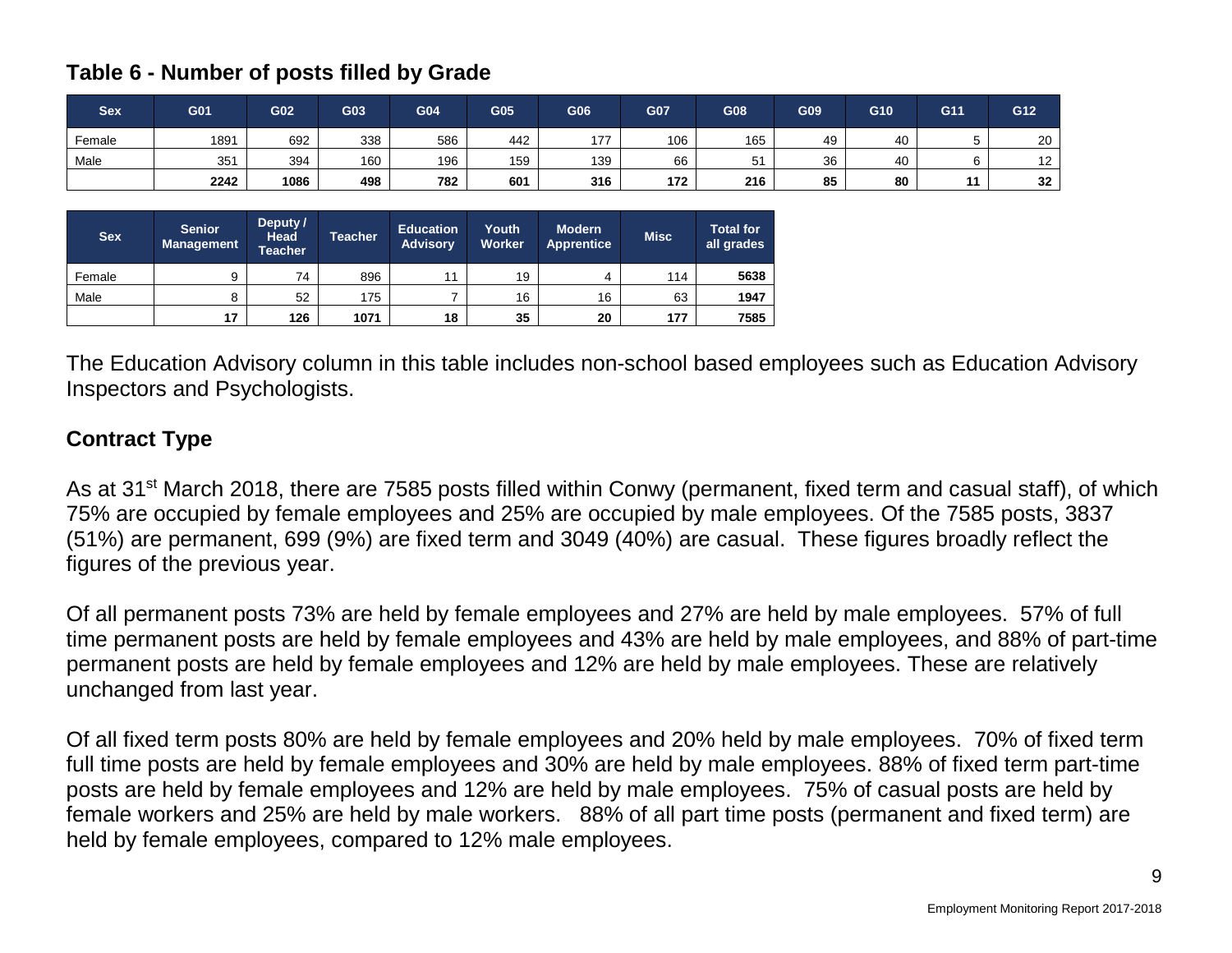#### **Salary Range**

There are a total of 7585 posts within Conwy, 53% (4022 posts) of which are occupied by female employees within the salary range up to £16,000. Almost three quarters of the female workforce (71%) and over half (55%) of the male workforce fall within the salary range up to £16,000.

The female to male split in the different salary ranges is as follows: Up to £16,000 is 79% female and 21% male £16,001 to £20,000 is 60% female and 40% male £20,001 to £24,000 is 64% female and 36% male £24,001 to £28,000 is 60% female and 40% male £28,001 to £32,000 is 74% female and 26% male £32,001 to £36,000 is 70% female and 30% male £36,001 to £40,000 is 73% female and 27% male £40,001 to £45,000 is 52% female and 48% male £45,001 to £50,000 is 64% female and 36% male £50,000+ is 53% female and 47% male.

The split of female to male employees in the £50,000 and over salary range hasn't changed since the last Employment Monitoring report. Posts that fall within the salary range £50,000 and above include; Chief Executive, Directors, Heads of Service, Head Teachers, Deputy Head Teachers and Education Advisor/Inspectors.

Within the salary ranges of up to £16,000, £28,001 to £32,000, £32,001 to £36,000 and £36,000 to £40,000 there is an approximate trend which can be compared to the workforce profile of 75:25 female to male employees. However, when compared to the workforce profile, females are less represented in the salary ranges £16,001 to £20,000, £20,001 to £24,000, £24,001 to £28,000, £40,001 to £45,000, £45,001 to £50,000 and £50,000+.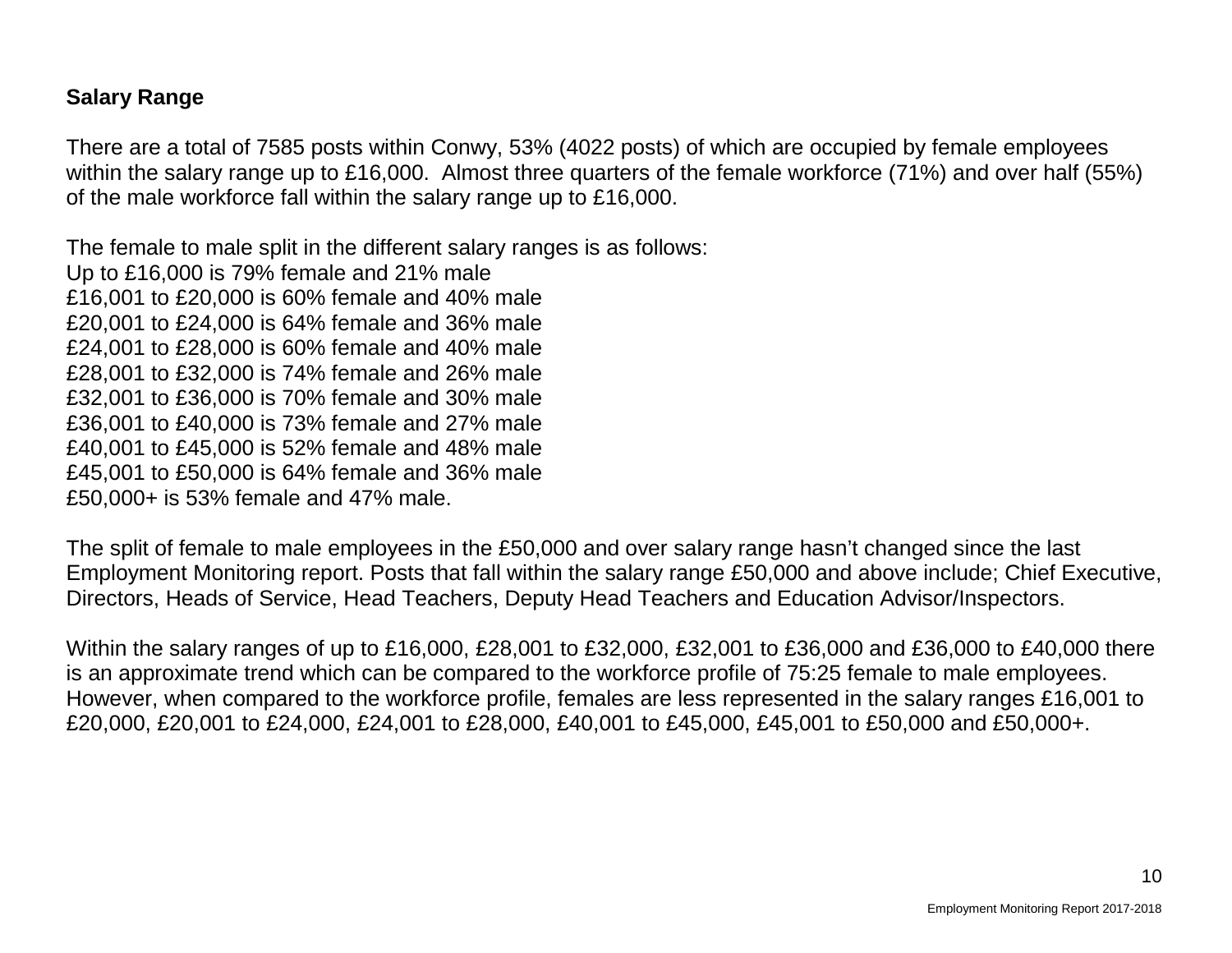### **Job Type**

85% of the posts held by female employees fall within Education, Technical, Operational and Care, whilst 81% of the posts held by male employees fall within the same categories. With regards to management posts, 55% (86) of these posts are held by female employees and 45% (70) are held by male employees. Of those in senior management posts 53% (9) are held by female employees and 47% (8) are held by male employees. In comparison to the workforce profile of 75:25 female to male employees, male employees remain underrepresented in Administration and Clerical, Care and Support and Education, whereas, female employees are under-represented in Management, Senior Management, Operational and Professional job types when compared to the overall workforce profile.

#### **Grade**

30% of all posts held are within Grade G01, of which 84% are held by female employees and 16% are held by male employees. Within Grades G04, G05 and G08 the split of males to females approximately mirrors the workforce profile of 75% female and 25% male. Female employees are less represented in Grade G02, G03, G06, G07 and Grades G09 to G12 when compared to the overall workforce ratio of 75:25. The percentage of females in these grades are:  $G02 = 64\%$ ,  $G03 = 68\%$ ,  $G06 = 56\%$ ,  $G07 = 62\%$ ,  $G09 = 58\%$ ,  $G10 = 50\%$ ,  $G11 =$ 45% and  $G12 = 62\%$ .

In comparison to the workforce profile of 75% female and 25% male, females remain under-represented in the category of Deputy/Head Teachers with 59% being female and 41% being male and Senior Management with the split being 53% female and 47% male. They are also under-represented within Youth Work with a 54% female, 46% male split, although this may be more representative of the groups they work with. Females remain underrepresented in Senior Management at 50% compared with 50% males and are also under-represented in the Modern Apprentice group with a split of 30% female to 70% male. Males are under-represented in the Teaching category which comprises of 84% females and 16% males. Within Education Advisory, the male/female split is somewhat closer to the workforce profile than some of the other categories where the under-representation is more obvious.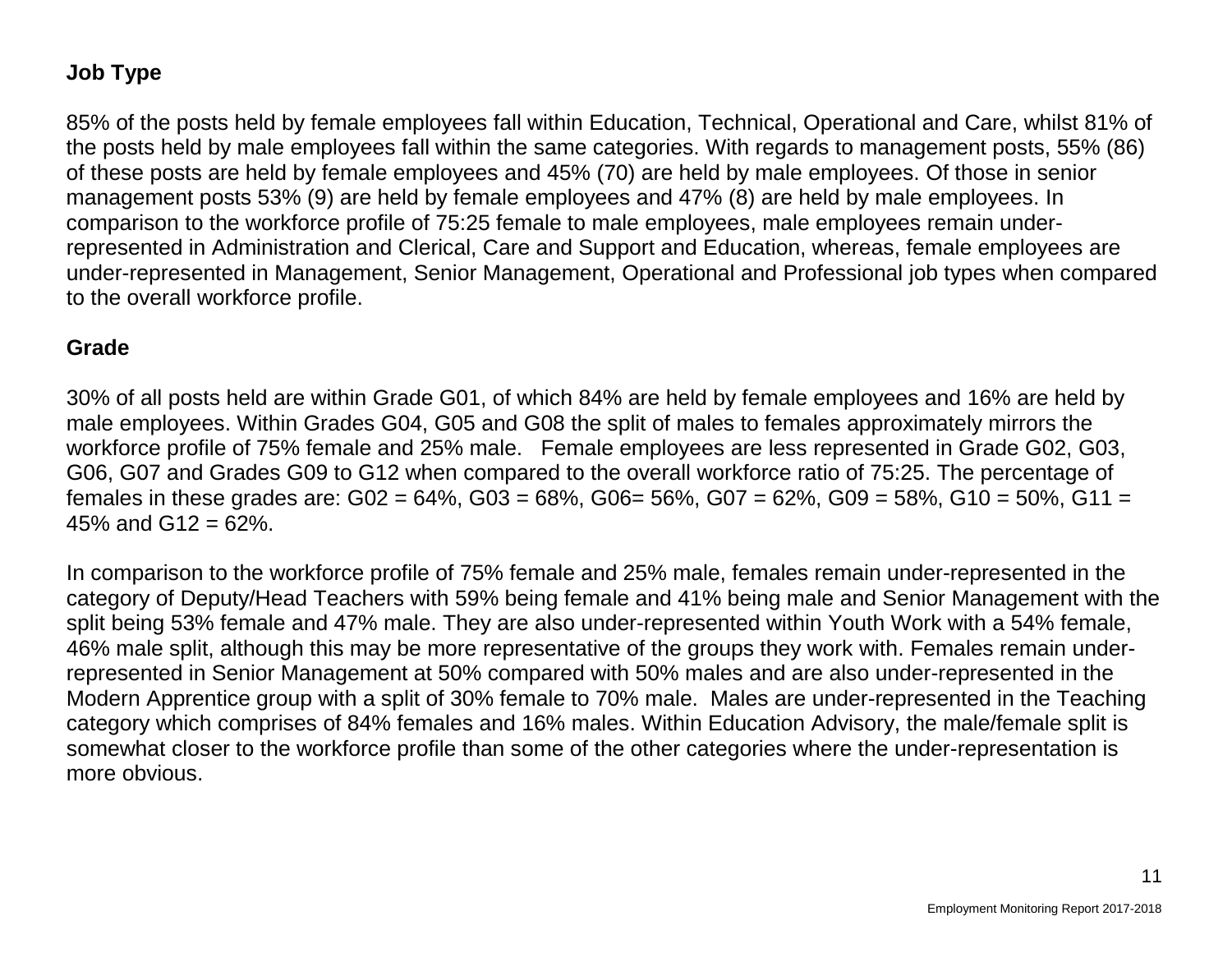# **4. Recruitment and Promotion**

All job applications are inputted onto the HR/Payroll system during the recruitment stage. This now also includes all applications for school based employees such as teachers, teaching assistants and supply posts. The web recruitment system allows applicants to apply for posts online. Their details, including the mandatory Equality information that they must supply when applying for any roles within the Council, are automatically fed into the HR/Payroll system. The Equality monitoring information is only accessible to Human Resources staff as it is regarded as sensitive data.

Personal details of applicants are not shared with recruiting managers until after shortlisting, to ensure that the shortlisting process is free from discrimination and that shortlisting is based on the details provided in the application form. Between 1<sup>st</sup> April 2017 and 31<sup>st</sup> March 2018 there were 572 positions advertised. It should be noted that there were not 572 vacant posts, this figure represents all job adverts that have been published during the year, including where a post has been re-advertised and also where more than one person has been recruited into a post. The figure is slightly higher than last year, however not too dissimilar. There were 572 vacancies advertised in 2017/18, this is compared to 516 in 2016-17 and 205 in 2015-16. In the period 2017-18 there were 65 re-adverts. All promotions are made against an identified vacancy that has been advertised and the normal recruitment process followed.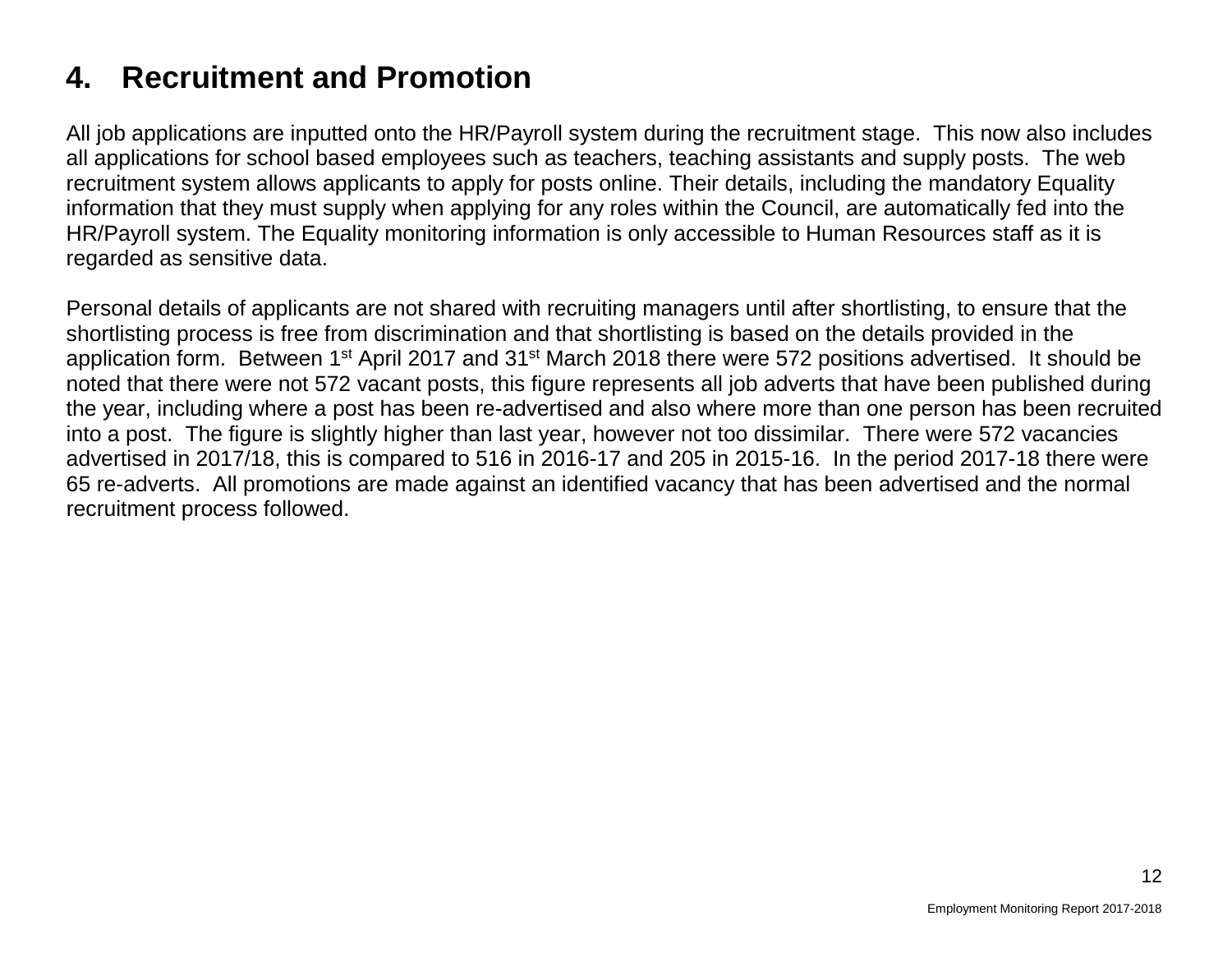### **Table 7 - Internal and External Vacancies in 2017/18**

| <b>Service</b>                                    | <b>Position Advertised Count</b> |
|---------------------------------------------------|----------------------------------|
| <b>Chief Executives Office</b>                    | 2                                |
| Children Family & Safeguarding                    | 61                               |
| <b>Community Development Service</b>              | 66                               |
| <b>Corporate Financial Service</b>                | 3                                |
| <b>Corporate Human Resources</b>                  | 6                                |
| Corporate Improvement & Development               | 1                                |
| Corporate Marketing & Communications              | 16                               |
| <b>Education Services</b>                         | 102                              |
| <b>Environment Roads &amp; Facilities</b>         | 89                               |
| Estates & Asset Management                        | 1                                |
| Information Technology                            | 4                                |
| <b>Integrated Adults &amp; Community Services</b> | 117                              |
| Law & Governance                                  | 18                               |
| <b>Regulatory &amp; Housing Services</b>          | 24                               |
| <b>Revenues &amp; Benefits Service</b>            | 13                               |
| <b>Theatres &amp; Conference Centre</b>           | 49                               |
| <b>CCBC Total</b>                                 | 572                              |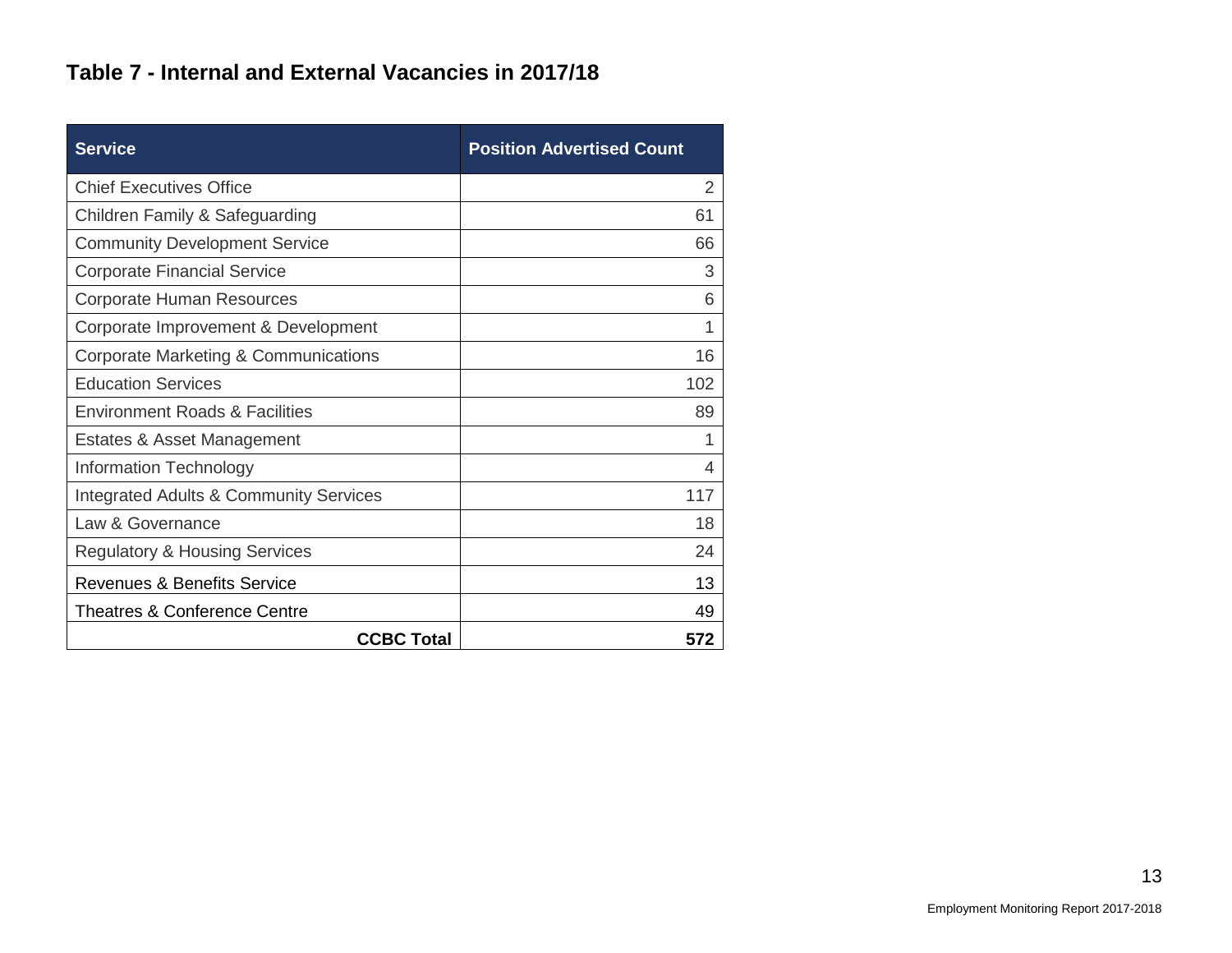# **Table 8a - External Applicants for Employment and/or Promotion**

| <b>Service</b>                            | <b>Total</b><br><b>External</b><br><b>Applicants</b> | <b>Male</b> | Female  | <b>Sex</b><br><b>Not</b><br><b>Stated</b> | Age<br>$16 -$<br>24 | Age<br>$25 -$<br>34 | Age<br>$35 -$<br>44 | Age<br>$45 -$<br>54 | Age<br>$55 -$<br>64  | Age<br>$65+$ | Age<br><b>Not</b><br><b>Stated</b> | <b>Black</b><br><b>Minority</b><br><b>Ethnic</b> | <b>Disabled</b> | <b>Married</b><br>/ Civil<br><b>Partner</b><br>ship | Gay/<br>Lesbian /<br><b>Bisexual</b> | <b>Religion</b><br><b>Stated</b> |
|-------------------------------------------|------------------------------------------------------|-------------|---------|-------------------------------------------|---------------------|---------------------|---------------------|---------------------|----------------------|--------------|------------------------------------|--------------------------------------------------|-----------------|-----------------------------------------------------|--------------------------------------|----------------------------------|
| Audit & Procurement                       | $\overline{7}$                                       | $\star$     | $\star$ | $\star$                                   | $\star$             | 5                   | $\star$             | $\star$             | $\star$              | $\star$      | $\star$                            | $\star$                                          | $\star$         | $\star$                                             | $\star$                              | $\star$                          |
| Children Family & Safeguarding            | 141                                                  | 30          | 110     | $\star$                                   | 16                  | 47                  | 27                  | 33                  | 16                   | $\star$      | $\star$                            | $\star$                                          | 6               | 55                                                  | $\overline{7}$                       | 80                               |
| <b>Community Development Service</b>      | 269                                                  | 112         | 156     | $\star$                                   | 72                  | 77                  | 53                  | 37                  | 27                   | $\star$      | $\star$                            | $\star$                                          | 19              | 89                                                  | 12                                   | 157                              |
| <b>Corporate Financial Service</b>        | 3                                                    | $\star$     | $\star$ | $\star$                                   | $\star$             | $\star$             | $\star$             | $\star$             | $\star$              | $\star$      | $\star$                            | $\star$                                          | $\star$         | $\star$                                             | $\star$                              | $\star$                          |
| Corporate Human Resources                 | 11                                                   | 5           | 6       | $\star$                                   | $\star$             | $\star$             | $\star$             | $\star$             | $\star$              | $\star$      | $\star$                            | $\star$                                          | $\star$         | $\star$                                             | $\star$                              | $\star$                          |
| Corporate Improvement &<br>Development    |                                                      | $\star$     | $\star$ | $\star$                                   | $\star$             | $\star$             | $\star$             | $\star$             | $\star$              | $\star$      | $\star$                            | $\star$                                          | $\star$         | $\star$                                             | $\star$                              | $\star$                          |
| Corporate Marketing &<br>Communications   | 18                                                   | 9           | 9       | $\star$                                   | 6                   | 8                   | $\star$             | $\star$             | $\star$              | $\star$      | $\star$                            | $\star$                                          | $\star$         | $\star$                                             | $\star$                              | 8                                |
| <b>Chief Executives Office</b>            | 10                                                   | $\star$     | 6       | $\star$                                   | $\star$             | $\star$             | $\star$             | $\star$             | $\ddot{\phantom{0}}$ | $\star$      | $\star$                            | $\star$                                          | $\star$         | $\star$                                             | $\star$                              | $\sqrt{5}$                       |
| <b>Education Services</b>                 | 534                                                  | 77          | 456     | $\star$                                   | 99                  | 253                 | 106                 | 54                  | 19                   | $\star$      | $\star$                            | 5                                                | 13              | 153                                                 | $\overline{7}$                       | 319                              |
| <b>Environment Roads &amp; Facilities</b> | 332                                                  | 280         | 52      | $\star$                                   | 46                  | 79                  | 71                  | 82                  | 50                   | $\star$      | $\star$                            | $\star$                                          | $\overline{7}$  | 143                                                 | $\star$                              | 186                              |
| Estates & Asset Management                | 3                                                    | $\star$     | $\star$ | $\star$                                   | $\star$             | $\star$             | $\star$             | $\star$             | $\star$              | $\star$      | $\star$                            | $\star$                                          | $\star$         | $\star$                                             | $\star$                              | $\star$                          |
| Information Technology                    | 15                                                   | 14          | $\star$ | $\star$                                   | 8                   |                     | $\star$             | $\star$             | $\star$              | $\star$      | $\star$                            | $\star$                                          | $\star$         | 8                                                   | $\star$                              | 6                                |
| Integrated Adults & Community<br>Services | 303                                                  | 82          | 221     | $\star$                                   | 43                  | 92                  | 82                  | 55                  | 29                   | $\star$      | $\ddot{\phantom{0}}$               | 10                                               | 17              | 101                                                 | 14                                   | 167                              |
| Law & Governance                          | 43                                                   | $\star$     | 39      | $\star$                                   | 9                   | 14                  | 8                   | 8                   | $\star$              | $\star$      | $\star$                            | $\star$                                          | $\star$         | 14                                                  | $\star$                              | 17                               |
| Regulatory & Housing Services             | 63                                                   | 26          | 37      | $\star$                                   | 10                  | 20                  | 18                  | $\overline{7}$      | 5                    | $\star$      | $\star$                            | $\star$                                          | $\star$         | 20                                                  | $\star$                              | 28                               |
| Revenues & Benefits Service               | 42                                                   | 21          | 21      | $\star$                                   | 12                  | 11                  | 11                  | $\star$             | $\star$              | $\star$      | $\star$                            | $\star$                                          | $\star$         | 11                                                  | $\star$                              | 19                               |
| Theatres & Conference Centre              | 144                                                  | 79          | 64      | $\star$                                   | 66                  | 41                  | 16                  | 12                  | 8                    | $\star$      | $\star$                            | $\star$                                          | 5               | 24                                                  | $\star$                              | 79                               |
| <b>Total</b>                              | 1939                                                 | 748         | 1186    | 5                                         | 395                 | 657                 | 402                 | 300                 | 166                  | 13           | 6                                  | 27                                               | 74              | 629                                                 | 51                                   | 1082                             |

Numbers below 5 have been replaced by \* to protect anonymity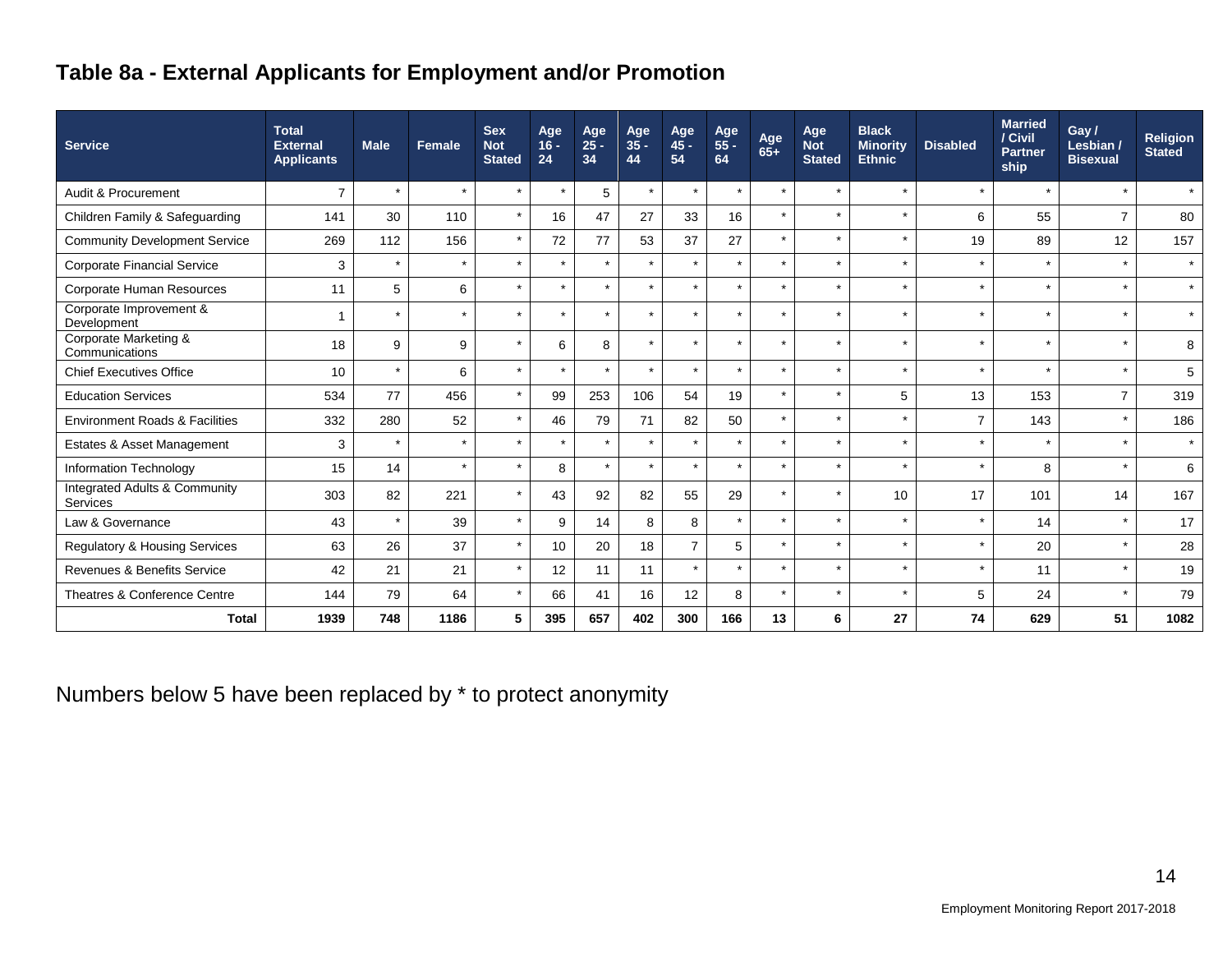# **Table 8b - Internal Applicants for Employment and/or Promotion**

| <b>Service</b>                         | <b>Total</b><br><b>Internal</b><br><b>Applicants</b> | <b>Male</b> | <b>Female</b> | <b>Sex</b><br><b>Not</b><br><b>Stated</b> | Age<br>$16 -$<br>24 | Age<br>25 -<br>34 | Age<br>$35 -$<br>44  | Age<br>45 -<br>54 | Age<br>55 -<br>64 | Age<br>65+ | Age<br><b>Not</b><br><b>Stated</b> | <b>Black</b><br><b>Minority</b><br><b>Ethnic</b> | <b>Disabled</b> | <b>Married /</b><br><b>Civil</b><br><b>Partnership</b> | Gay $/$<br>Lesbian /<br><b>Bisexual</b> | <b>Religion</b><br><b>Stated</b> |
|----------------------------------------|------------------------------------------------------|-------------|---------------|-------------------------------------------|---------------------|-------------------|----------------------|-------------------|-------------------|------------|------------------------------------|--------------------------------------------------|-----------------|--------------------------------------------------------|-----------------------------------------|----------------------------------|
| Audit & Procurement                    | 2                                                    |             | $\star$       | $\Omega$                                  | $\star$             | $\star$           |                      |                   | $\star$           | $\star$    | $\mathbf 0$                        | $\star$                                          | $\star$         | $\star$                                                | $\star$                                 | $\star$                          |
| Children Family & Safeguarding         | 76                                                   | 18          | 58            | $\Omega$                                  | $\star$             | 15                | 26                   | 22                | 10                | $\star$    | $\Omega$                           | $\star$                                          | $\star$         | 33                                                     | $\star$                                 | 41                               |
| <b>Community Development Service</b>   | 69                                                   | 26          | 43            | $\Omega$                                  | $\overline{7}$      | 32                | 13                   | 5                 | 11                |            | $\Omega$                           | $\star$                                          | 5               | 27                                                     | $\star$                                 | 41                               |
| <b>Corporate Financial Service</b>     | 4                                                    |             | $\star$       | $\Omega$                                  | $\star$             | $\star$           | $\star$              | $\star$           | $\star$           | $\star$    | $\Omega$                           | $\star$                                          | $\star$         | $\star$                                                | $\star$                                 | $\star$                          |
| Corporate Human Resources              | 6                                                    |             | $\star$       | $\Omega$                                  | $\star$             | $\star$           |                      |                   | $\star$           | $\star$    | $\Omega$                           | $\star$                                          | $\star$         |                                                        |                                         | $\star$                          |
| Corporate Improvement & Development    | 0                                                    |             | $\star$       | $\mathbf 0$                               | $\star$             | $\star$           | $\ddot{\phantom{1}}$ | $\star$           | $\star$           | $\star$    | $\mathbf 0$                        | $\star$                                          | $\star$         | $\star$                                                | $\star$                                 | $\star$                          |
| Corporate Marketing & Communications   | 14                                                   | 5           | 9             | $\mathbf 0$                               | 5                   | 8                 | $\star$              |                   | $\star$           | $\star$    | $\mathbf 0$                        | $\star$                                          | $\star$         | $\star$                                                | $\star$                                 | 8                                |
| <b>Chief Executives Office</b>         | 3                                                    |             | $\star$       | $\Omega$                                  | $\star$             | $\star$           |                      |                   | $\star$           |            | $\Omega$                           | $\star$                                          | $\star$         |                                                        | $\star$                                 | $\star$                          |
| <b>Education Services</b>              | 261                                                  | 28          | 233           | $\mathbf 0$                               | 40                  | 110               | 58                   | 34                | 18                | $\star$    | $\Omega$                           | $\star$                                          | $\star$         | 105                                                    | $\star$                                 | 167                              |
| Environment Roads & Facilities         | 85                                                   | 65          | 20            | $\mathbf 0$                               | 11                  | 21                | 14                   | 24                | 14                |            | $\Omega$                           | $\star$                                          | $\star$         | 38                                                     | $\star$                                 | 40                               |
| Estates & Asset Management             |                                                      |             | $\star$       | $\Omega$                                  | $\star$             | $\star$           | $\star$              |                   | $\star$           | $\star$    | $\Omega$                           | $\star$                                          | $\star$         | $\star$                                                | $\star$                                 | $\star$                          |
| Information Technology                 | 6                                                    | 6           | $\star$       | $\Omega$                                  | $\star$             | $\star$           |                      |                   | $\star$           | $\star$    | $\Omega$                           | $\star$                                          | $\star$         | $\ddot{\phantom{1}}$                                   | $\star$                                 | 5                                |
| Integrated Adults & Community Services | 137                                                  | 21          | 116           | $\mathbf 0$                               | 6                   | 41                | 43                   | 35                | 10                | $\star$    | $\mathbf 0$                        | $\star$                                          | 6               | 60                                                     | 8                                       | 71                               |
| Law & Governance                       | 24                                                   |             | 21            | $\mathbf 0$                               | $\star$             | 8                 |                      | 6                 | $\star$           | $\star$    | $\mathbf 0$                        | $\star$                                          | $\star$         | 13                                                     | $\star$                                 | 14                               |
| Regulatory & Housing Services          | 26                                                   | 5           | 21            | $\mathbf 0$                               | 6                   | 8                 | $\star$              | $\overline{7}$    | $\star$           | $\star$    | $\mathbf 0$                        | $\star$                                          | $\star$         | 10                                                     | $\star$                                 | 12                               |
| Revenues & Benefits Service            | 26                                                   |             | 24            | $\mathbf 0$                               | $\star$             | 12                | $\overline{7}$       | 5                 | $\star$           | $\star$    | $\mathbf 0$                        | $\star$                                          | $\star$         | 11                                                     | $\star$                                 | 12                               |
| Theatres & Conference Centre           | 53                                                   | 23          | 30            | $\mathbf 0$                               | 9                   | 18                | 10                   | 10                | 6                 | $\star$    | $\Omega$                           | $\star$                                          | $\star$         | 18                                                     |                                         | 21                               |
| <b>Total</b>                           | 793                                                  | 206         | 587           | $\bf{0}$                                  | 95                  | 279               | 181                  | 149               | 81                | 8          | 0                                  | Δ                                                | 21              | 324                                                    | 26                                      | 439                              |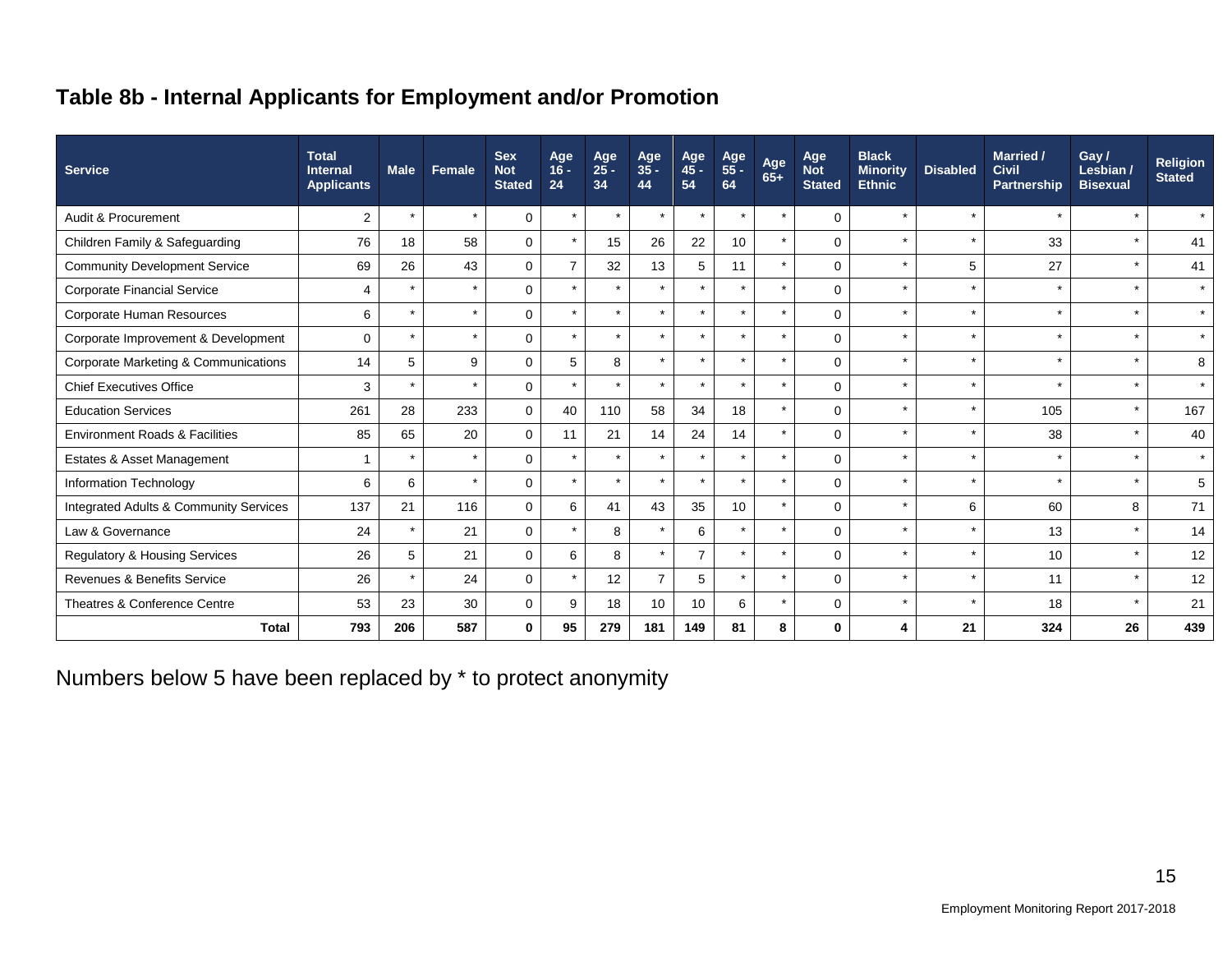# **Table 8c - Total Applicants for Employment and/or Promotion**

| <b>Service</b>                            | <b>Total</b><br><b>Applicants</b> | <b>Male</b>    | Female  | <b>Sex Not</b><br><b>Stated</b> | Age<br>$16 -$<br>24 | Age<br>$25 -$<br>34 | Age<br>$35 -$<br>44 | Age<br>$45 -$<br>54 | Age<br>55 -<br>64 | Age<br>$65+$ | Age<br><b>Not</b><br><b>Stated</b> | <b>Black</b><br><b>Minority</b><br><b>Ethnic</b> | <b>Disabled</b> | <b>Married /</b><br><b>Civil</b><br><b>Partnership</b> | Gay/<br>Lesbian /<br><b>Bisexual</b> | <b>Religion</b><br><b>Stated</b> |
|-------------------------------------------|-----------------------------------|----------------|---------|---------------------------------|---------------------|---------------------|---------------------|---------------------|-------------------|--------------|------------------------------------|--------------------------------------------------|-----------------|--------------------------------------------------------|--------------------------------------|----------------------------------|
| Audit & Procurement                       | 9                                 | $\star$        | 6       |                                 | $\star$             | 5                   | $\star$             | $\star$             | $\star$           | $\star$      | $\star$                            | $\star$                                          |                 |                                                        | $\star$                              | $\star$                          |
| Children Family & Safeguarding            | 216                               | 48             | 168     | $\star$                         | 18                  | 62                  | 53                  | 55                  | 26                | $\star$      | $\star$                            | $\star$                                          | $\overline{7}$  | 88                                                     | 11                                   | 121                              |
| <b>Community Development Service</b>      | 337                               | 138            | 199     |                                 | 79                  | 109                 | 66                  | 42                  | 38                | $\star$      | $\star$                            | $\star$                                          | 24              | 116                                                    | 14                                   | 198                              |
| <b>Corporate Financial Service</b>        | $\overline{7}$                    | $\star$        | $\star$ | $\star$                         | $\star$             | $\star$             | $\star$             | $\star$             | $\star$           | $\star$      | $\star$                            | $\star$                                          | $\star$         | $\star$                                                | $\star$                              | $\star$                          |
| Corporate Human Resources                 | 17                                | $\overline{7}$ | 10      |                                 | 5                   | $\star$             | $\star$             | $\star$             | 5                 | $\star$      | $\star$                            | $\star$                                          |                 | 5                                                      | $\star$                              | $\overline{7}$                   |
| Corporate Improvement &<br>Development    |                                   |                | $\star$ |                                 | $\star$             | $\star$             | ÷                   |                     | $\star$           | $\star$      | $\star$                            | $\star$                                          |                 |                                                        | $\star$                              | $\star$                          |
| Corporate Marketing &<br>Communications   | 32                                | 14             | 18      | $\star$                         | 11                  | 16                  | $\star$             | $\star$             | $\star$           | $\star$      | $\star$                            | $\star$                                          | $\star$         | $\star$                                                | $\star$                              | 16                               |
| <b>Chief Executives Office</b>            | 12                                |                | 9       |                                 | $\star$             | 6                   | $\star$             |                     | $\star$           | $\star$      | $\star$                            | $\star$                                          |                 |                                                        | $\star$                              | 6                                |
| <b>Education Services</b>                 | 794                               | 105            | 689     | $\star$                         | 139                 | 363                 | 164                 | 88                  | 37                | $\star$      | $\star$                            | $\overline{7}$                                   | 17              | 258                                                    | 10                                   | 486                              |
| <b>Environment Roads &amp; Facilities</b> | 417                               | 345            | 72      |                                 | 57                  | 100                 | 85                  | 106                 | 64                | 5            | $\star$                            | $\star$                                          | 9               | 181                                                    | $\star$                              | 226                              |
| Estates & Asset Management                | 4                                 | $\star$        | $\star$ |                                 | $\star$             | $\star$             | $\star$             |                     |                   | $\star$      | $\star$                            | $\star$                                          |                 |                                                        | $\star$                              | $\star$                          |
| Information Technology                    | 21                                | 20             | $\star$ |                                 | 11                  | $\star$             | 5                   |                     |                   | $\star$      | $\star$                            | $\star$                                          |                 | 9                                                      | $\star$                              | 11                               |
| Integrated Adults & Community<br>Services | 440                               | 103            | 337     |                                 | 49                  | 133                 | 125                 | 90                  | 39                | $\star$      | $\star$                            | 12                                               | 23              | 161                                                    | 22                                   | 238                              |
| Law & Governance                          | 67                                | $\overline{7}$ | 60      | $\star$                         | 11                  | 22                  | 10 <sup>°</sup>     | 14                  | $\overline{7}$    | $\star$      | $\star$                            | $\star$                                          | $\star$         | 27                                                     | $\star$                              | 31                               |
| <b>Regulatory &amp; Housing Services</b>  | 89                                | 31             | 58      |                                 | 16                  | 28                  | 22                  | 14                  | 6                 | $\star$      | $\star$                            | $\star$                                          |                 | 30                                                     | 6                                    | 40                               |
| Revenues & Benefits Service               | 68                                | 23             | 45      |                                 | 12                  | 23                  | 18                  | 9                   | 6                 | $\star$      | $\star$                            | $\star$                                          | $\star$         | 22                                                     | $\star$                              | 31                               |
| Theatres & Conference Centre              | 196                               | 102            | 94      |                                 | 75                  | 59                  | 26                  | 22                  | 14                | $\star$      | $\star$                            | $\star$                                          | 5               | 42                                                     | 6                                    | 100                              |
| <b>Total</b>                              | 2732                              | 954            | 1773    | 5                               | 490                 | 936                 | 583                 | 449                 | 247               | 21           | 6                                  | 31                                               | 95              | 953                                                    | 77                                   | 1521                             |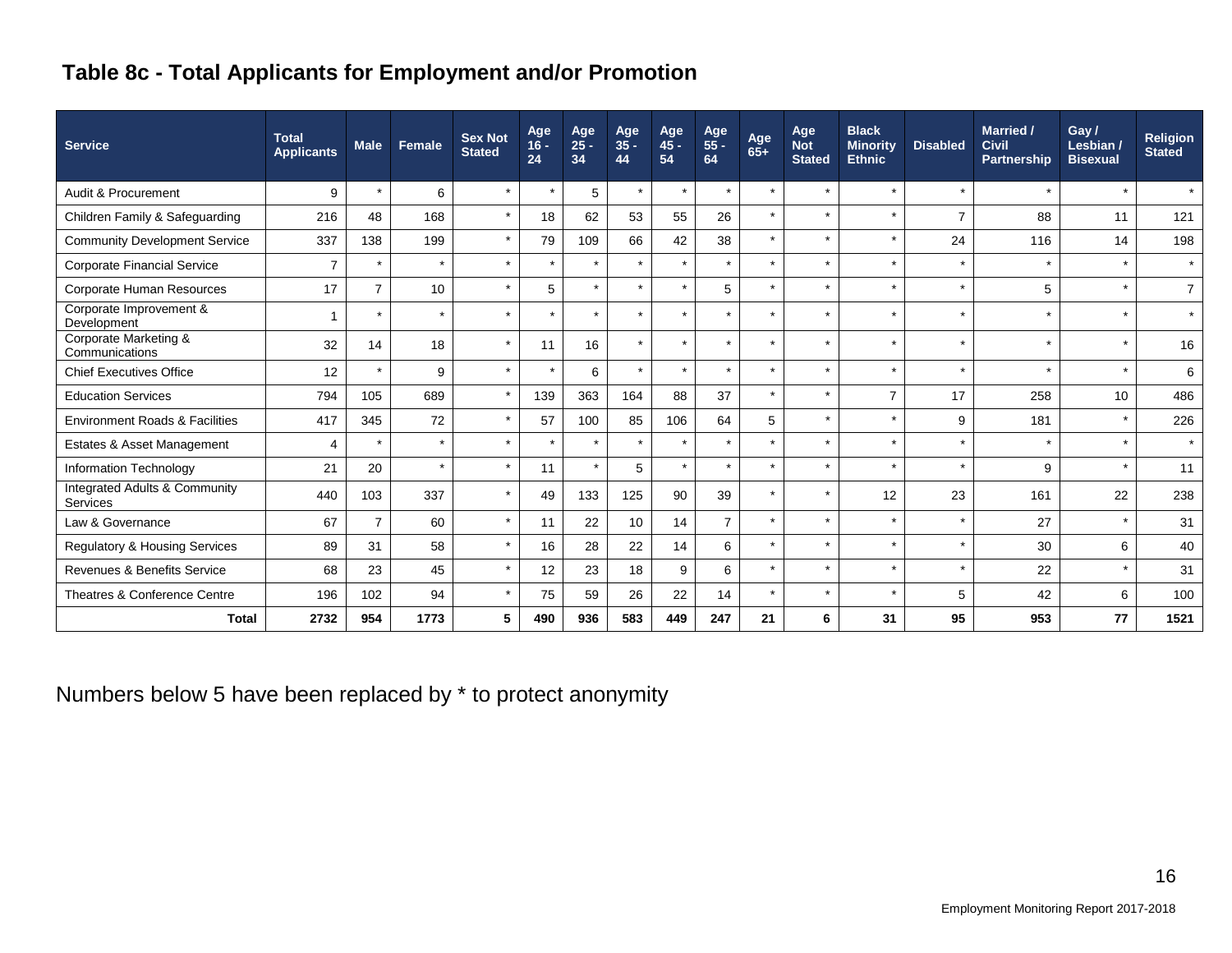# **Table 9a - External Applicants Shortlisted for Employment and Promotion**

| <b>Service</b>                            | <b>Total</b><br><b>External</b><br><b>Shortlisted</b> | <b>Male</b> | <b>Female</b> | <b>Sex</b><br><b>Not</b><br><b>Stated</b> | Age<br>$16 -$<br>24 | Age<br>$25 -$<br>34 | Age<br>$35 -$<br>44 | Age<br>45 -<br>54 | Age<br>$55 -$<br>64  | Age<br>$65+$ | Age<br><b>Not</b><br><b>Stated</b> | <b>Black</b><br><b>Minority</b><br><b>Ethnic</b> | <b>Disabled</b> | <b>Married /</b><br><b>Civil</b><br><b>Partnership</b> | Gay/<br>Lesbian /<br><b>Bisexual</b> | <b>Religion</b><br><b>Stated</b> |
|-------------------------------------------|-------------------------------------------------------|-------------|---------------|-------------------------------------------|---------------------|---------------------|---------------------|-------------------|----------------------|--------------|------------------------------------|--------------------------------------------------|-----------------|--------------------------------------------------------|--------------------------------------|----------------------------------|
| Audit & Procurement                       | 1                                                     |             | $\star$       | $\star$                                   | $\star$             | $\star$             | $\star$             | $\star$           | $\star$              | $\star$      | $\star$                            | $\star$                                          | $\star$         | $\star$                                                | $\star$                              | $\star$                          |
| Children Family & Safeguarding            | 85                                                    | 13          | 71            | $\star$                                   | $\star$             | 30                  | 17                  | 21                | 12                   | $\star$      | $\star$                            | $\star$                                          | $\star$         | 39                                                     | $\star$                              | 47                               |
| <b>Community Development Service</b>      | 140                                                   | 66          | 74            | $\star$                                   | 45                  | 39                  | 23                  | 15                | 15                   | $\star$      | $\star$                            | $\star$                                          | 10              | 40                                                     | 5                                    | 75                               |
| <b>Corporate Financial Service</b>        | 0                                                     | $\star$     | $\star$       | $\star$                                   | $\star$             | $\star$             |                     | $\star$           |                      | $\star$      | $\star$                            | $\star$                                          | $\star$         | $\star$                                                | $\star$                              | $\star$                          |
| Corporate Human Resources                 | 6                                                     |             | $\star$       | $\star$                                   | $\star$             | $\star$             |                     | $\star$           |                      | $\star$      | $\star$                            | $\star$                                          | $\star$         | $\star$                                                | $\star$                              | $\star$                          |
| Corporate Improvement &<br>Development    |                                                       | $\star$     | $\star$       | $\star$                                   | $\star$             | $\star$             |                     | $\star$           | $\ddot{\phantom{0}}$ | $\star$      | $\star$                            | $\star$                                          | $\star$         | $\star$                                                | $\star$                              | $\star$                          |
| Corporate Marketing &<br>Communications   | 11                                                    | 5           | 6             | $\star$                                   | $\star$             | 6                   |                     | $\star$           |                      | $\star$      | $\star$                            | $\star$                                          | $\star$         | $\star$                                                | $\star$                              | $\star$                          |
| <b>Chief Executives Office</b>            | 2                                                     |             | $\star$       | $\star$                                   | $\star$             | $\star$             |                     | $\star$           | $\ddot{\phantom{0}}$ | $\star$      | $\star$                            | $\star$                                          | $\star$         | $\star$                                                |                                      |                                  |
| <b>Education Services</b>                 | 85                                                    | 20          | 65            | $\star$                                   | 8                   | 33                  | 27                  | 12                | $\star$              | $\star$      | $\star$                            | ÷                                                | $\star$         | 27                                                     | $\star$                              | 43                               |
| <b>Environment Roads &amp; Facilities</b> | 122                                                   | 96          | 26            | $\star$                                   | 23                  | 33                  | 22                  | 25                | 18                   | $\star$      | $\star$                            | $\star$                                          | $\star$         | 49                                                     | $\star$                              | 74                               |
| Estates & Asset Management                | 3                                                     |             | $\star$       | $\star$                                   | $\star$             | $\star$             |                     | $\star$           | $\star$              | $\star$      | $\star$                            | $\star$                                          | $\star$         | $\star$                                                | $\star$                              | $\star$                          |
| Information Technology                    | 9                                                     | 8           | $\star$       | $\star$                                   | 5                   | $\star$             | $\star$             | $\star$           | $\star$              | $\star$      | $\star$                            | $\star$                                          | $\star$         | $\star$                                                | $\star$                              | 5                                |
| Integrated Adults & Community<br>Services | 140                                                   | 32          | 108           | $\star$                                   | 12                  | 49                  | 38                  | 24                | 16                   | $\star$      | $\star$                            | $\star$                                          | 8               | 50                                                     | $\overline{7}$                       | 79                               |
| Law & Governance                          | 14                                                    | $\star$     | 13            | $\star$                                   | $\star$             | 5                   | $\star$             | $\star$           | $\star$              | $\star$      | $\star$                            | $\star$                                          | $\star$         | $\overline{7}$                                         | $\star$                              | 9                                |
| Regulatory & Housing Services             | 32                                                    | 12          | 20            | $\star$                                   | $\overline{7}$      | 11                  | 8                   | $\star$           | $\star$              | $\star$      | $\star$                            | $\star$                                          | $\star$         | 10                                                     | $\star$                              | 15                               |
| Revenues & Benefits Service               | 21                                                    | 11          | 10            | $\star$                                   | 5                   | $\overline{7}$      | $\overline{7}$      | $\star$           | $\star$              | $\star$      | $\star$                            | $\star$                                          | $\star$         | 5                                                      | $\star$                              | $\overline{7}$                   |
| Theatres & Conference Centre              | 82                                                    | 40          | 42            | $\star$                                   | 39                  | 23                  | 9                   | 5                 | 6                    | $\star$      | $\star$                            | $\star$                                          | $\star$         | 13                                                     | $\star$                              | 46                               |
| <b>Total</b>                              | 754                                                   | 309         | 444           | 1                                         | 155                 | 242                 | 160                 | 113               | 73                   | 7            | 4                                  | 8                                                | 34              | 251                                                    | 25                                   | 410                              |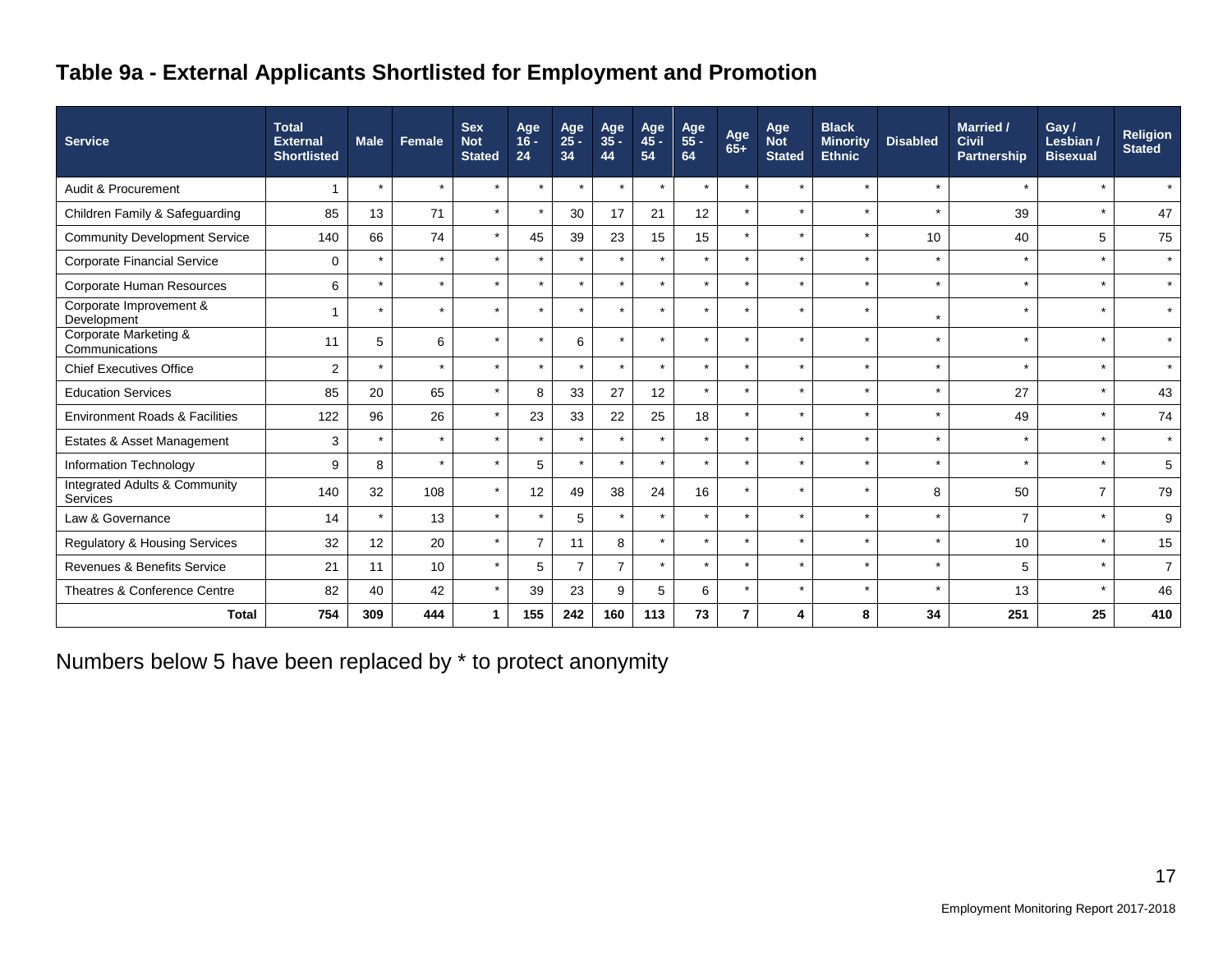# **Table 9b - Internal Applicants Shortlisted for Employment and Promotion**

| <b>Service</b>                            | <b>Total</b><br><b>Internal</b><br><b>Shortlisted</b> | <b>Male</b> | Female  | <b>Sex</b><br><b>Not</b><br><b>Stated</b> | Age<br>$16 -$<br>24 | Age<br>25 -<br>34 | Age<br>35 -<br>44 | Age<br>45 -<br>54 | Age<br>55 -<br>64 | Age<br>$65+$ | Age<br><b>Not</b><br><b>Stated</b> | <b>Black</b><br><b>Minority</b><br><b>Ethnic</b> | <b>Disabled</b> | <b>Married /</b><br><b>Civil</b><br>Partnership | Gay /<br>Lesbian /<br><b>Bisexual</b> | <b>Religion</b><br><b>Stated</b> |
|-------------------------------------------|-------------------------------------------------------|-------------|---------|-------------------------------------------|---------------------|-------------------|-------------------|-------------------|-------------------|--------------|------------------------------------|--------------------------------------------------|-----------------|-------------------------------------------------|---------------------------------------|----------------------------------|
| Audit & Procurement                       | $\overline{c}$                                        | $\star$     | $\star$ | $\Omega$                                  | $\star$             | $\star$           |                   | $\star$           | $\star$           | $\star$      | $\star$                            | $\star$                                          | $\star$         | $\star$                                         | $\star$                               | $\star$                          |
| Children Family & Safeguarding            | 61                                                    | 13          | 48      | 0                                         | $\star$             | 12                | 19                | 19                | 9                 | $\star$      | $\star$                            | $\star$                                          | $\star$         | 30                                              | $\star$                               | 32                               |
| <b>Community Development Service</b>      | 49                                                    | 21          | 28      | $\mathbf 0$                               | 6                   | 23                | 8                 | $\star$           | 8                 | $\star$      | $\star$                            | $\star$                                          | 5               | 18                                              |                                       | 28                               |
| <b>Corporate Financial Service</b>        | 3                                                     | $\star$     | $\star$ | $\Omega$                                  | $\star$             | $\star$           |                   | $\star$           | $\star$           | $\star$      | $\star$                            | $\star$                                          | $\star$         | $\star$                                         | $\star$                               | $\star$                          |
| Corporate Human Resources                 | $5\phantom{.0}$                                       | $\star$     | $\star$ | $\Omega$                                  | $\star$             | $\star$           |                   |                   | $\star$           | $\star$      | $\star$                            | $\star$                                          | $\star$         | $\star$                                         |                                       |                                  |
| Corporate Improvement &<br>Development    | $\mathbf 0$                                           | $\star$     | $\star$ | $\Omega$                                  | $\star$             | $\star$           |                   |                   | $\star$           | $\star$      | $\star$                            | $\star$                                          | $\star$         | $\star$                                         | $\ddot{\phantom{1}}$                  |                                  |
| Corporate Marketing &<br>Communications   | 13                                                    | $\star$     | 9       | $\Omega$                                  | 5                   | $\overline{7}$    |                   |                   | $\star$           | $\star$      | $\star$                            | $\star$                                          | ÷               | $\star$                                         |                                       | 8                                |
| <b>Chief Executives Office</b>            | $\overline{2}$                                        | $\star$     | $\star$ | $\Omega$                                  | $\star$             | $\star$           |                   |                   | $\star$           | $\star$      | $\star$                            | $\star$                                          | $\star$         | $\star$                                         |                                       |                                  |
| <b>Education Services</b>                 | 81                                                    | 14          | 67      | $\Omega$                                  | 8                   | 25                | 24                | 15                | 8                 | $\star$      | $\star$                            | $\star$                                          | ÷               | 34                                              | $\star$                               | 41                               |
| <b>Environment Roads &amp; Facilities</b> | 62                                                    | 48          | 14      | $\Omega$                                  | 10                  | 13                | 12                | 16                | 10                | $\star$      | $\star$                            | $\star$                                          | $\star$         | 29                                              |                                       | 31                               |
| Estates & Asset Management                | $\mathbf{1}$                                          | $\star$     | $\star$ | $\Omega$                                  | $\star$             | $\star$           |                   |                   | $\star$           | $\star$      | $\star$                            | $\star$                                          | $\star$         | $\star$                                         |                                       | $\star$                          |
| Information Technology                    | 6                                                     | 6           | $\star$ | 0                                         | $\star$             | $\star$           | ÷                 | $\star$           | $\star$           | $\star$      | $\star$                            | $\star$                                          | $\star$         | $\star$                                         | $\star$                               | 5                                |
| Integrated Adults & Community<br>Services | 98                                                    | 16          | 82      | 0                                         | $\star$             | 31                | 28                | 26                | $\overline{7}$    | $\star$      | $\star$                            | $\star$                                          | 5               | 37                                              | 5                                     | 53                               |
| Law & Governance                          | 14                                                    | $\star$     | 12      | $\Omega$                                  | $\star$             | 6                 |                   | $\star$           | $\star$           | $\star$      | $\star$                            | $\star$                                          | $\star$         | 6                                               | $\star$                               | 9                                |
| Regulatory & Housing Services             | 17                                                    | $\star$     | 13      | $\Omega$                                  | 6                   | 5                 |                   | $\star$           | $\star$           | $\star$      | $\star$                            | $\star$                                          | $\star$         | 6                                               | $\star$                               | 8                                |
| Revenues & Benefits Service               | 21                                                    | $\star$     | 19      | $\mathbf 0$                               | $\star$             | 11                | 5                 | $\star$           | $\star$           | $\star$      | $\star$                            | $\star$                                          | $\star$         | $\overline{7}$                                  |                                       | 8                                |
| Theatres & Conference Centre              | 44                                                    | 18          | 26      | $\Omega$                                  | 9                   | 13                | $\overline{7}$    | 9                 | 6                 | $\star$      | $\star$                            | $\star$                                          | $\star$         | 14                                              | $\star$                               | 18                               |
| <b>Total</b>                              | 479                                                   | 152         | 327     | 0                                         | 59                  | 151               | 111               | 98                | 54                | 6            | $\bf{0}$                           | 3                                                | 17              | 189                                             | 21                                    | 246                              |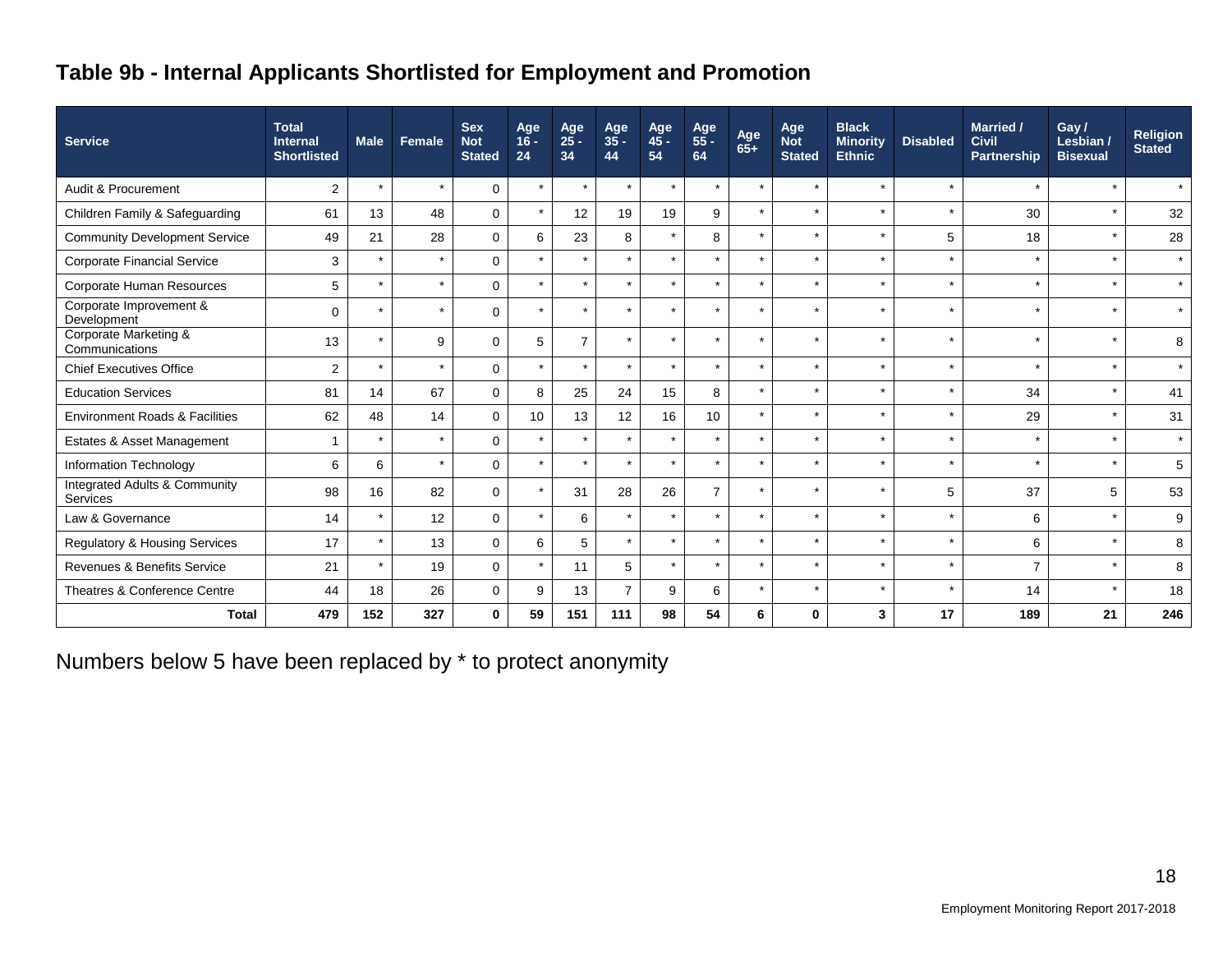# **Table 9c - Total Applicants Shortlisted for Employment and Promotion**

| <b>Service</b>                            | <b>Total</b><br><b>Applicants</b><br><b>Shortlisted</b> | <b>Male</b>              | Female         | <b>Sex</b><br><b>Not</b><br><b>Stated</b> | Age<br>$16 -$<br>24 | Age<br>$25 -$<br>34 | Age<br>$35 -$<br>44 | Age<br>$45 -$<br>54 | Age<br>$55 -$<br>64 | Age<br>$65+$         | Age<br><b>Not</b><br><b>Stated</b> | <b>Black</b><br><b>Minority</b><br><b>Ethnic</b> | <b>Disabled</b> | <b>Married /</b><br><b>Civil</b><br><b>Partnership</b> | Gay/<br>Lesbian /<br><b>Bisexual</b> | <b>Religion</b><br><b>Stated</b> |
|-------------------------------------------|---------------------------------------------------------|--------------------------|----------------|-------------------------------------------|---------------------|---------------------|---------------------|---------------------|---------------------|----------------------|------------------------------------|--------------------------------------------------|-----------------|--------------------------------------------------------|--------------------------------------|----------------------------------|
| Audit & Procurement                       | 3                                                       | $\overline{\phantom{a}}$ | $\star$        | $\star$                                   | $\star$             | $\star$             | $\star$             | $\star$             | $\star$             | $\ddot{\phantom{0}}$ | $\star$                            |                                                  | $\star$         | $\star$                                                |                                      | $\star$                          |
| Children Family & Safeguarding            | 146                                                     | 26                       | 119            | $\star$                                   | 5                   | 42                  | 36                  | 40                  | 21                  | $\star$              | $\star$                            | $\star$                                          | $\star$         | 69                                                     | 6                                    | 79                               |
| <b>Community Development Service</b>      | 189                                                     | 87                       | 102            | $\star$                                   | 51                  | 62                  | 31                  | 18                  | 23                  | $\star$              | $\star$                            | $\star$                                          | 15              | 58                                                     | $\overline{7}$                       | 103                              |
| <b>Corporate Financial Service</b>        | 3                                                       | $\star$                  | $\star$        | $\star$                                   | $\star$             | $\star$             |                     | $\star$             | $\star$             | $\star$              | $\star$                            | $\star$                                          | $\star$         | $\star$                                                | $\star$                              | $\star$                          |
| Corporate Human Resources                 | 11                                                      | 5                        | 6              | $\star$                                   | 5                   | $\star$             |                     | $\star$             | $\star$             |                      | $\star$                            |                                                  | $\star$         | $\star$                                                | $\star$                              | $\star$                          |
| Corporate Improvement &<br>Development    | 1                                                       | $\overline{\phantom{a}}$ | $\star$        | $\star$                                   | $\star$             | $\star$             |                     | $\star$             | $\star$             | $\ddot{\phantom{0}}$ | $\star$                            | $\ddot{\phantom{0}}$                             | $\star$         | $\star$                                                | $\star$                              | $\star$                          |
| Corporate Marketing &<br>Communications   | 24                                                      | 9                        | 15             | $\star$                                   | $\overline{7}$      | 13                  |                     | $\star$             | $\star$             | $\ddot{\phantom{0}}$ | $\ddot{\phantom{1}}$               |                                                  | $\star$         | $\star$                                                | $\star$                              | 12                               |
| <b>Chief Executives Office</b>            | 4                                                       |                          | $\overline{ }$ | $\star$                                   | $\star$             | $\star$             |                     | $\star$             | ÷                   | $\ddot{\phantom{0}}$ | $\ddot{\phantom{1}}$               | $\ddot{\phantom{0}}$                             | $\star$         | $\star$                                                | $\ddot{\phantom{0}}$                 | $\star$                          |
| <b>Education Services</b>                 | 166                                                     | 34                       | 132            | $\star$                                   | 16                  | 58                  | 51                  | 27                  | 12                  | $\star$              | $\star$                            | $\ddot{\phantom{0}}$                             | 6               | 61                                                     | $\overline{7}$                       | 84                               |
| <b>Environment Roads &amp; Facilities</b> | 184                                                     | 144                      | 40             | $\star$                                   | 33                  | 46                  | 34                  | 41                  | 28                  |                      | $\star$                            | $\star$                                          | $\star$         | 78                                                     |                                      | 105                              |
| Estates & Asset Management                | $\overline{4}$                                          |                          | $\star$        | $\star$                                   | $\star$             | $\star$             |                     | $\star$             | $\star$             | $\ddot{\phantom{0}}$ | $\star$                            |                                                  | $\star$         | $\star$                                                | $\star$                              | $\star$                          |
| Information Technology                    | 15                                                      | 14                       | $\star$        | $\star$                                   | 8                   | $\star$             | 5                   | $\star$             | $\star$             | $\ddot{\phantom{0}}$ | $\star$                            | $\ddot{\phantom{0}}$                             | $\star$         | 5                                                      | $\star$                              | 10                               |
| Integrated Adults & Community<br>Services | 238                                                     | 48                       | 190            | $\star$                                   | 16                  | 80                  | 66                  | 50                  | 23                  | $\star$              | $\star$                            | 5                                                | 13              | 87                                                     | 12                                   | 132                              |
| Law & Governance                          | 28                                                      | $\star$                  | 25             | $\star$                                   | $\star$             | 11                  | $\star$             | 6                   | $\star$             | $\star$              | $\star$                            | $\star$                                          | $\star$         | 13                                                     | $\star$                              | 18                               |
| Regulatory & Housing Services             | 49                                                      | 16                       | 33             | $\star$                                   | 13                  | 16                  | 11                  | 5                   | $\star$             | $\ddot{\phantom{0}}$ | $\star$                            | $\star$                                          | $\star$         | 16                                                     | 5                                    | 23                               |
| <b>Revenues &amp; Benefits Service</b>    | 42                                                      | 13                       | 29             | $\star$                                   | 5                   | 18                  | 12                  | 6                   | $\star$             | $\star$              | $\star$                            | $\star$                                          | $\star$         | 12                                                     |                                      | 15                               |
| Theatres & Conference Centre              | 126                                                     | 58                       | 68             | $\star$                                   | 48                  | 36                  | 16                  | 14                  | 12                  | $\ddot{\phantom{0}}$ | $\star$                            | $\star$                                          | $\star$         | 27                                                     | $\star$                              | 64                               |
| <b>Total</b>                              | 1233                                                    | 461                      | 771            | 1                                         | 214                 | 393                 | 271                 | 211                 | 127                 | 13                   | 4                                  | 11                                               | 51              | 440                                                    | 46                                   | 656                              |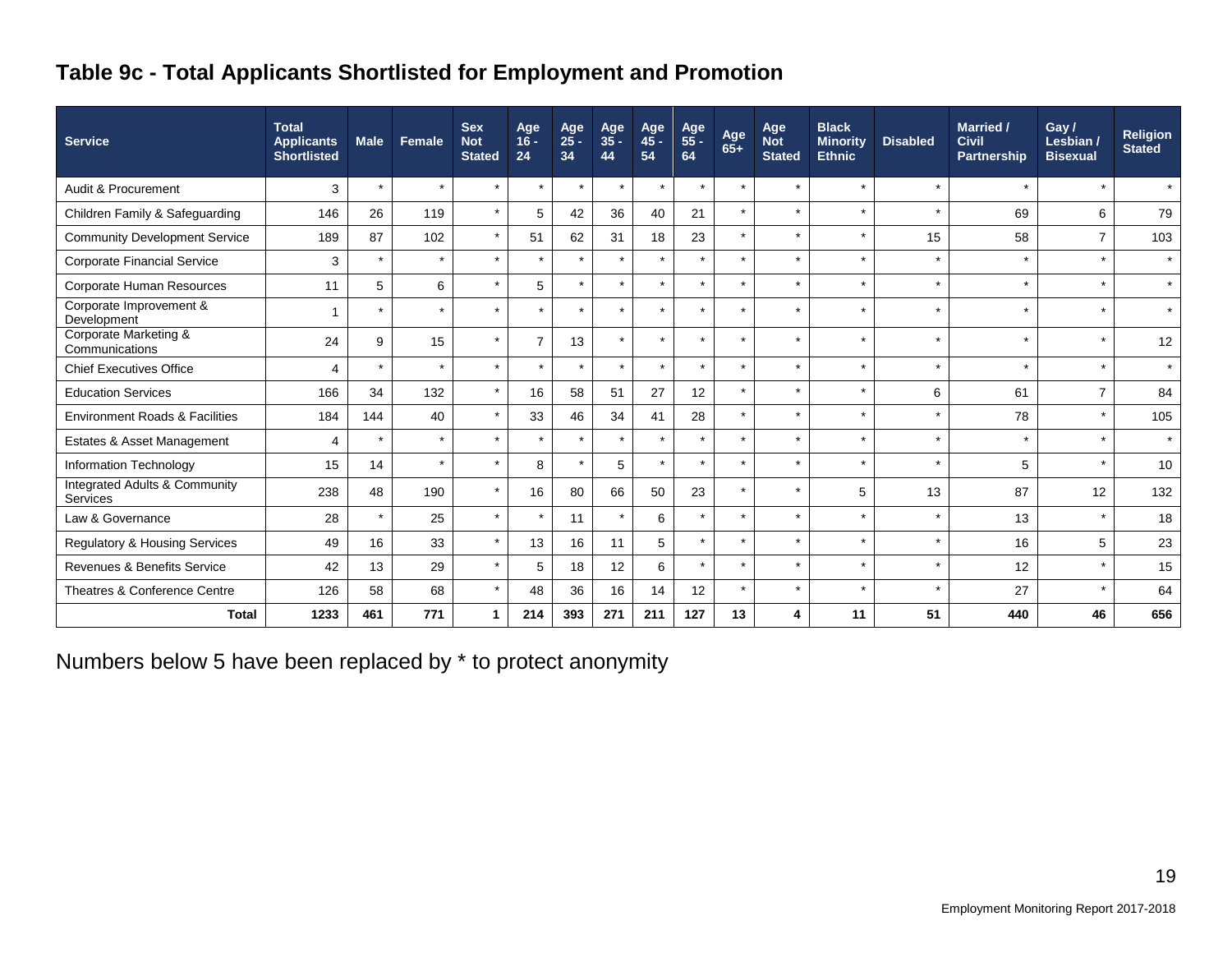# **Table 10a – External Applicants Appointed**

| <b>Service</b>                                       | <b>Total</b><br><b>External</b><br><b>Appointed</b> | <b>Male</b>          | Female                   | <b>Sex</b><br><b>Not</b><br><b>Stated</b> | Age<br>$16 -$<br>24 | Age<br>$25 -$<br>34 | Age<br>$35 -$<br>44  | Age<br>$45 -$<br>54  | Age<br>55 -<br>64 | Age<br>$65+$ | Age<br><b>Not</b><br><b>Stated</b> | <b>Black</b><br><b>Minority</b><br><b>Ethnic</b> | <b>Disabled</b> | <b>Married /</b><br><b>Civil</b><br><b>Partnership</b> | Gay/<br>Lesbian /<br><b>Bisexual</b> | <b>Religion</b><br><b>Stated</b> |
|------------------------------------------------------|-----------------------------------------------------|----------------------|--------------------------|-------------------------------------------|---------------------|---------------------|----------------------|----------------------|-------------------|--------------|------------------------------------|--------------------------------------------------|-----------------|--------------------------------------------------------|--------------------------------------|----------------------------------|
| Audit & Procurement                                  | $\Omega$                                            | $\star$              | $\star$                  | $\mathbf 0$                               | $\star$             | $\star$             | $\star$              | $\star$              | $\star$           | $\Omega$     |                                    | $\Omega$                                         | $\star$         | $\star$                                                |                                      | $\star$                          |
| Children Family & Safeguarding                       | 3                                                   | $\star$              | $\star$                  | $\Omega$                                  | $\star$             | $\star$             | $\star$              | $\star$              | $\star$           | $\Omega$     | $\star$                            | $\Omega$                                         | $\star$         | $\star$                                                | $\star$                              | $\star$                          |
| <b>Community Development</b><br>Service              | 10                                                  | $\star$              | $\overline{7}$           | $\mathbf 0$                               | ÷                   |                     | $\star$              | $\star$              | $\star$           | $\Omega$     |                                    | $\mathbf 0$                                      | $\star$         | 5                                                      |                                      | 5                                |
| <b>Corporate Financial Service</b>                   | $\Omega$                                            | $\star$              | $\star$                  | $\mathbf{0}$                              | $\star$             | ÷                   | $\star$              | $\star$              | $\star$           | $\Omega$     | $\star$                            | $\Omega$                                         | $\star$         | $\star$                                                | $\star$                              | $\star$                          |
| Corporate Human Resources                            | $\overline{\mathbf{A}}$                             | $\star$              | $\star$                  | $\mathbf 0$                               | $\star$             | $\star$             | $\star$              | $\star$              | $\star$           | $\Omega$     | $\star$                            | $\Omega$                                         | $\star$         | $\star$                                                | $\star$                              | $\star$                          |
| Corporate Improvement &<br>Development               |                                                     | $\star$              | $\star$                  | $\mathbf 0$                               | $\star$             | $\star$             | $\star$              | $\star$              | $\star$           | $\Omega$     | $\star$                            | $\mathbf 0$                                      | $\star$         | $\star$                                                | $\star$                              | $\star$                          |
| Corporate Marketing &<br>Communications              | 10                                                  | $\star$              | 6                        | $\mathbf 0$                               |                     | 5                   | $\star$              | $\star$              | $\star$           | $\Omega$     |                                    | 0                                                | $\star$         | $\star$                                                | $\star$                              | $\star$                          |
| <b>Chief Executives Office</b>                       | $\mathbf 0$                                         | $\star$              | $\star$                  | $\mathbf 0$                               | $\star$             |                     | $\star$              | $\star$              | $\star$           | $\Omega$     | $\star$                            | $\mathbf 0$                                      | $\star$         | $\star$                                                | $\star$                              | $\star$                          |
| <b>Education Services</b>                            | 10                                                  | $\ddot{\phantom{0}}$ | 8                        | $\mathbf 0$                               |                     |                     | $\ddot{\phantom{1}}$ |                      | $\star$           | $\Omega$     |                                    | $\Omega$                                         |                 | $\star$                                                | $\star$                              | $\star$                          |
| <b>Environment Roads &amp; Facilities</b>            | 3                                                   | $\star$              | $\star$                  | $\mathbf 0$                               |                     | $\star$             | $\star$              | $\star$              | $\star$           | $\Omega$     |                                    | $\Omega$                                         | $\star$         | $\star$                                                | $\star$                              | $\star$                          |
| Estates & Asset Management                           |                                                     | $\star$              | $\star$                  | $\mathbf 0$                               |                     |                     | $\star$              | $\star$              | $\star$           | $\mathbf{0}$ |                                    | $\mathbf 0$                                      | $\star$         | $\star$                                                | $\star$                              | $\star$                          |
| Information Technology                               | 3                                                   | $\star$              | $\ddot{\phantom{0}}$     | $\mathbf 0$                               |                     |                     | $\ddot{\phantom{0}}$ | $\ddot{\phantom{0}}$ | $\star$           | $\Omega$     |                                    | $\Omega$                                         | $\star$         | $\star$                                                | $\star$                              | $\star$                          |
| <b>Integrated Adults &amp; Community</b><br>Services | 8                                                   | $\star$              | $\overline{7}$           | $\mathbf 0$                               |                     |                     | $\ddot{\phantom{0}}$ |                      | $\star$           | $\Omega$     |                                    | $\mathbf 0$                                      | $\star$         | $\star$                                                |                                      | $\star$                          |
| Law & Governance                                     | 3                                                   | $\star$              | $\star$                  | $\mathbf 0$                               |                     |                     | $\ddot{\phantom{0}}$ | $\ddot{\phantom{0}}$ | $\star$           | $\Omega$     |                                    | $\mathbf 0$                                      | $\star$         | $\star$                                                | $\star$                              | $\star$                          |
| Regulatory & Housing Services                        | 4                                                   | $\star$              | $\overline{\phantom{a}}$ | $\mathbf 0$                               |                     | ÷                   | $\overline{ }$       | $\star$              | $\star$           | $\Omega$     |                                    | $\mathbf 0$                                      |                 | $\star$                                                | $\star$                              | $\star$                          |
| Revenues & Benefits Service                          | $\boldsymbol{\Delta}$                               | $\star$              | $\star$                  | $\mathbf 0$                               | $\star$             | $\star$             | $\star$              | $\star$              | $\star$           | $\Omega$     | $\star$                            | $\mathbf 0$                                      | $\star$         | $\star$                                                | $\star$                              | $\star$                          |
| Theatres & Conference Centre                         | 8                                                   | $\star$              | 6                        | $\mathbf 0$                               |                     |                     | $\ddot{\phantom{0}}$ |                      | $\star$           | $\Omega$     |                                    | $\Omega$                                         | $\star$         | $\star$                                                |                                      | 6                                |
| <b>Total</b>                                         | 69                                                  | 21                   | 48                       | $\mathbf 0$                               | 16                  | 23                  | 13                   | 12                   | 4                 | $\Omega$     | 1                                  | $\bf{0}$                                         | 6               | 22                                                     | $\mathbf{2}$                         | 36                               |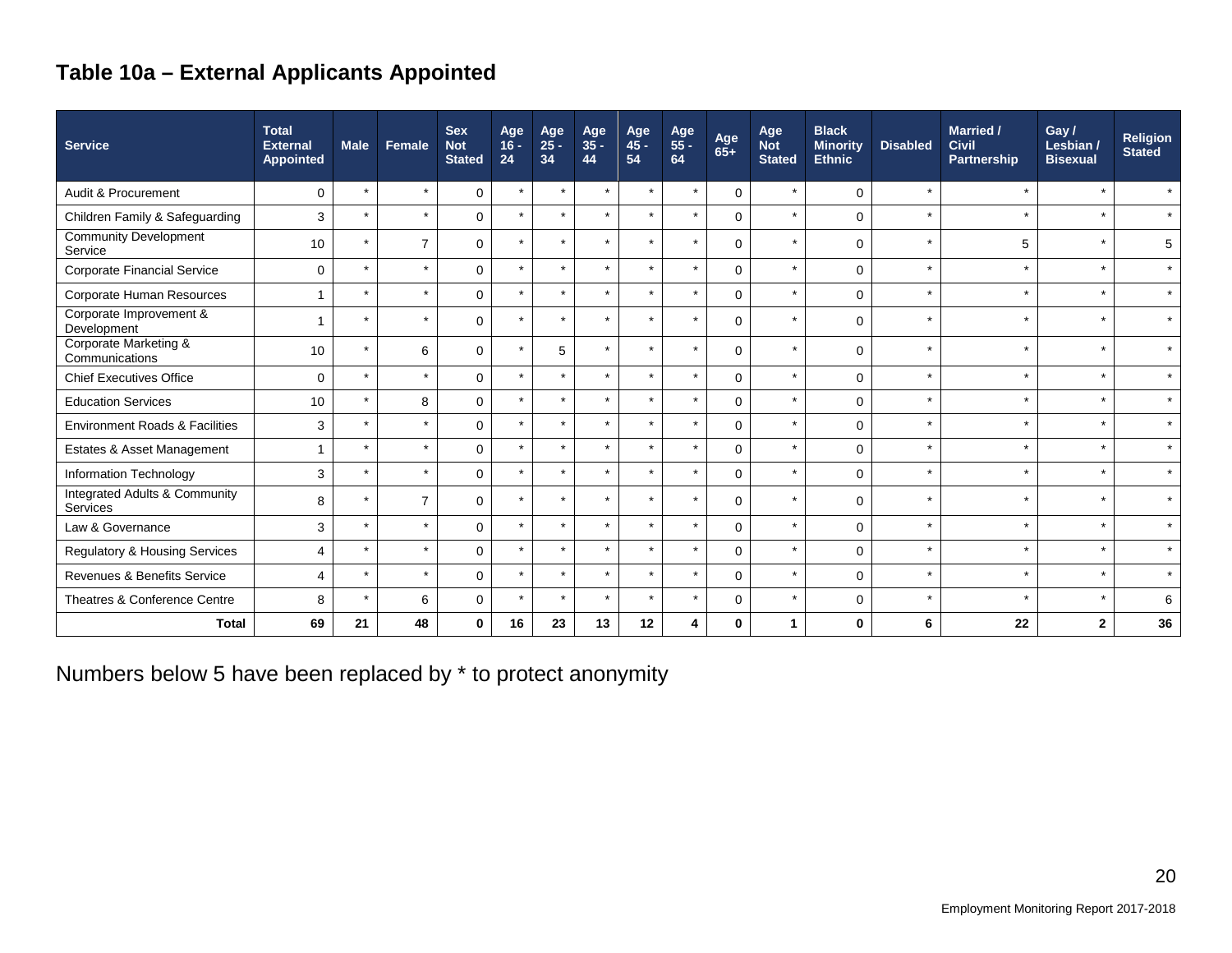# **Table 10b – Internal Applicants Appointed**

| <b>Service</b>                                       | <b>Total</b><br><b>Internal</b><br>Appointed | <b>Male</b> | Female  | <b>Sex</b><br><b>Not</b><br><b>Stated</b> | Age<br>$16 -$<br>24 | Age<br>$25 -$<br>34 | Age<br>$35 -$<br>44 | Age<br>$45 -$<br>54  | Age<br>55 -<br>64 | Age<br>$65+$         | Age<br><b>Not</b><br><b>Stated</b> | <b>Black</b><br><b>Minority</b><br><b>Ethnic</b> | <b>Disabled</b>      | <b>Married /</b><br><b>Civil</b><br><b>Partnership</b> | Gay/<br>Lesbian /<br><b>Bisexual</b> | <b>Religion</b><br><b>Stated</b> |
|------------------------------------------------------|----------------------------------------------|-------------|---------|-------------------------------------------|---------------------|---------------------|---------------------|----------------------|-------------------|----------------------|------------------------------------|--------------------------------------------------|----------------------|--------------------------------------------------------|--------------------------------------|----------------------------------|
| Audit & Procurement                                  | $\overline{2}$                               | $\star$     | $\star$ | $\mathbf 0$                               | $\star$             | $\star$             | $\star$             | $\ddot{\phantom{0}}$ | $\star$           | $\star$              | $\Omega$                           | $\star$                                          |                      | $\star$                                                | $\ddot{\phantom{1}}$                 | $\star$                          |
| Children Family & Safeguarding                       | 24                                           | 6           | 18      | $\mathbf 0$                               | $\star$             | $\overline{7}$      | 6                   | 8                    | $\star$           | $\star$              | $\Omega$                           | $\star$                                          | $\star$              | 8                                                      | $\star$                              | 11                               |
| <b>Community Development</b><br>Service              | 29                                           | 14          | 15      | $\mathbf 0$                               | $\star$             | 12                  | $\overline{7}$      | $\star$              | 6                 | $\star$              | $\Omega$                           | $\star$                                          | A                    | 12                                                     | $\star$                              | 15                               |
| <b>Corporate Financial Service</b>                   | 3                                            | $\star$     | $\star$ | $\Omega$                                  | $\star$             | $\star$             | $\star$             | $\star$              | $\star$           |                      | $\Omega$                           | $\star$                                          |                      | $\star$                                                | $\star$                              | $\star$                          |
| Corporate Human Resources                            | 3                                            | $\star$     | $\star$ | $\mathbf 0$                               | $\star$             | $\star$             | $\star$             | $\star$              | $\star$           |                      | $\Omega$                           | $\star$                                          | Å                    | $\star$                                                | $\star$                              | $\star$                          |
| Corporate Improvement &<br>Development               | $\Omega$                                     | $\star$     | $\star$ | $\mathbf 0$                               | $\star$             | $\star$             | $\star$             | $\star$              | $\star$           | $\star$              | $\Omega$                           | $\star$                                          | A                    | $\star$                                                | $\star$                              | $\star$                          |
| Corporate Marketing &<br>Communications              | 12                                           | $\star$     | 8       | $\mathbf 0$                               | $\star$             | $\overline{7}$      | $\star$             | $\star$              | $\star$           | $\star$              | $\Omega$                           | $\star$                                          | $\star$              | $\star$                                                | $\star$                              | $\overline{7}$                   |
| <b>Chief Executives Office</b>                       | 1                                            | $\star$     | $\star$ | $\mathbf 0$                               | $\star$             | $\star$             | $\star$             | $\star$              | $\star$           |                      | $\Omega$                           | $\star$                                          |                      | $\star$                                                | $\star$                              | $\star$                          |
| <b>Education Services</b>                            | 50                                           | 8           | 42      | 0                                         | $\star$             | 15                  | 16                  | 11                   | $\star$           | $\ddot{\phantom{0}}$ | $\Omega$                           | $\star$                                          |                      | 24                                                     | $\star$                              | 18                               |
| <b>Environment Roads &amp; Facilities</b>            | 44                                           | 33          | 11      | $\Omega$                                  | $\overline{7}$      | 9                   | 8                   | 11                   | 8                 |                      | $\Omega$                           | $\star$                                          |                      | 20                                                     | $\star$                              | 23                               |
| Estates & Asset Management                           | $\mathbf 0$                                  | $\star$     | $\star$ | $\mathbf 0$                               | $\star$             | $\star$             | $\star$             | $\star$              | $\star$           |                      | $\Omega$                           | $\star$                                          |                      | $\star$                                                | $\star$                              | $\star$                          |
| Information Technology                               | $\overline{2}$                               | $\star$     | $\star$ | $\mathbf 0$                               | $\star$             | $\star$             | $\star$             | $\star$              | $\star$           |                      | $\Omega$                           | $\star$                                          | Å                    | $\star$                                                | $\star$                              | $\star$                          |
| <b>Integrated Adults &amp; Community</b><br>Services | 53                                           | 9           | 44      | $\mathbf 0$                               | $\star$             | 18                  | 13                  | 13                   | $\star$           |                      | $\Omega$                           | $\star$                                          | 5                    | 20                                                     | $\star$                              | 27                               |
| Law & Governance                                     | 6                                            | $\star$     | 6       | $\mathbf 0$                               | $\star$             | $\star$             | $\star$             | $\ddot{\phantom{1}}$ | $\star$           | ÷                    | $\Omega$                           | $\star$                                          |                      | $\star$                                                | $\star$                              | $\star$                          |
| <b>Regulatory &amp; Housing Services</b>             | 14                                           | $\star$     | 10      | $\mathbf 0$                               | 6                   | 5                   | $\star$             | $\star$              | $\star$           | $\ddot{\phantom{0}}$ | $\Omega$                           | $\star$                                          |                      | $\star$                                                | $\star$                              | 6                                |
| Revenues & Benefits Service                          | 11                                           | $\star$     | 10      | $\mathbf 0$                               | $\star$             | $\overline{7}$      | $\star$             | $\ddot{\phantom{0}}$ | $\star$           | $\ddot{\phantom{1}}$ | $\Omega$                           | $\star$                                          | $\ddot{\phantom{0}}$ | $\star$                                                | $\star$                              | $\star$                          |
| Theatres & Conference Centre                         | 27                                           | 13          | 14      | 0                                         | 6                   | 9                   | $\star$             | 5                    | 5                 |                      | $\Omega$                           | $\star$                                          |                      | 9                                                      | $\star$                              | 14                               |
| <b>Total</b>                                         | 281                                          | 98          | 183     | $\mathbf 0$                               | 37                  | 94                  | 60                  | 53                   | 32                | 5                    | $\bf{0}$                           | $\mathbf{2}$                                     | 12                   | 108                                                    | 14                                   | 132                              |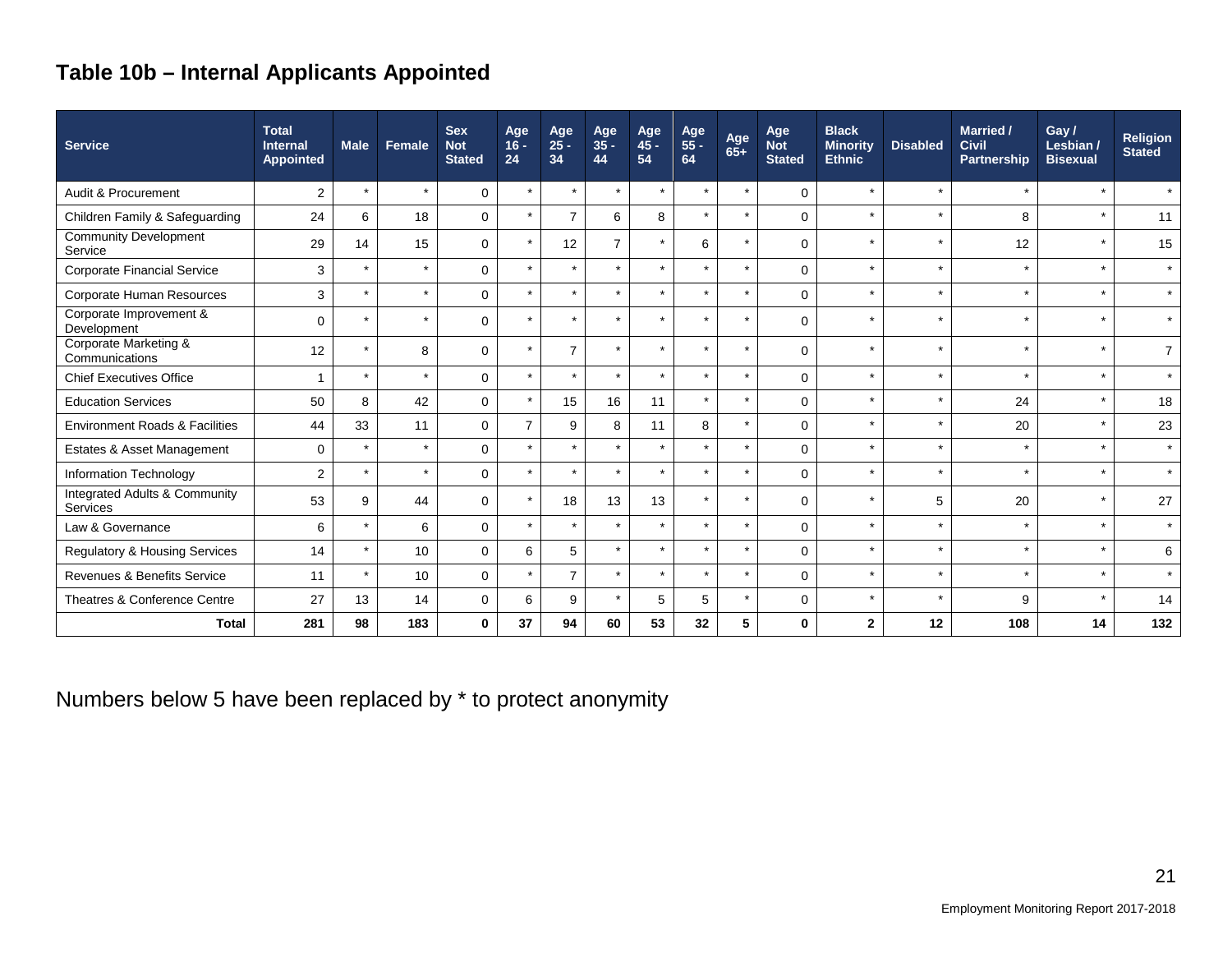# **Table 10c – Total Applicants Appointed**

| <b>Service</b>                            | <b>Total</b><br><b>Appointed</b> | <b>Male</b> | Female  | <b>Sex</b><br><b>Not</b><br><b>Stated</b> | Age<br>$16 -$<br>24 | Age<br>$25 -$<br>34 | Age<br>$35 -$<br>44 | Age<br>$45 -$<br>54 | Age<br>55 -<br>64    | Age<br>$65+$ | Age<br><b>Not</b><br><b>Stated</b> | <b>Black</b><br><b>Minority</b><br><b>Ethnic</b> | <b>Disabled</b> | <b>Married /</b><br><b>Civil</b><br><b>Partnership</b> | Gay/<br>Lesbian /<br><b>Bisexual</b> | <b>Religion</b><br><b>Stated</b> |
|-------------------------------------------|----------------------------------|-------------|---------|-------------------------------------------|---------------------|---------------------|---------------------|---------------------|----------------------|--------------|------------------------------------|--------------------------------------------------|-----------------|--------------------------------------------------------|--------------------------------------|----------------------------------|
| Audit & Procurement                       | 2                                | $\star$     | $\star$ | $\Omega$                                  | $\star$             | $\star$             | $\star$             | $\star$             | $\star$              | $\star$      | $\star$                            | $\star$                                          | $\star$         | $\star$                                                | $\star$                              | $\star$                          |
| Children Family & Safeguarding            | 27                               | 6           | 21      | $\Omega$                                  | $\star$             | 9                   | 6                   | 8                   | $\star$              | $\star$      | $\star$                            | $\star$                                          | $\star$         | 9                                                      | $\star$                              | 14                               |
| <b>Community Development</b><br>Service   | 39                               | 17          | 22      | $\Omega$                                  | $\star$             | 15                  | 10                  | $\star$             | 8                    | $\star$      | $\star$                            | $\star$                                          | 5               | 17                                                     | $\star$                              | 20                               |
| Corporate Financial Service               | 3                                | $\star$     | $\star$ | $\Omega$                                  | $\star$             | $\star$             | $\star$             | $\star$             | $\star$              | $\star$      | $\star$                            | $\star$                                          | $\star$         | $\ddot{\phantom{1}}$                                   | $\star$                              | $\star$                          |
| Corporate Human Resources                 | 4                                | $\star$     | $\star$ | $\Omega$                                  | $\star$             | $\star$             | $\star$             | $\star$             | $\star$              | $\star$      | $\star$                            | $\star$                                          | $\star$         | $\star$                                                | $\star$                              | $\star$                          |
| Corporate Improvement &<br>Development    |                                  | $\star$     | $\star$ | $\Omega$                                  | $\star$             | $\star$             | $\star$             | $\star$             | $\star$              | $\star$      | $\star$                            | $\star$                                          | $\star$         | $\star$                                                | $\star$                              | $\star$                          |
| Corporate Marketing &<br>Communications   | 22                               | 8           | 14      | $\Omega$                                  | 6                   | 12                  | $\star$             | $\star$             | $\star$              | $\star$      | $\star$                            | $\star$                                          | $\star$         | $\star$                                                | $\star$                              | 10                               |
| <b>Chief Executives Office</b>            |                                  | $\star$     | $\star$ | $\mathbf 0$                               | $\star$             | $\star$             | $\star$             | $\star$             | $\star$              | $\star$      | $\star$                            | $\star$                                          | $\star$         | $\star$                                                | $\star$                              | $\star$                          |
| <b>Education Services</b>                 | 60                               | 10          | 50      | $\Omega$                                  | $\star$             | 18                  | 19                  | 14                  | $\star$              |              | $\star$                            | $\star$                                          | $\star$         | 28                                                     | $\star$                              | 22                               |
| <b>Environment Roads &amp; Facilities</b> | 47                               | 36          | 11      | $\mathbf 0$                               | 9                   | 10                  | 8                   | 11                  | 8                    |              | $\star$                            | $\star$                                          | $\star$         | 21                                                     | $\star$                              | 25                               |
| Estates & Asset Management                |                                  | $\star$     | $\star$ | $\Omega$                                  |                     | $\star$             | $\star$             | $\star$             |                      |              | $\star$                            | $\star$                                          | $\star$         | $\star$                                                | $\star$                              | $\star$                          |
| Information Technology                    | 5                                | $\star$     | $\star$ | $\Omega$                                  | $\star$             | $\star$             | $\star$             | $\star$             | $\star$              |              | $\star$                            | $\star$                                          | $\star$         | $\ddot{\phantom{1}}$                                   | $\star$                              | 5                                |
| Integrated Adults & Community<br>Services | 61                               | 10          | 51      | $\Omega$                                  | 6                   | 20                  | 13                  | 16                  | $\star$              | $\star$      | $\star$                            | $\star$                                          | 6               | 21                                                     | $\star$                              | 30                               |
| Law & Governance                          | 9                                | $\star$     | 9       | $\Omega$                                  | $\star$             | $\star$             | $\star$             | $\star$             | $\ddot{\phantom{1}}$ | ÷            | $\star$                            | $\star$                                          | $\star$         | $\star$                                                | $\star$                              | 6                                |
| <b>Regulatory &amp; Housing Services</b>  | 18                               | 6           | 12      | $\mathbf 0$                               | $\overline{7}$      | $\overline{7}$      | $\star$             | $\star$             |                      |              | $\star$                            | $\star$                                          | $\star$         | 6                                                      | $\star$                              | 8                                |
| Revenues & Benefits Service               | 15                               | $\star$     | 13      | $\mathbf 0$                               | $\star$             | 8                   | $\star$             | $\star$             | $\star$              | $\star$      | $\star$                            | $\star$                                          | $\star$         | $\star$                                                | $\star$                              | 5                                |
| Theatres & Conference Centre              | 35                               | 15          | 20      | $\mathbf 0$                               | 10                  | 11                  | $\star$             | 6                   | 5                    |              | $\star$                            | $\star$                                          | $\star$         | 10                                                     | $\star$                              | 20                               |
| <b>Total</b>                              | 350                              | 119         | 231     | $\bf{0}$                                  | 53                  | 117                 | 73                  | 65                  | 36                   | 5            | 1                                  | $\mathbf{2}$                                     | 18              | 130                                                    | 16                                   | 168                              |

Numbers below 5 have been replaced by \* to protect anonymity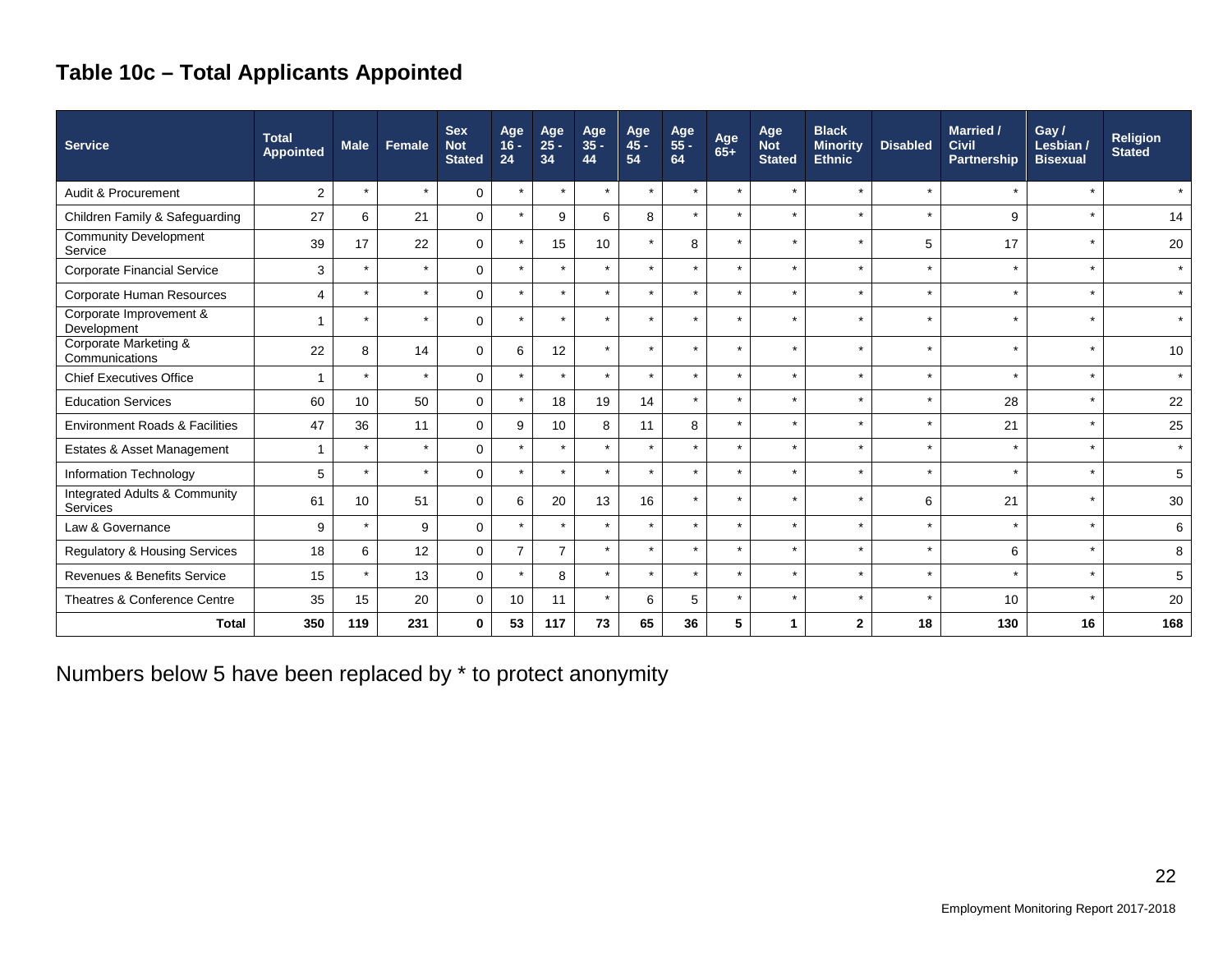#### No. of No. of % of Category % of Total No.<br>Applicants % of Category % of Total Shortlisted Shortlisted % of Category % of Total No. of Appointments % of Category % of Total 2017-18 BME 31 100% 1.14%<mark>,</mark> 11 35.48% 0.89%, 2 6.45% 0.57% Disabled 95 100% 3.48% 51 53.68% 4.14% 18 18.95% 5.14% <mark>Overall Total |</mark> 2727 | 2727 | 2002 | 2003 | 2003 | 2003 | 2014 2016-2017 BME 35 100% 1.17% 10 28.57% 0.83% 2 5.71% 0.63% Disabled 146 100% 4.87% 62 42.47% 5.17% 10 6.85% 2.93% Overall Total 2996 1200 341 2015-2016 BME 33 100% 0.97% 10 30.30% 0.90% 2 6.06% 0.66% Disabled 163 100% 4.79% 45 27.61% 4.05% 12 7.36% 3.97% Overall Total 3401 1111 302 2014-2015 BME 47 100% 2.09% 14 29.79% 1.98% 0 0.00% 0.00% Disabled 123 100% 5.46% 30 24.39% 4.25% 5 4.07% 1.98% Overall Total | 2252 253 | 706 253 2013-2014 BME 27 100% 1.28% 4 14.81% 0.75% 2 7.41% 0.81% Disabled 87 100% 4.13% 24 27.59% 4.51% 11 12.64% 4.47% <mark>Overall Total</mark> 2109 532 246 2012-2013 BME 33 100% 1.90% 13 39.30% 2.10% 3 9.00% 1.80% Disabled 66 100% 3.90% 23 34.80% 3.80% 3 4.50% 1.80% Overall Total | 1678 165 | 599 | 599 | 599 | 599 | 599 | 599 | 599 | 599 | 599 | 599 | 599 | 599 | 599 | 599 | 2011-2012 BME 71 100% 2.10% 16 22.50% 1.80% 4 5.60% 2.30% Disabled 151 100% 4.50% 36 23.80% 4.10% 3 2.00% 1.70% <mark>Overall Total</mark> 3363 877 172 2010-2011 BME 81 100% 2.60% 11 13.60% 1.20% 3 3.70% 1.90% Disabled 117 100% 3.80% 37 31.60% 3.90% 4 3.40% 2.60% Overall Total 3062 938 155 2009-2010 BME 107 100% 2.50% 13 12.10% 1.10% 2 1.90% 1.00% Disabled 122 100% 2.90% 49 40.20% 4.00% 5 4.10% 2.60% Overall Total 4244 1210 195 2008-2009 BME 80 100% 2.70% 19 23.80% 2.50% 0 0.00% 0.00% Disabled 86 100% 2.90% 23 26.70% 3.10% 0 0.00% 0.00% Overall Total 2940 748 105 2007-2008 BME 128 100% 3.30% 35 27.30% 2.70% 10 7.80% 2.70% Disabled 96 100% 2.50% 43 44.80% 3.40% 4 4.20% 1.10% <mark>Overall Total |</mark> 3826 372 | 3826 372 2006-2007 BME 79 100% 2.00% 14 17.70% 1.20% 5 6.30% 1.40% Disabled 70 100% 1.80% 31 44.30% 2.70% 4 5.70% 1.10% Overall Total 3921 1165 350 Applicants **Shortlisted Applicants** Appointments

#### **Table 11 – Recruitment of Black Minority Ethnic and Disabled People between 2006-2018**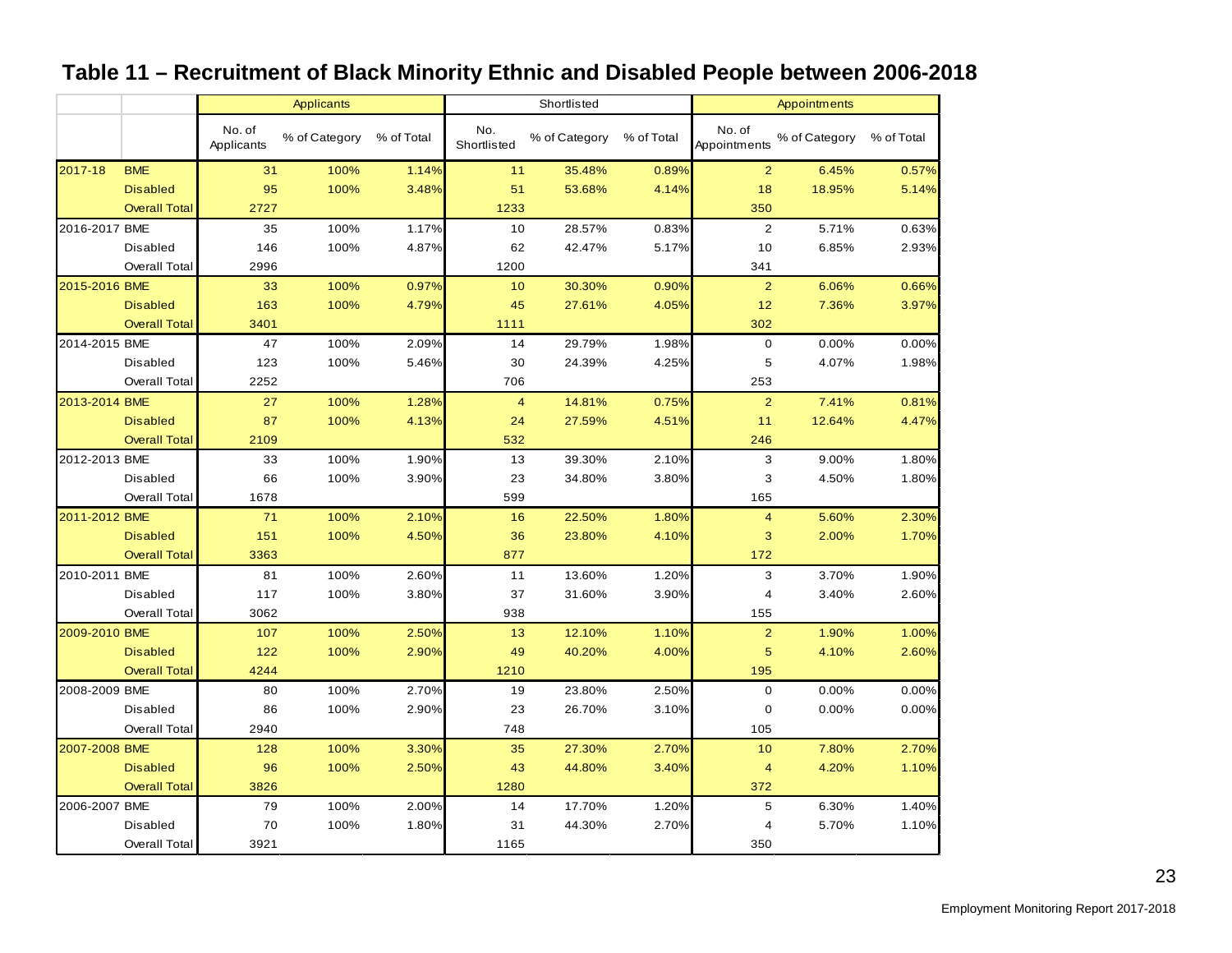The table above shows a declining trend since 2009-10 in the number of applicants who have declared that they are from a BME background. The declining trend has continued this year, as the number of applicants from a BME background is the lowest number we have received since 2006-2007. However, when looking at the percentage of BME applicants compared to the total number of applications received, it is not too dissimilar to last year's figure (albeit a little lower) at 1.14% compared to 1.17% last year. When compared to the number of appointments made, 0.57% of the total appointments were applicants from a BME background.

The table shows that during the year 2017-18, there has been a decrease in the number of applicants who have declared a disability with 95 applicants declaring a disability. This is compared to 146 applications from disabled people received last year. This figure equates to 3.48% of the total number of applications received, which again is lower than last year.

With regard to shortlisting, figures are similar to last year when we look at the percentage of BME and Disabled candidates who were shortlisted for posts. Work has recently commenced within Corporate Human Resources to monitor the numbers of applications that are received and a system has been established to identify any BME and Disabled applicants for each advertised post to inform managers prior to shortlisting.

#### **4.1 Recruitment Analysis**

# **Type of Applicant**

There were 2732 applications for the 572 positions which were advertised, an average of 4.7 applications per vacancy. Chart 1 shows a considerable difference between the number of internal and external job applicants and appointments made. It shows that 35% of all internal applicants were successful in appointment. This compares to 4% of external applicants.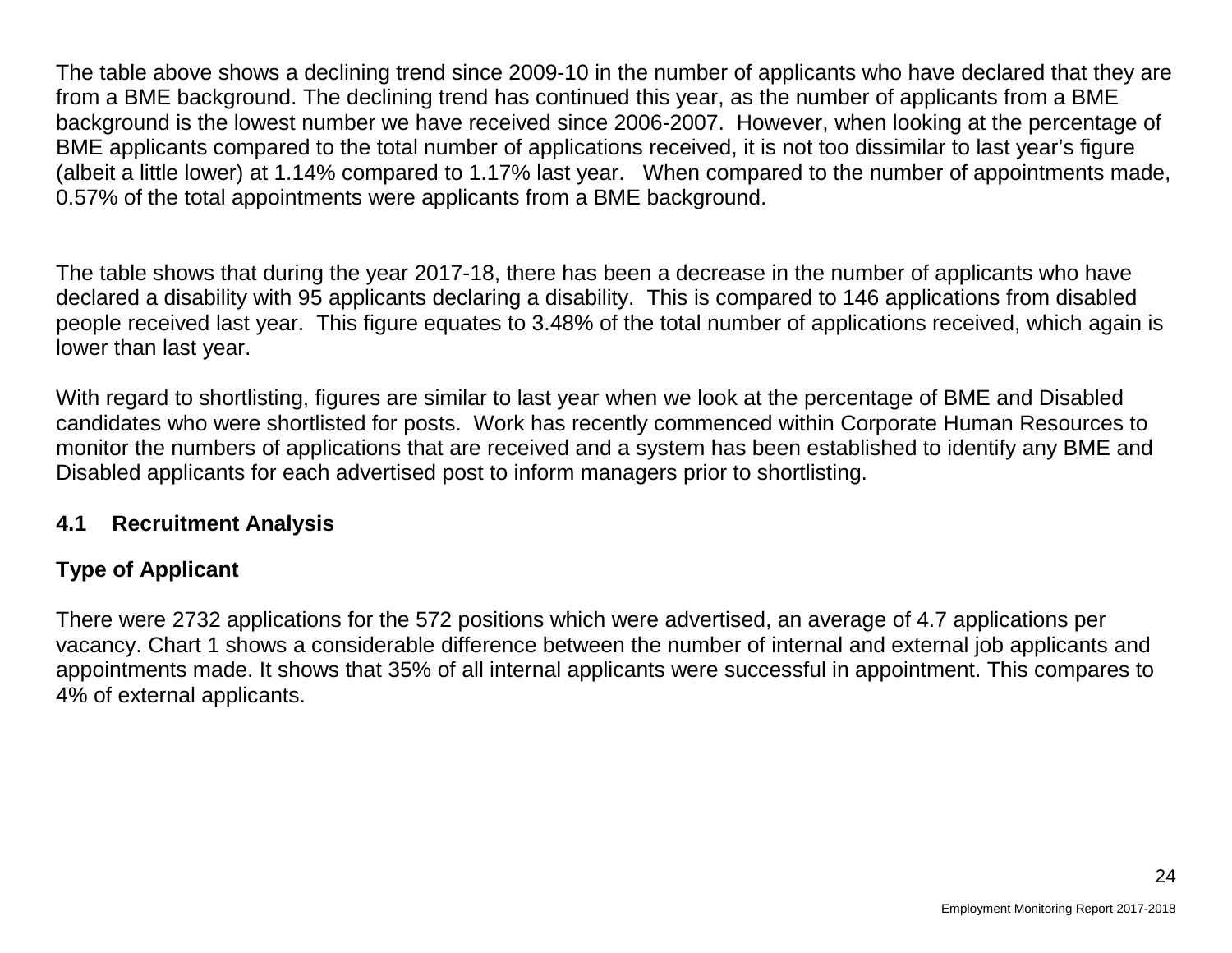### **Chart 1 - Number of Applications compared with the Number Shortlisted and the Number Appointed by Applicant Category:**



### **Sex**

Overall, 35% of all job applicants were male and 64.8% female (0.2% did not state their sex), however these percentages vary between internal and external candidates. Internal applicants are less likely to be male than female applicants, reflecting the profile of current employees. External applicants consisted of 38.6% male and 61.0% female (0.2% did not state their sex).

Dependant on the job type and the service area, these trends vary considerably. By analysing the total applications received, Audit & Procurement, Children, Family & Safeguarding, Chief Executive Office, Education, Estates & Asset Management, Integrated Adults & Community Service, Law & Governance, Regulatory & Housing and Revenues & Benefits received 60% to 90% female applications. In comparison, Environment, Roads & Facilities,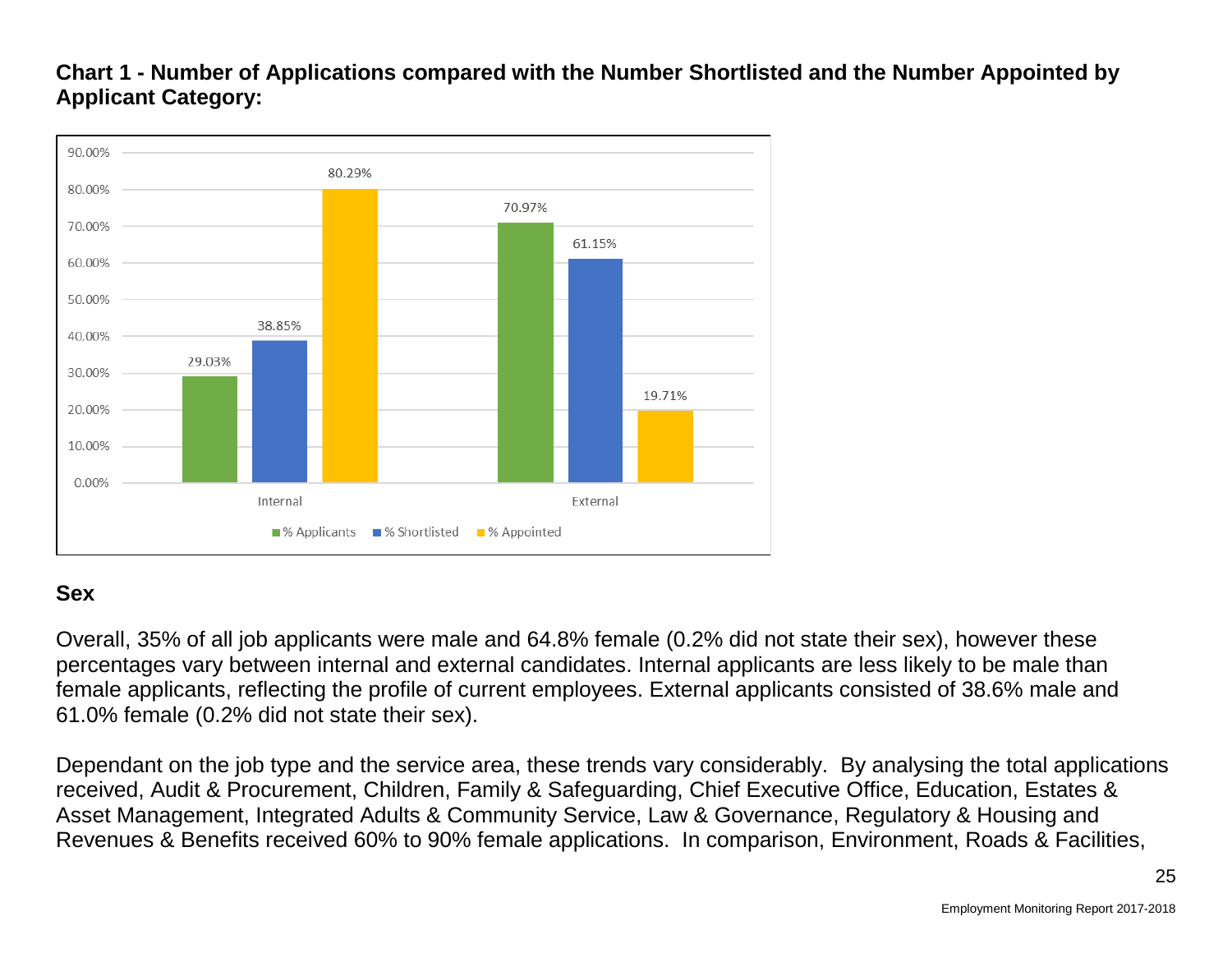Information Technology and Corporate Marketing & Communications received more than 80% male applications. Community Development Service, Corporate Finance Service, Corporate Human Resources and Corporate Marketing & Communications received approximately 50:50 applications from male and female applicants. When compared to the current workforce profile of 25% male and 75% female, females are under-represented in applications for vacancies in Community Development Service, Environment, Roads & Facilities, Information Technology, Corporate Human Resources, Corporate Marketing & Communications and Corporate Finance Service. The applicants who didn't disclose their sex have not been counted in these statistics.

#### **Chart 2 - Number of Applications Compared with the Number Shortlisted and Appointed by Sex:**



Overall there was a higher chance of a female applicant being successful than a male applicant. These figures are greatly unchanged from last year's figures. Of all female applications, 24% were appointed, compared to 6.7% of all male applications.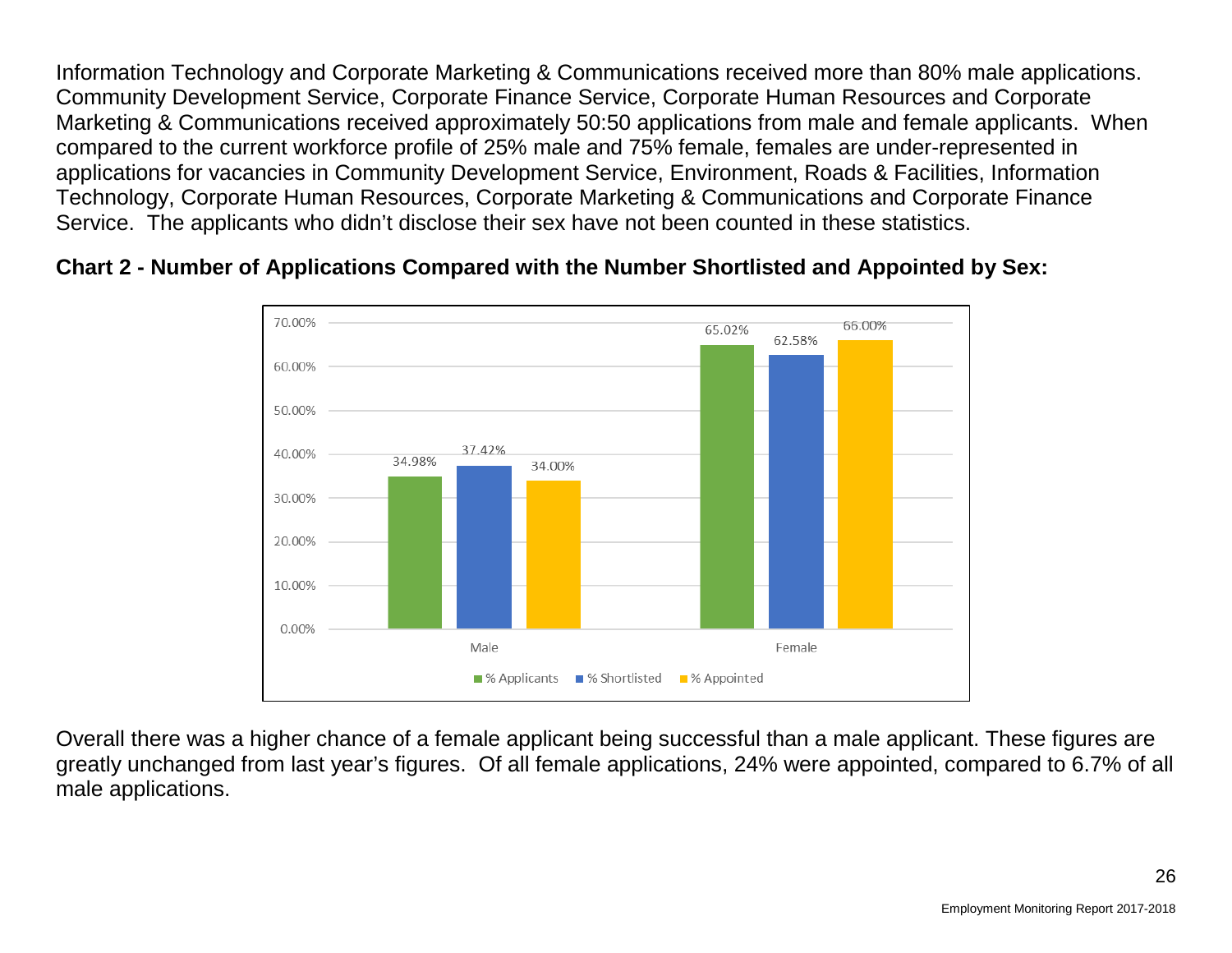#### **Age**

When broken down by age, a third of all applicants (34.34%), both internal and external, fall into the 25-34 age range. This was mirrored in the appointments in which 33.52% of all appointments fall into this age range.



#### **Chart 3 - Number of Applications Compared with the Number Shortlisted and Appointed by Age**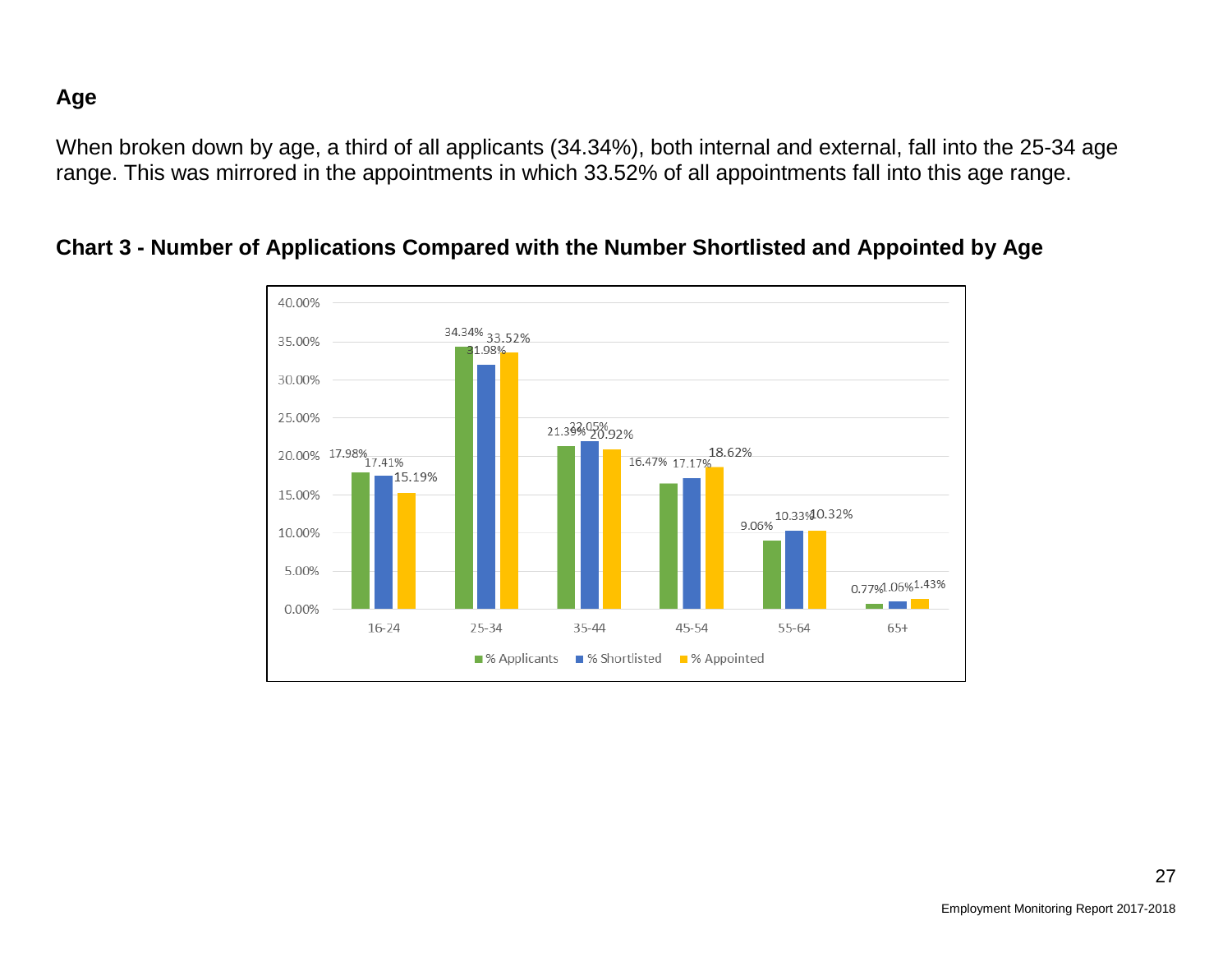### **Ethnicity**

There were 31 applications from candidates of an ethnic minority background, which formed 1.14% of the total applications received. This figure has decreased since the previous report and it still remains low in comparison to the percentage of ethnic minority people who live in Conwy County as stated in the 2011 Census (2.3%). Of all applicants from an ethnic minority background, 35% were shortlisted and 6.5% appointed.

|                        | <b>Number Applied</b> | % Applied | <b>Number Shortlisted</b> | % Shortlisted | <b>Number Appointed</b> | % Appointed |
|------------------------|-----------------------|-----------|---------------------------|---------------|-------------------------|-------------|
| Ethnic minority        | 31<br>ا ب             | .14%      |                           | 0.89%         |                         | 0.57%       |
| Non Ethnic minority    | 2696                  | 98.86%    | 222                       | 99.11%        | 348                     | 99.43%      |
| $\tau$ <sub>otal</sub> | 2727                  |           | 1233                      |               | 350                     |             |

#### **Disability**

The following table shows that 3.48% of applicants regarded themselves as Disabled. This figure has decreased since last year, which is disappointing as in recent years we have been seeing a steady increase. Community Development Service, Environment Roads & Facilities and Integrated Adults & Community Services continue to attract a high number of disabled applicants, along with Education Services. 1.89% of all applicants who declared a disability were successful and appointed into posts which overall meant that disabled people made up 5.14% of all appointments. In comparison to last year, the percentage of disabled appointments has increased which is positive. Of all disabled applicants, 54% were shortlisted and 19% appointed.

|                         | <b>Number Applied</b> |        | % Applied Number Shortlisted |        | % Shortlisted Number Appointed | % Appointed |
|-------------------------|-----------------------|--------|------------------------------|--------|--------------------------------|-------------|
| <b>Disabled</b>         | 95                    | 3.48%  | 51                           | 4.14%  | 18                             | 5.14%       |
| Not Disabled            | 2632                  | 96.52% | 1182                         | 95.86% | 332                            | 94.86%      |
| <b>Total Applicants</b> | 2727                  |        | 1233                         |        | 350                            |             |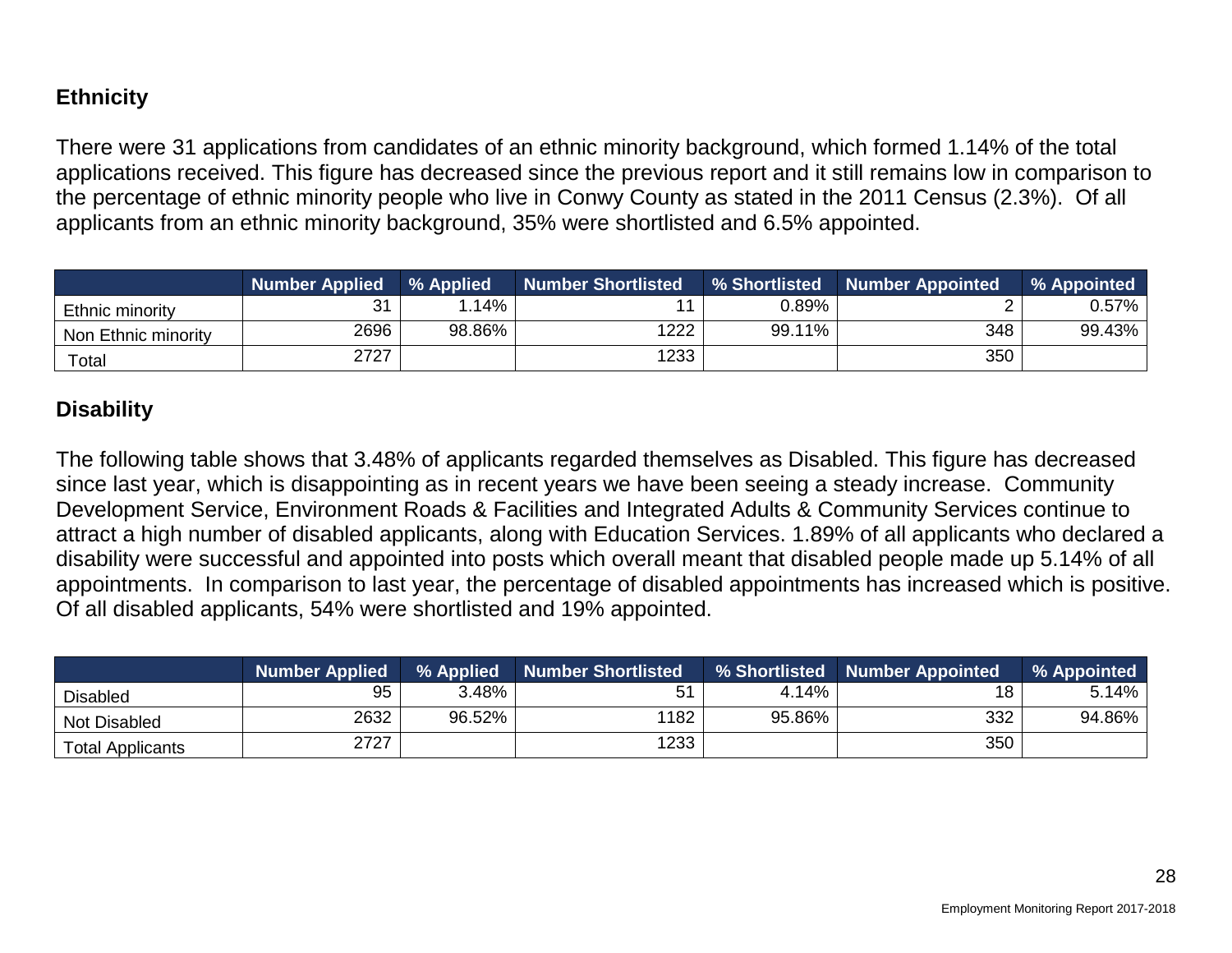#### **Applicants who regard themselves as Lesbian, Gay & Bisexual**

The table below shows that 2.8% of applicants regarded themselves as Lesbian, Gay or Bisexual. Of all those applicants who were shortlisted, 3.7% were Lesbian, Gay or Bisexual and 4.6% of all those appointed were Lesbian, Gay or Bisexual. When compared to last year, there were lower numbers of applicants, but higher numbers shortlisted and appointed. Of all applicants who regard themselves as Lesbian, Gay & Bisexual, 60% were shortlisted and 21% appointed.

|                         | <b>Number Applied</b> | % Applied | Number Shortlisted |       | % Shortlisted Number Appointed | % Appointed |
|-------------------------|-----------------------|-----------|--------------------|-------|--------------------------------|-------------|
| Lesbian, Gay,           | 77                    | 2.8%      | 46                 | 3.7%  | 16                             | 4.6%        |
| <b>Bisexual</b>         |                       |           |                    |       |                                |             |
| Not Lesbian, Gay,       | 2655                  | $97.2\%$  | 1187               | 96.3% | 334                            | 95.4%       |
| Bisexual                |                       |           |                    |       |                                |             |
| <b>Total Applicants</b> | 2732                  |           | 1233               |       | 350                            |             |

# **Married/Civil Partnership - Religion & Belief - Transgender**

Insufficient data to be analysed.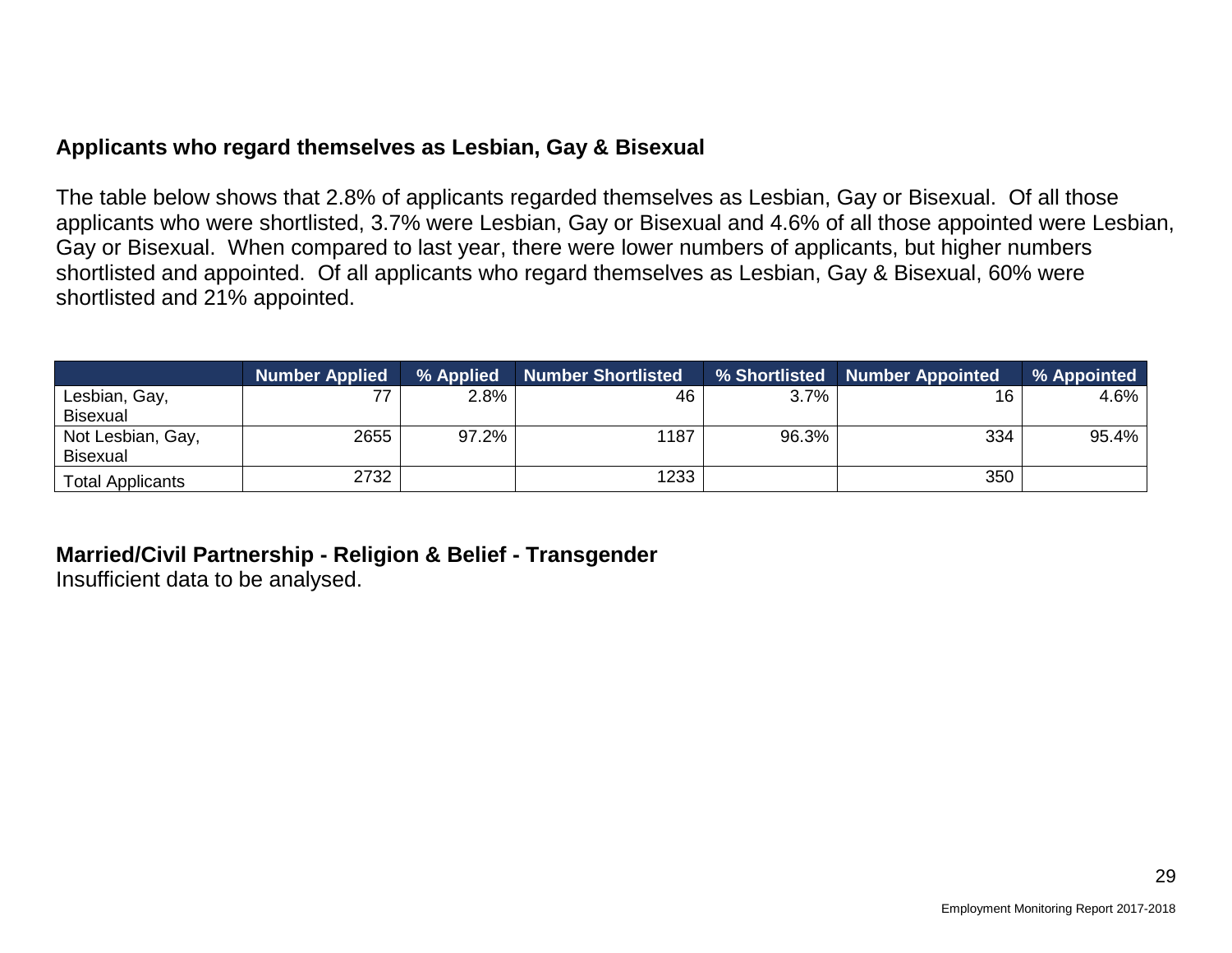#### **Summary**



#### **Chart 4 – Number of Applications Compared with the Number Shortlisted and Appointed by protected characteristic**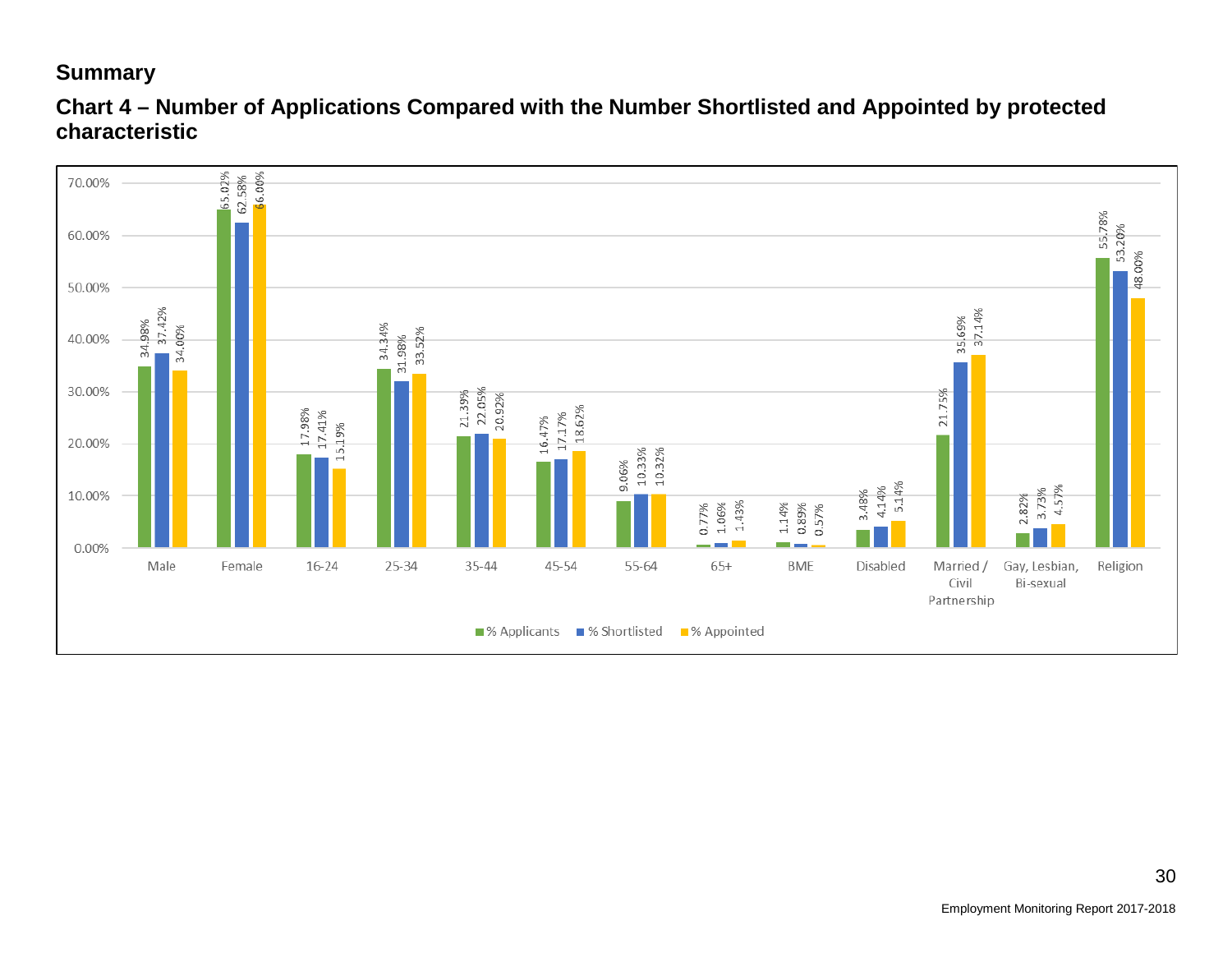# **Summary of job applicant by protected characteristic –**

| <b>Equality Group</b>            | <b>Applied</b> | <b>Shortlisted</b> | <b>Appointed</b> | $\frac{0}{0}$<br><b>Shortlisted</b> | $\frac{9}{6}$<br><b>Appointed</b> | <b>Number</b><br>expected<br>to be<br><b>shortlisted</b> | <b>Number</b><br>expected<br>to be<br><b>Appointed</b> | <b>Analysis of</b><br><b>Shortlisting</b> | <b>Analysis of</b><br><b>Appointments</b> |
|----------------------------------|----------------|--------------------|------------------|-------------------------------------|-----------------------------------|----------------------------------------------------------|--------------------------------------------------------|-------------------------------------------|-------------------------------------------|
| Male                             | 954            | 461                | 119              | 48.3%                               | 12.5%                             | $390 - 471$                                              | $100 - 144$                                            | As expected                               | As expected                               |
| Female                           | 1773           | 771                | 231              | 43.5%                               | 13.0%                             | $745 - 856$                                              | $197 - 257$                                            | As expected                               | As expected                               |
| Ethnic minority                  | 31             | 11                 | $\overline{2}$   | 35.5%                               | 6.5%                              | $7 - 21$                                                 | $0 - 8$                                                | As expected                               | As expected                               |
| <b>Disabled</b>                  | 95             | 51                 | 18               | 53.7%                               | 18.9%                             | $30 - 56$                                                | $5 - 19$                                               | As expected                               | As expected                               |
| 16-24                            | 490            | 214                | 53               | 43.7%                               | 10.8%                             | $192 - 250$                                              | $47 - 79$                                              | As expected                               | As expected                               |
| 25-34                            | 936            | 393                | 117              | 42.0%                               | 12.5%                             | $382 - 463$                                              | $99 - 141$                                             | As expected                               | As expected                               |
| 35-44                            | 583            | 271                | 73               | 46.5%                               | 12.5%                             | $231 - 295$                                              | $58 - 92$                                              | As expected                               | As expected                               |
| 45-54                            | 449            | 211                | 65               | 47.0%                               | 14.5%                             | $175 - 231$                                              | $43 - 73$                                              | As expected                               | As expected                               |
| 55-64                            | 247            | 127                | 36               | 51.4%                               | 14.6%                             | $91 - 132$                                               | $21 - 43$                                              | As expected                               | As expected                               |
| $65+$                            | 21             | 13                 | 5                | 61.9%                               | 23.8%                             | $3 - 16$                                                 | $0 - 6$                                                | As expected                               | As expected                               |
| Married/Civil<br>Partnership     | 953            | 440                | 130              | 46.2%                               | 13.6%                             | $389 - 471$                                              | $100 - 144$                                            | As expected                               | As expected                               |
| Religion                         | 1521           | 656                | 168              | 43.1%                               | 11.0%                             | $635 - 738$                                              | $168 - 222$                                            | As expected                               | As expected                               |
| Gay, Lesbian,<br><b>Bisexual</b> | 77             | 46                 | 16               | 59.7%                               | 20.8%                             | $23 - 46$                                                | $4 - 16$                                               | As expected                               | As expected                               |
| <b>All Applicants</b>            | 2732           | 1233               | 350              | 45.1%                               | 12.8%                             |                                                          |                                                        |                                           |                                           |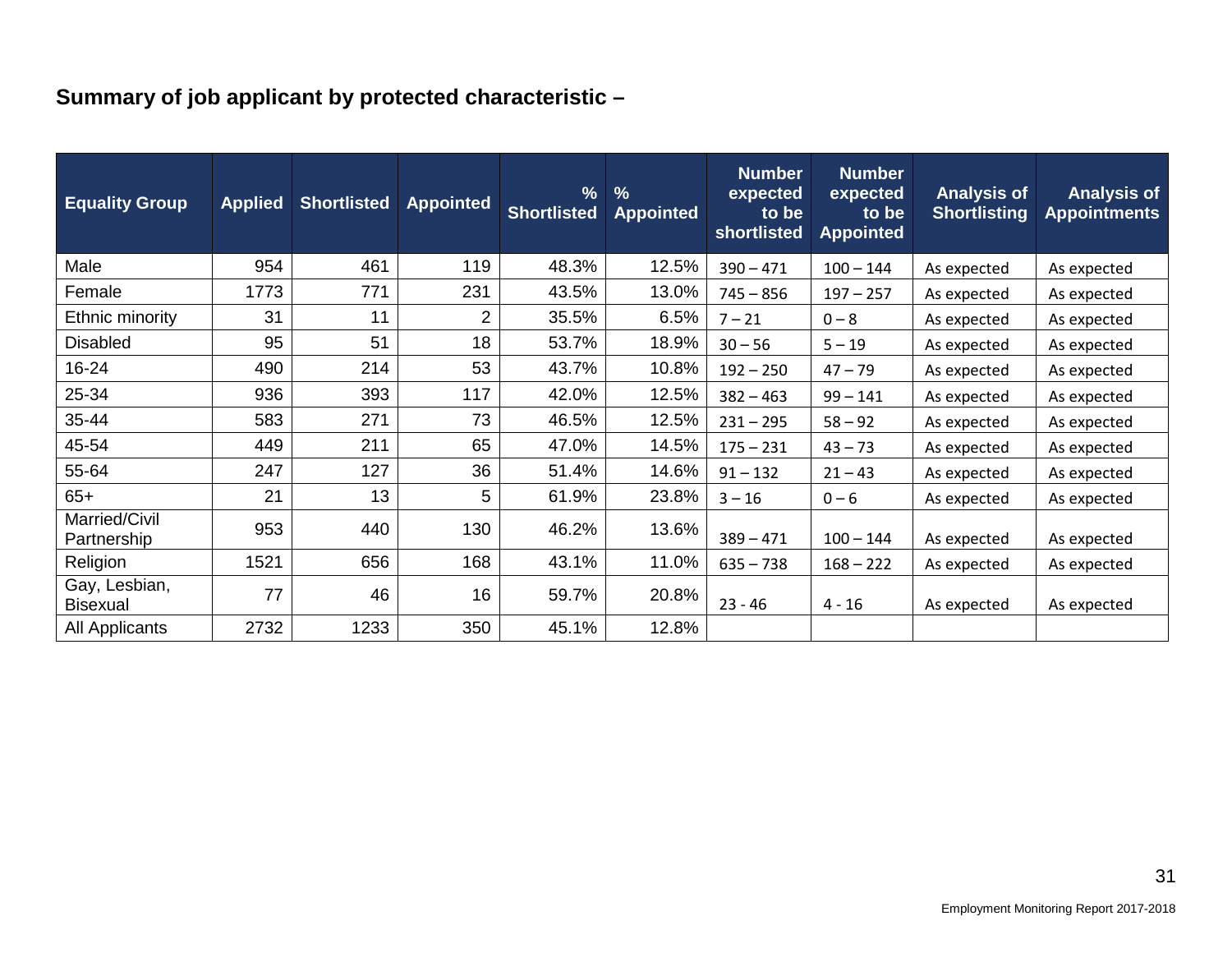# **5. Training Applications and Training Received**

Corporate training courses, as set out in our Learning and Development Plan, are automatically booked and recorded on our HR/Payroll system. Where services arrange separate ad hoc training for their employees, each service has a Training Link Officer whose responsibility it is to record that training on the HR/Payroll system. Therefore the training records held on our HR/Payroll system should reflect all training that has been undertaken across the Council. However it is possible that these records could be under-reported if not all training undertaken has been captured on the HR/Payroll system.

A manual process has been used within services to record applications for training that have not been approved. A workflow package for training is due to be implemented which will put all training applications through the HR/Payroll system and help to improve on the current data collection. There was a delay with the implementation of this improvement, however this will be rolled out to staff within the next 12 months. This improvement will enable us to improve data capture as well as record the different stages in the training process.

**Table 13a and 13b** below shows the actual training undertaken with turned down training applications added to it, to show the overall picture of training requests. This assumes that all courses undertaken were requested formally, although we know in practice this is often not the case as staff may have an informal discussion with their line manager and it could be turned down at that stage, which is not recorded. Similarly where mandatory training is booked for staff, this can sometimes be arranged without a training request form. Therefore we are not confident that the data in this table is complete and therefore very meaningful in identifying whether there has been any discrimination at the training request stage.

**Table 14** below shows the actual training undertaken during the period 2017-2018.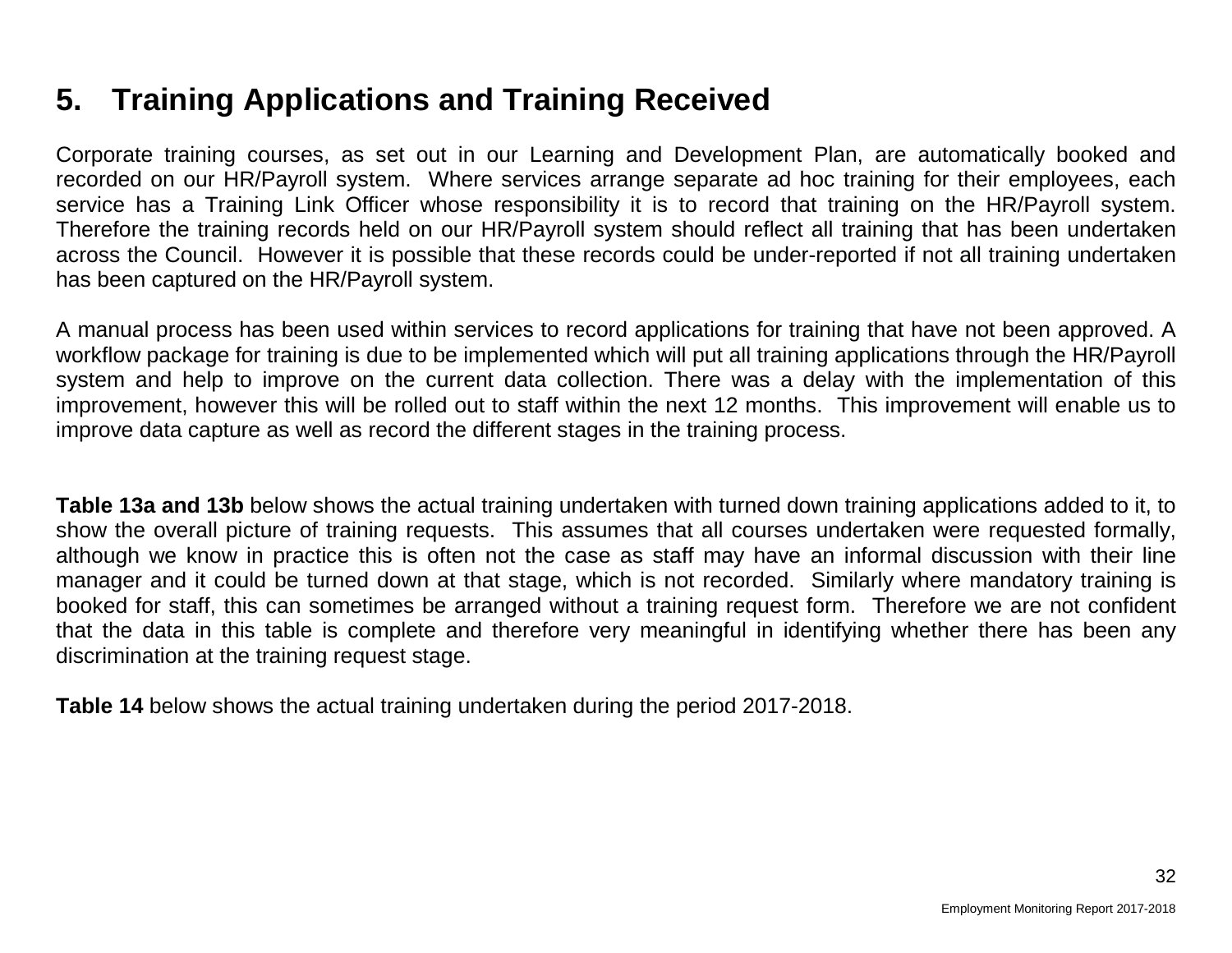#### **Table 13a - Training Applications by Service for Conwy County Borough Council – 2017/18 – to add in responses from services re refused training applications**

| <b>Service</b>                            | <b>Total</b><br><b>Training</b><br><b>Applications</b> | Age<br>$16 -$<br>24 | Age<br>$25 -$<br>34 | Age<br>$35 -$<br>44 | Age<br>$45 -$<br>54 | Age<br>55 -<br>64 | Age<br>$65+$   | Female  | <b>Male</b>    | <b>Black</b><br><b>Minority</b><br><b>Ethnic</b> | <b>Disabled</b> | Married /<br><b>Civil</b><br>Partnership | Gay,<br>Lesbian,<br><b>Bisexual</b> | <b>Transgender</b> |
|-------------------------------------------|--------------------------------------------------------|---------------------|---------------------|---------------------|---------------------|-------------------|----------------|---------|----------------|--------------------------------------------------|-----------------|------------------------------------------|-------------------------------------|--------------------|
| Audit & Procurement                       | 14                                                     | $\star$             |                     | 5                   |                     | $\star$           | $\star$        | 12      | $\star$        | $\star$                                          | $\star$         | 8                                        |                                     | $\star$            |
| <b>Chief Executive Office</b>             | 3                                                      | $\star$             | $\star$             | $\star$             |                     | $\star$           | $\star$        | $\star$ | $\star$        | $\star$                                          | $\star$         | $\star$                                  | $\star$                             | $\star$            |
| Children Family & Safeguarding            | 418                                                    | 6                   | 84                  | 99                  | 124                 | 101               | $\star$        | 352     | 66             | 6                                                | 15              | 199                                      | 14                                  | $\star$            |
| <b>Community Development Service</b>      | 245                                                    | 33                  | 51                  | 52                  | 48                  | 54                | $\overline{7}$ | 147     | 98             | $\ddot{\phantom{0}}$                             | 6               | 105                                      | 9                                   | $\star$            |
| <b>Corporate Financial Service</b>        | 8                                                      | $\star$             |                     |                     |                     |                   | $\star$        |         | $\star$        |                                                  | $\star$         | $\star$                                  | $\star$                             | $\star$            |
| Corporate Human Resources                 | 27                                                     |                     | 5                   | 11                  |                     | $\star$           | $\star$        | 20      | $\overline{7}$ | $\ddot{\phantom{0}}$                             | $\star$         | 9                                        | $\star$                             | $\star$            |
| Corporate Improvement &<br>Development    |                                                        |                     | $\star$             | $\star$             |                     | $\star$           | $\star$        | 6       | $\star$        |                                                  | $\star$         | 5                                        | ÷                                   | $\star$            |
| Corporate Marketing &<br>Communications   | 17                                                     |                     | $\overline{ }$      |                     |                     |                   | $\star$        | 11      | 6              |                                                  | $\star$         | 10                                       |                                     | $\star$            |
| Education                                 | 334                                                    |                     | 46                  | 103                 | 119                 | 60                | $\star$        | 284     | 50             | $\star$                                          | $\star$         | 220                                      | $\star$                             | $\star$            |
| <b>Environment Roads &amp; Facilities</b> | 355                                                    | 35                  | 28                  | 59                  | 134                 | 93                | 6              | 92      | 263            | 7                                                | 8               | 184                                      | $\star$                             | $\star$            |
| Estates & Asset Management                | $\mathbf{2}$                                           |                     |                     |                     |                     |                   | $\star$        |         | $\star$        |                                                  | $\star$         | $\star$                                  | $\star$                             | $\star$            |
| Information Technology                    | 53                                                     |                     | $\star$             | 12                  | 23                  | 13                | $\star$        | 20      | 33             | $\star$                                          | $\star$         | 36                                       | $\star$                             | $\star$            |
| Integrated Adults & Community<br>Services | 1103                                                   | 20                  | 176                 | 204                 | 375                 | 287               | 41             | 918     | 185            | 56                                               | 44              | 612                                      | 19                                  | 5                  |
| Law & Governance                          | 24                                                     |                     | 7                   |                     | 5                   | 7                 | $\star$        | 19      | 5              | $\star$                                          | $\star$         | 11                                       | $\star$                             | $\star$            |
| Regulatory & Housing Services             | 73                                                     | 6                   | 19                  | 18                  | 20                  | 9                 | $\star$        | 51      | 22             | $\star$                                          | $\star$         | 43                                       | 5                                   | $\star$            |
| Revenues & Benefits Service               | 92                                                     | $\star$             | 21                  | 26                  | 28                  | 14                | $\star$        | 75      | 17             | $\star$                                          | $\star$         | 49                                       | $\star$                             | $\star$            |
| Theatres & Conference Centre              | 68                                                     | 10                  | 21                  | 11                  | 13                  | 12                | $\star$        | 27      | 41             |                                                  | $\star$         | 28                                       | $\star$                             | $\star$            |
| <b>Total</b>                              | 2843                                                   | 127                 | 469                 | 612                 | 900                 | 663               | 68             | 2039    | 800            | 73                                               | 81              | 1521                                     | 51                                  | 6                  |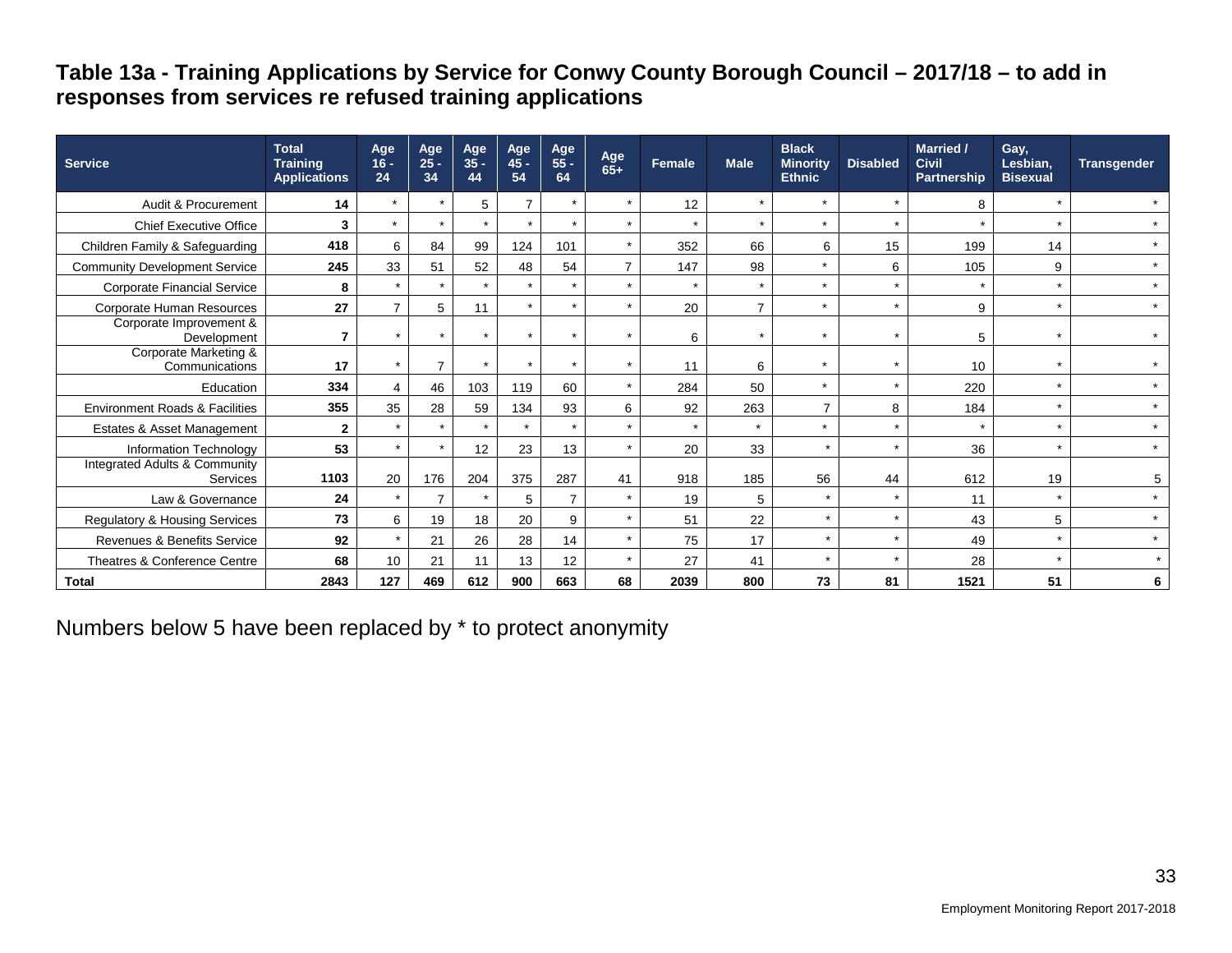# **Table 13b - Training Applications by religion and belief**

| <b>Service</b>                                  | <b>Total</b><br><b>Training</b><br><b>Applications</b> | <b>Agnostic</b> | <b>Atheist</b> | <b>Buddhist</b> | <b>Christian</b> | <b>Muslim</b> | <b>No</b><br><b>Religion</b> | <b>Not</b><br><b>Specified</b> | <b>Not</b><br><b>Stated</b> | <b>Other</b> |
|-------------------------------------------------|--------------------------------------------------------|-----------------|----------------|-----------------|------------------|---------------|------------------------------|--------------------------------|-----------------------------|--------------|
| Audit & Procurement                             | 14                                                     | $\star$         | $\star$        | $\star$         | 9                | $\star$       | $\star$                      | $\star$                        | 5                           |              |
| <b>Chief Executive Office</b>                   | 3                                                      | $\star$         | $\star$        | $\star$         | $\star$          | $\star$       | $\star$                      | $\star$                        | $\star$                     |              |
| Children Family & Safeguarding                  | 418                                                    | 7               | 9              | $\star$         | 176              | *             | 100                          | 16                             | 100                         | 9            |
| <b>Community Development Service</b>            | 245                                                    | $\overline{7}$  | 11             | $\star$         | 80               | $\star$       | 44                           | 10                             | 91                          | $\star$      |
| <b>Corporate Financial Service</b>              | 8                                                      | $\star$         | $\star$        | $\star$         | $\star$          | $\star$       | $\star$                      | $\star$                        | $\star$                     |              |
| <b>Corporate Human Resources</b>                | 27                                                     | $\star$         | $\star$        | $\star$         | 14               | $\star$       | 12                           | $\star$                        | $\star$                     |              |
| Corporate Improvement & Development             | $\overline{7}$                                         | $\star$         | $\star$        | $\star$         | $\star$          | $\star$       | $\star$                      | $\star$                        | $\star$                     |              |
| <b>Corporate Marketing &amp; Communications</b> | 17                                                     | $\star$         | $\star$        | $\star$         | 10               | $\star$       | 6                            | $\star$                        | $\star$                     |              |
| Education                                       | 334                                                    | $\star$         | $\star$        | $\star$         | 44               | $\star$       | 22                           | 10                             | 250                         |              |
| <b>Environment Roads &amp; Facilities</b>       | 417                                                    | $\star$         | $\star$        | $\star$         | 148              | 5             | 93                           | 26                             | 74                          |              |
| Estates & Asset Management                      | $\mathbf 2$                                            | $\star$         | $\star$        | $\star$         | $\star$          | $\star$       | $\star$                      | $\star$                        | $\star$                     |              |
| Information Technology                          | 53                                                     | $\star$         | $\star$        | $\star$         | 26               | $\star$       | 20                           | $\star$                        | $\star$                     | $\star$      |
| Integrated Adults & Community Services          | 1103                                                   | 13              | 5              | $\star$         | 431              | $\star$       | 273                          | 64                             | 307                         | 10           |
| Law & Governance                                | 24                                                     | $\star$         | $\star$        | $\star$         | 11               | $\star$       | 6                            | $\star$                        | 6                           | $\star$      |
| <b>Regulatory &amp; Housing Services</b>        | 73                                                     | $\star$         | $\star$        | $\star$         | 31               | $\star$       | 18                           | $\star$                        | 18                          |              |
| <b>Revenues &amp; Benefits Service</b>          | 92                                                     | $\star$         | $\star$        | $\star$         | 54               | $\star$       | 10                           | $\star$                        | 20                          |              |
| Theatres & Conference Centre                    | 68                                                     | $\star$         | $\overline{7}$ | $\star$         | 26               | $\star$       | 13                           | 6                              | 10                          | 6            |
| <b>Total</b>                                    | 2843                                                   | 40              | 39             | 4               | 1066             | 5             | 623                          | 146                            | 886                         | 34           |

Numbers below 5 have been replaced by \* to protect anonymity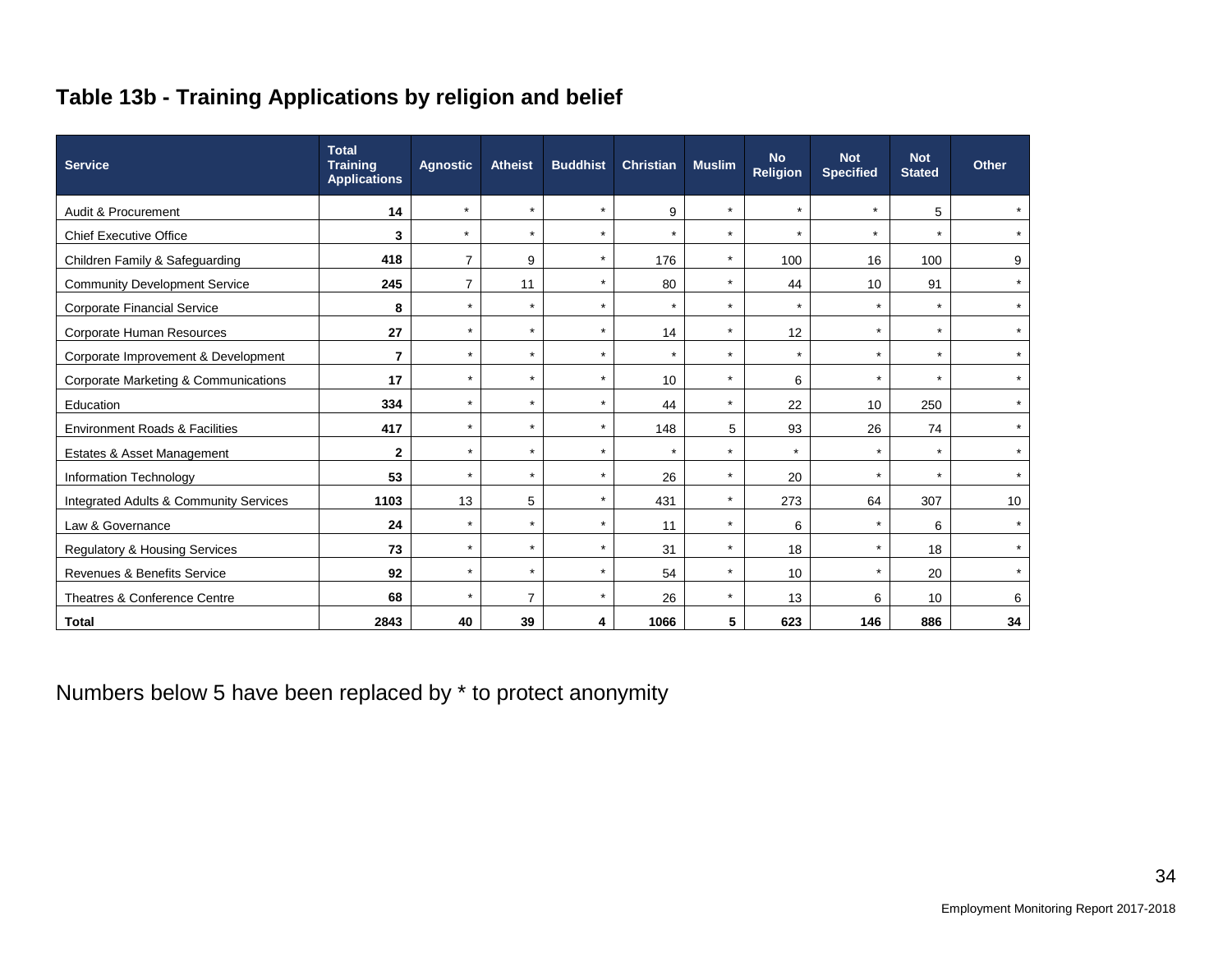# **Table 14a - Training Completed by Service for Conwy County Borough Council – 2017/18**

| <b>Service</b>                            | <b>Total</b><br><b>Training</b><br><b>Applications</b> | Age<br>$16 -$<br>24  | Age<br>$2\bar{5}$ -<br>34 | Age<br>$35 -$<br>44 | Age<br>$45 -$<br>54 | Age<br>55 -<br>64 | Age<br>$65+$             | Female  | <b>Male</b>    | <b>Black</b><br><b>Minority</b><br><b>Ethnic</b> | <b>Disabled</b>      | Married /<br><b>Civil</b><br><b>Partnership</b> | Gay,<br>Lesbian,<br><b>Bisexual</b> | <b>Transgender</b> |
|-------------------------------------------|--------------------------------------------------------|----------------------|---------------------------|---------------------|---------------------|-------------------|--------------------------|---------|----------------|--------------------------------------------------|----------------------|-------------------------------------------------|-------------------------------------|--------------------|
| Audit & Procurement                       | 14                                                     |                      | $\star$                   | 5                   | 7                   | $\star$           | $\star$                  | 12      | $\star$        | $\star$                                          | $\star$              | 8                                               |                                     | $\star$            |
| <b>Chief Executive Office</b>             | 3                                                      | $\star$              | $\star$                   | $\star$             | $\star$             | $\star$           | $\star$                  | $\star$ | $\star$        | $\star$                                          | $\star$              | $\star$                                         | $\star$                             | $\star$            |
| Children Family & Safeguarding            | 418                                                    | 6                    | 84                        | 99                  | 124                 | 101               | $\star$                  | 352     | 66             | 6                                                | 15                   | 199                                             | 14                                  | $\star$            |
| <b>Community Development Service</b>      | 242                                                    | 33                   | 51                        | 52                  | 45                  | 54                |                          | 144     | 98             | $\star$                                          | 6                    | 102                                             | 9                                   | $\star$            |
| <b>Corporate Financial Service</b>        | 8                                                      |                      | $\star$                   | $\star$             | $\star$             | ÷                 | $\star$                  | $\star$ | $\star$        | $\star$                                          | $\star$              |                                                 | $\star$                             | $\star$            |
| Corporate Human Resources                 | 27                                                     |                      | 5                         | 11                  | $\star$             | $\star$           | $\ddot{\phantom{1}}$     | 20      | $\overline{ }$ | $\star$                                          | $\star$              | 9                                               | $\star$                             | $\star$            |
| Corporate Improvement &<br>Development    | 7                                                      | $\star$              | $\star$                   | $\star$             | $\star$             | $\star$           | $\star$                  | 6       | $\star$        | $\star$                                          | $\star$              | 5                                               | $\star$                             | $\star$            |
| Corporate Marketing &<br>Communications   | 17                                                     | $\ddot{\phantom{1}}$ | 7                         | $\star$             | $\star$             | ÷                 | $\ddot{\phantom{0}}$     | 11      | 6              | $\star$                                          | $\ddot{\phantom{1}}$ | 10                                              | $\star$                             | $\star$            |
| Education                                 | 334                                                    |                      | 46                        | 103                 | 119                 | 60                |                          | 284     | 50             | $\star$                                          | $\star$              | 220                                             | $\star$                             | $\star$            |
| <b>Environment Roads &amp; Facilities</b> | 355                                                    | 35                   | 28                        | 59                  | 134                 | 93                | 6                        | 92      | 263            | $\overline{7}$                                   | 8                    | 184                                             | $\star$                             | $\star$            |
| Estates & Asset Management                | $\overline{2}$                                         | $\star$              | $\star$                   | $\star$             | $\star$             | $\star$           | $\star$                  | $\star$ | $\star$        | $\star$                                          | $\star$              |                                                 | $\star$                             | $\star$            |
| Information Technology                    | 53                                                     | $\star$              | $\star$                   | 12                  | 23                  | 13                |                          | 20      | 33             | $\star$                                          | $\star$              | 36                                              | $\star$                             | $\star$            |
| Integrated Adults & Community<br>Services | 1103                                                   | 20                   | 176                       | 204                 | 375                 | 287               | 41                       | 918     | 185            | 56                                               | 44                   | 612                                             | 19                                  | 5                  |
| Law & Governance                          | 24                                                     |                      | 7                         | $\star$             | 5                   | $\overline{7}$    | $\overline{\phantom{a}}$ | 19      | 5              | $\star$                                          | $\star$              | 11                                              | $\star$                             | $\star$            |
| Regulatory & Housing Services             | 73                                                     | 6                    | 19                        | 18                  | 20                  | 9                 |                          | 51      | 22             | $\star$                                          | $\star$              | 43                                              | 5                                   | $\star$            |
| Revenues & Benefits Service               | 91                                                     |                      | 21                        | 26                  | 27                  | 14                | $\ddot{\phantom{1}}$     | 74      | 17             | $\star$                                          | $\star$              | 48                                              | $\star$                             | $\star$            |
| Theatres & Conference Centre              | 68                                                     | 10                   | 21                        | 11                  | 13                  | 12                | $\star$                  | 27      | 41             | $\star$                                          | $\star$              | 28                                              | $\star$                             | $\star$            |
| <b>Total</b>                              | 2839                                                   | 127                  | 469                       | 612                 | 900                 | 663               | 68                       | 2039    | 800            | 73                                               | 81                   | 1521                                            | 51                                  | 6                  |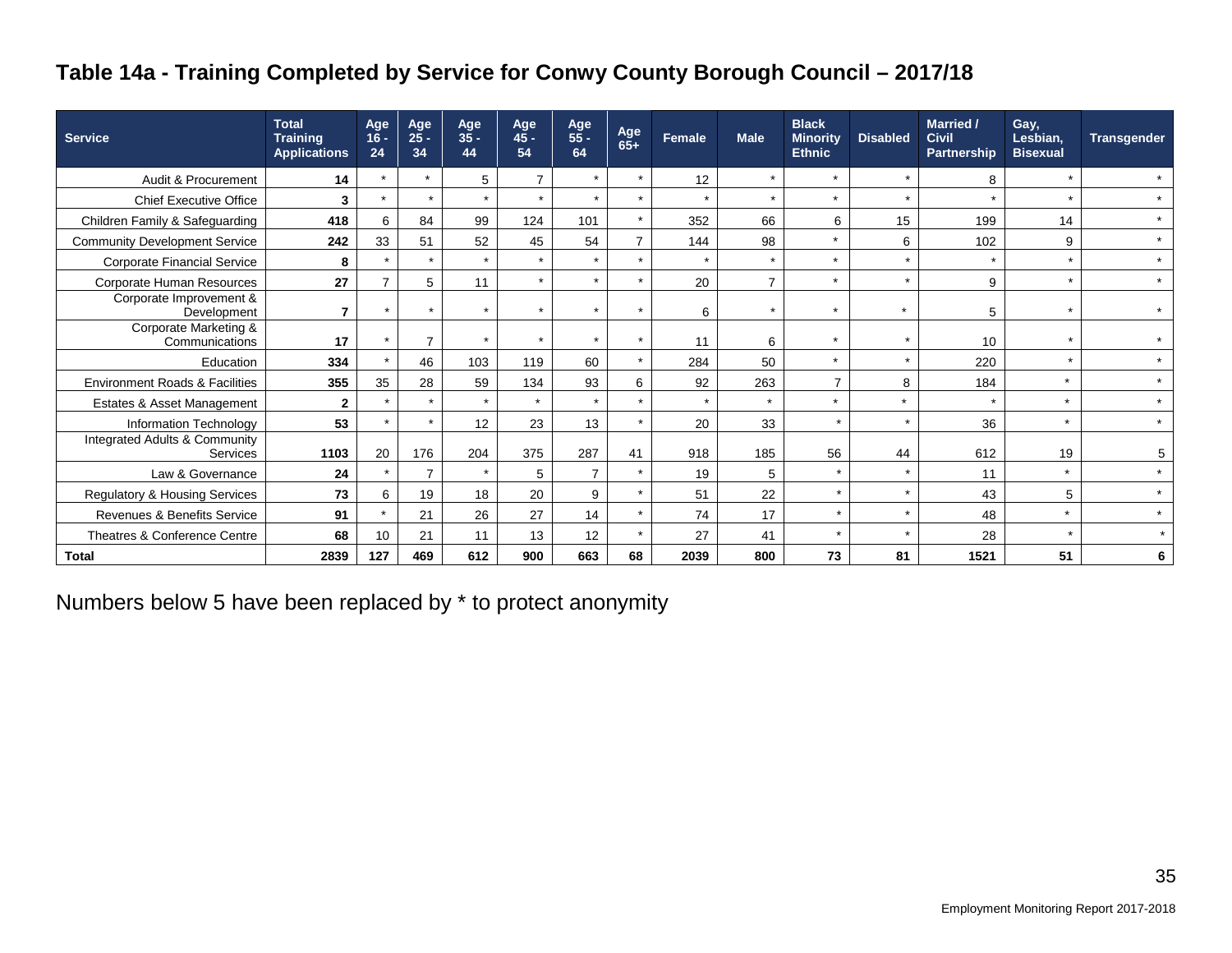# **Table 14b – Training Completed by religion and belief**

| <b>Service</b>                            | <b>Total</b><br><b>Training</b><br><b>Applications</b> | <b>Agnostic</b> | <b>Atheist</b> | <b>Buddhist</b> | <b>Christian</b> | <b>Muslim</b> | <b>No</b><br><b>Religion</b> | <b>Not</b><br><b>Specified</b> | <b>Not</b><br><b>Stated</b> | <b>Other</b> |
|-------------------------------------------|--------------------------------------------------------|-----------------|----------------|-----------------|------------------|---------------|------------------------------|--------------------------------|-----------------------------|--------------|
| Audit & Procurement                       | 14                                                     | $\star$         | $\star$        | $\star$         | 9                | $\star$       | $\star$                      | $\star$                        | 5                           |              |
| <b>Chief Executive Office</b>             | 3                                                      | $\star$         | $\star$        | $\star$         | $\star$          | $\star$       | $\star$                      | $\star$                        | $\star$                     | $\star$      |
| Children Family & Safeguarding            | 418                                                    | $\overline{7}$  | 9              | $\star$         | 176              | $\star$       | 100                          | 16                             | 100                         | 9            |
| <b>Community Development Service</b>      | 242                                                    | $\overline{7}$  | 11             | $\star$         | 77               | $\star$       | 44                           | 10                             | 91                          | $\star$      |
| Corporate Financial Service               | 8                                                      | $\star$         | $\star$        | $\star$         | $^\star$         | $\star$       | $\star$                      | $\star$                        | $\star$                     | $\star$      |
| <b>Corporate Human Resources</b>          | 27                                                     | $\star$         | $\star$        | $\star$         | 14               | $\star$       | 12                           | $\star$                        | $\star$                     | $\star$      |
| Corporate Improvement & Development       | $\overline{7}$                                         | $\star$         | $\star$        | $\star$         | $\star$          | $\star$       | $\star$                      | $\star$                        | $\star$                     | $\star$      |
| Corporate Marketing & Communications      | 17                                                     | $\star$         | $\star$        | $\star$         | 10               | $\star$       | 6                            | $\star$                        | $\star$                     | $\star$      |
| Education                                 | 334                                                    | $\star$         | $\star$        | $\star$         | 44               | $\star$       | 22                           | 10 <sup>1</sup>                | 250                         | $\star$      |
| <b>Environment Roads &amp; Facilities</b> | 417                                                    | $\star$         | $\star$        | $\star$         | 148              | 5             | 93                           | 26                             | 74                          | $\star$      |
| Estates & Asset Management                | $\mathbf{2}$                                           | $\star$         | $\star$        | $\star$         | $\star$          | $\star$       | $\star$                      | $\star$                        | $\star$                     | $\star$      |
| Information Technology                    | 53                                                     | $\star$         | $\star$        | $\star$         | 26               | $\star$       | 20                           | $\star$                        | $\star$                     | $\star$      |
| Integrated Adults & Community Services    | 1103                                                   | 13              | 5              | $\star$         | 431              | $\star$       | 273                          | 64                             | 307                         | 10           |
| Law & Governance                          | 24                                                     | $\star$         | $\star$        | $\star$         | 11               | $\star$       | 6                            | $\star$                        | 6                           | $\star$      |
| <b>Regulatory &amp; Housing Services</b>  | 73                                                     | $\star$         | $\star$        | $\star$         | 31               | $\star$       | 18                           | $\star$                        | 18                          | $\star$      |
| <b>Revenues &amp; Benefits Service</b>    | 91                                                     | $\star$         | $\star$        | $\star$         | 53               | $\star$       | 10                           | $\star$                        | 20                          | $\star$      |
| Theatres & Conference Centre              | 68                                                     | $\star$         | $\overline{7}$ | $\star$         | 26               | $\star$       | 13                           | 6                              | 10                          | 6            |
| <b>Total</b>                              | 2839                                                   | 40              | 39             | 4               | 1062             | 5             | 623                          | 146                            | 886                         | 34           |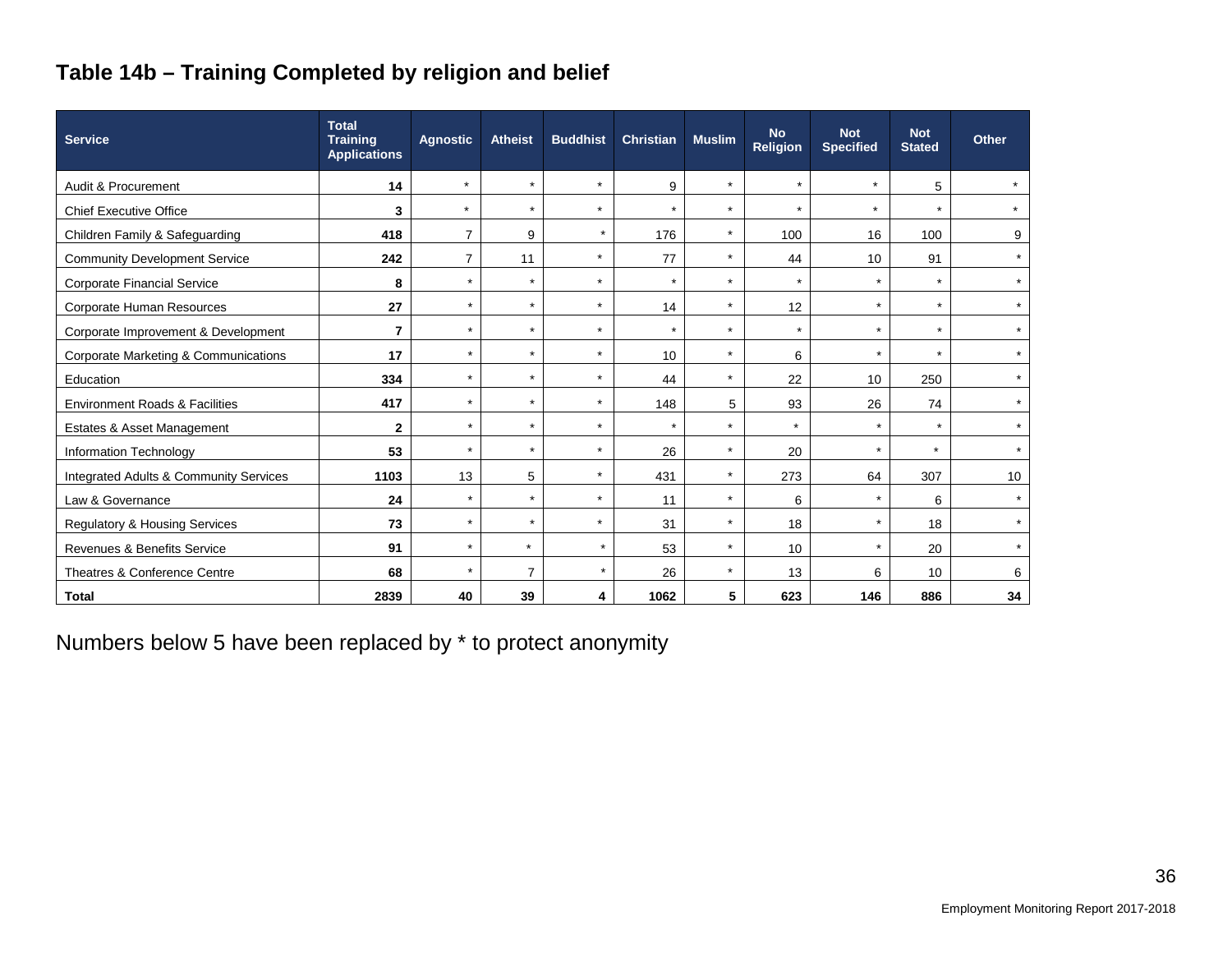#### **Table 15 - E-Learning Equality Training - Modules undertaken by employees**

#### **Engaging Diversity Module Completed from 1st April 2017 to 31st March 2018**

|                  | <b>Engaging Diversity</b> | Total Number of Modules<br><b>Completed</b> |
|------------------|---------------------------|---------------------------------------------|
| No. of Employees | 100                       | 2610                                        |

#### **Table 16 - Analysis of completed Training Events – 2017/18**

|                              | No. of Completed<br><b>Training Events</b> | % of Completed<br><b>Training Events</b> | % of Staff Currently<br><b>Employed</b> | <b>Analysis</b> |
|------------------------------|--------------------------------------------|------------------------------------------|-----------------------------------------|-----------------|
| Male                         | 800                                        | 28.18%                                   | 25.67%                                  | As expected     |
| Female                       | 2039                                       | 71.82%                                   | 74.33%                                  | As expected     |
| <b>Black Minority Ethnic</b> | 73                                         | 2.57%                                    | 0.99%                                   | High            |
| <b>Disabled</b>              | 81                                         | 2.85%                                    | 1.24%                                   | As expected     |
| $16 - 24$                    | 127                                        | 4.47%                                    | 5.93%                                   | As expected     |
| $25 - 34$                    | 469                                        | 16.52%                                   | 15.56%                                  | As expected     |
| $35 - 44$                    | 612                                        | 21.56%                                   | 18.50%                                  | High            |
| $45 - 54$                    | 900                                        | 31.70%                                   | 24.22%                                  | High            |
| $55 - 64$                    | 663                                        | 23.35%                                   | 15.78%                                  | High            |
| $65+$                        | 68                                         | 2.40%                                    | 2.49%                                   | As expected     |
| Married / Civil              |                                            |                                          |                                         |                 |
| Partnership                  | 1521                                       | 53.58%                                   | 43.61%                                  | High            |
| Gay / Lesbian / Bisexual     | 51                                         | 1.80%                                    | 0.63%                                   | As expected     |
| Religion / Belief            | 1953                                       | 68.79%                                   | 28.25%                                  | High            |
| Transgender                  | 6                                          | 0.21%                                    | 0.11%                                   | As expected     |

The statistics evidence that men are just as likely to receive training as women, as are disabled employees and employees who have declared to be Gay, Lesbian, Bisexual or Transgender. Employees aged 16-24, 25-34 and 65+ are also as likely to receive training, however employees aged 35-44, 45-54 and 55-64 appear more likely to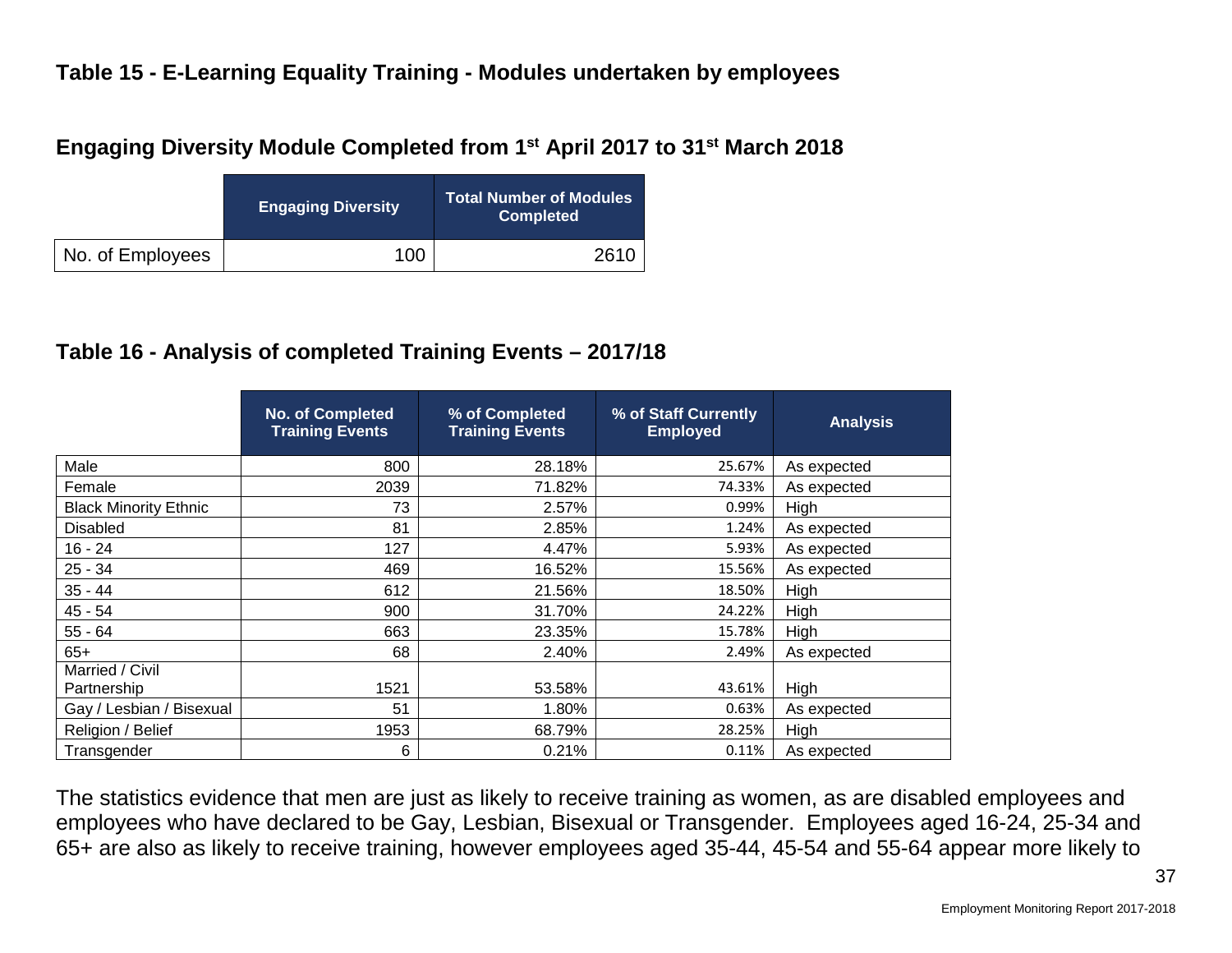receive training. Employees who have declared to be from a BME background also appear more likely to receive training. Employees who have accessed training and have declared information in regard to religion and belief are as follows; 37.4% Christian, 22% no religion, 1.4% Agnostic, 1.4% Atheist, 0.1% Buddhist, 0.2% Muslim and 1.2% other. 36.3% of employees who have completed training had not declared any religion, belief or non-belief.

# **6. Grievances / Disciplinary Action and other Cases**

Note: Any figures less than five are shown as \* to protect the identity of individuals. Totals remain unchanged.

| <b>Cases</b>    | <b>Total</b> | <b>Male</b> | Female  | Age<br>$16 -$<br>24 | <b>Age</b><br>$25 -$<br>34 | Age<br>$35 -$<br>44 | Age<br>$45 -$<br>54 | Age<br>$55 -$<br>64 | Age<br>$65+$ | <b>Black</b><br><b>Minority</b><br><b>Ethnic</b> | <b>Disabled</b> | <b>Married /</b><br><b>Civil</b><br><b>Partnership</b> | Gay,<br>Lesbian,<br><b>Bisexual</b> | <b>Religion</b><br>& Belief | Transgender |
|-----------------|--------------|-------------|---------|---------------------|----------------------------|---------------------|---------------------|---------------------|--------------|--------------------------------------------------|-----------------|--------------------------------------------------------|-------------------------------------|-----------------------------|-------------|
| <b>Sickness</b> |              |             |         |                     |                            |                     |                     |                     |              |                                                  |                 |                                                        |                                     |                             |             |
| Absence         | 347          | 75          | 272     | 9                   | 38                         | 57                  | 102                 | 79                  | 10           |                                                  | 15              | 85                                                     |                                     | 105                         |             |
| Grievance /     |              |             |         |                     |                            |                     |                     |                     |              |                                                  |                 |                                                        |                                     |                             |             |
| <b>Bullying</b> |              |             | $\star$ | $\star$             |                            | $\star$             | $\star$             |                     |              |                                                  |                 |                                                        | ÷                                   |                             |             |
| Disciplinary /  |              |             |         |                     |                            |                     |                     |                     |              |                                                  |                 |                                                        |                                     |                             |             |
| Capability      | 33           | 18          | 15      | $\star$             |                            | 6                   | 9                   | 12                  | $\star$      |                                                  | ÷               | 14                                                     |                                     | 18                          | 0           |
| <b>Total</b>    | 385          | 94          | 291     | 11                  | 44                         | 65                  | 111                 | 92                  | 10           |                                                  | 16              | 103                                                    |                                     | 125                         | 0           |

# **Table 17 – All Grievance / Disciplinary Cases in 2017/18**

Note: Information under Grievance and Bullying cases includes complainants. Information under Disciplinary / Capability includes staff against whom a complaint was made.

There are a relatively higher number of sickness absence cases involving disabled people. 8.4% of the workforce were involved in sickness absence cases, of which 4.3% were disabled employees, compared to a workforce profile of 1.5%. Whilst 9.3% of employees were involved in all cases, 4.2% of those cases involved disabled employees.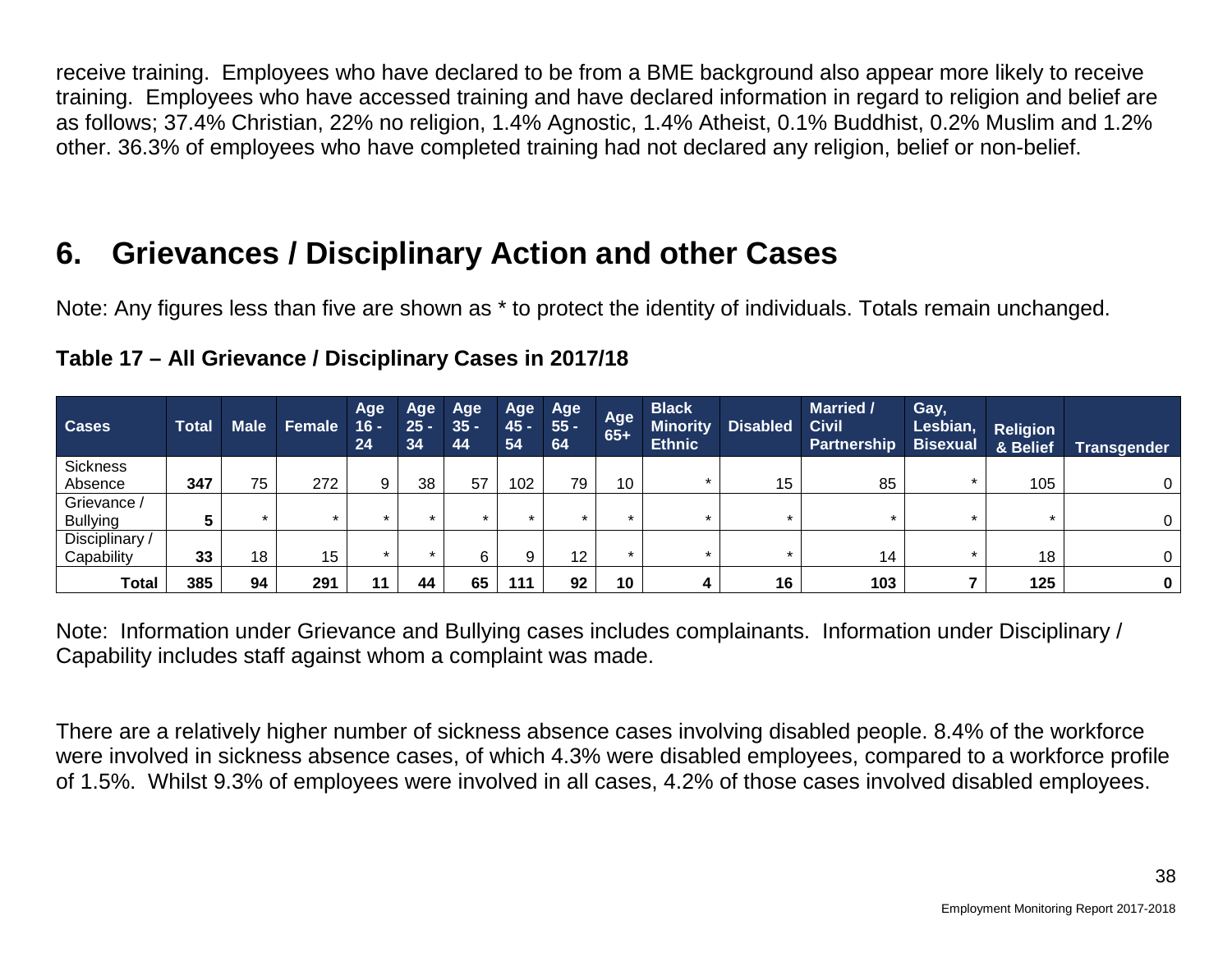1% of BME employees were involved in all cases compared to 6.6% of all employees. This is relative to the workforce profile for BME employees at 1%.

Overall there are a higher number of cases involving employees within the 45-54 and 55-64 age groups, in particular in regard to sickness absence and disciplinary/capability cases. Over half of all cases related to sickness absence and disciplinary/capability issues fell within these two age groups. With regard to sickness absence cases, a third of all cases were from employees within the 45-55 age group. In sickness and grievance/bullying cases, there are a higher number involving female employees, however this is representative of the workforce profile of 25:75 male to female ratio. However, with regard disciplinary/capability cases, there are a higher percentage of males. In comparison to the last Employment Monitoring Report, the number of disciplinary/capability cases has declined for females, but has increased by 100% for males.

With regard to sickness absence, 78% of cases were female and 22% cases male. When compared to the workforce profile, these figures are broadly comparable to the workforce profile of 75:25 female to male employees. There has been a 48% increase in the number of sickness cases since last year. This is a significant increase and has resulted in a positive impact on our attendance figures when compared to the all Wales position. Conwy County Borough Council had reported one of the poorest attendance figures in Wales, however, we have made significant improvements and by the end of March 2018, we now report in the top 7 Councils across Wales. Managing Sickness Absence is a key priority for all services and a further improvement has been seen in the number of improvement notices recorded on iTrent since last year's report.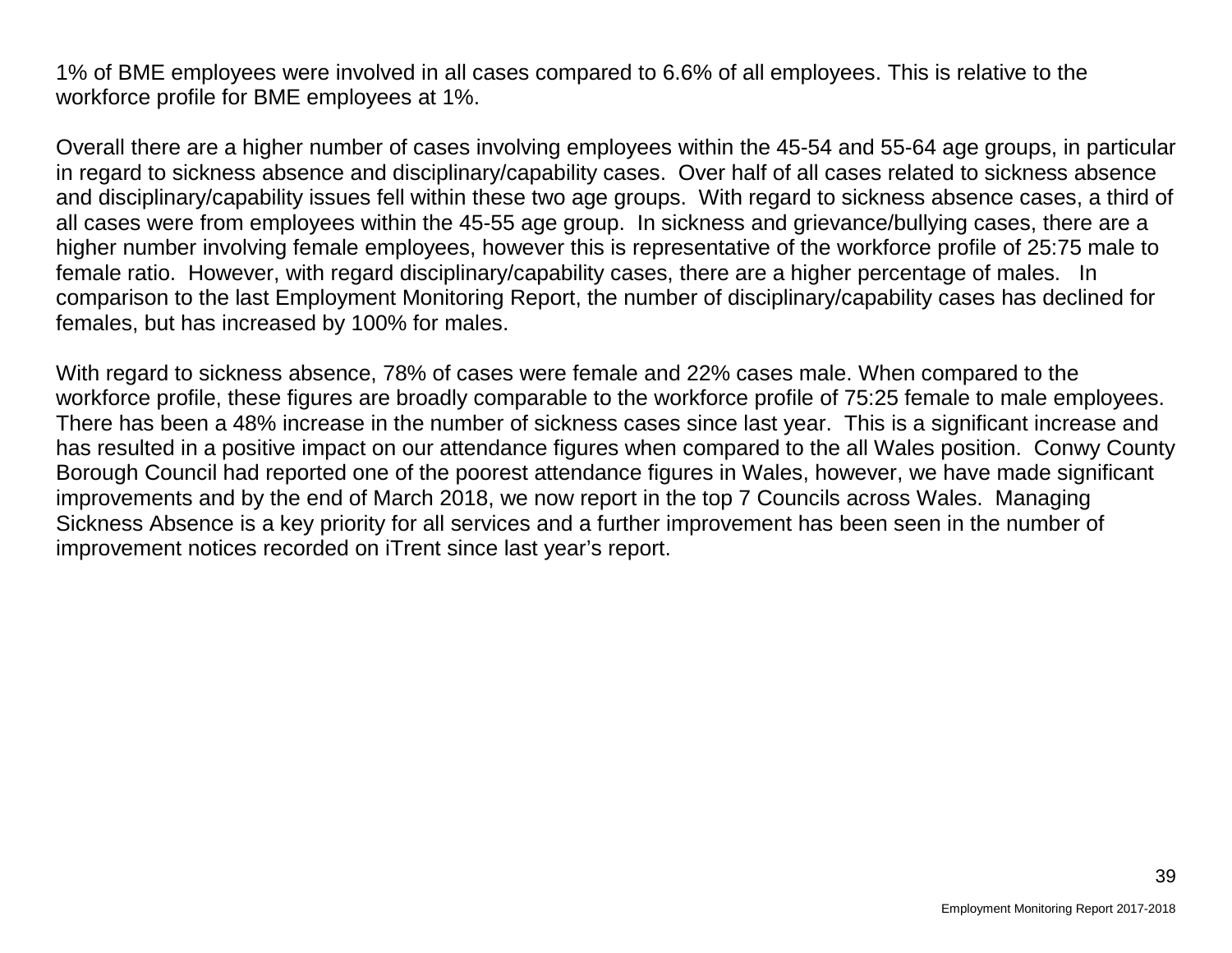# **7. Employees ending their Employment with Us**

#### **Table 18a – Leavers by Reason during 2017/2018**

|                                                     | <b>Total</b>            | Age<br>$16 -$<br>24 | Age<br>$25 -$<br>34 | Age<br>$35 -$<br>44 | Age<br>$45 -$<br>54 | Age<br>55 -<br>64 | Age<br>$65+$ | Female         | <b>Male</b>    | <b>Black</b><br><b>Minority</b><br><b>Ethnic</b> | <b>Disabled</b> | <b>Married /</b><br><b>Civil</b><br>Partnership | Gay,<br>Lesbian,<br><b>Bisexual</b> | <b>Transgender</b> |
|-----------------------------------------------------|-------------------------|---------------------|---------------------|---------------------|---------------------|-------------------|--------------|----------------|----------------|--------------------------------------------------|-----------------|-------------------------------------------------|-------------------------------------|--------------------|
| Dismissal                                           | 12                      | $\star$             | $\star$             | $\star$             | $\star$             | $\star$           | $\star$      | $\star$        | 8              | 0                                                | $\star$         | $\star$                                         | $\mathbf 0$                         | $\mathsf 0$        |
| Dismissal - III health                              | 18                      | $\star$             | $\star$             | $\star$             |                     | 11                | $\star$      | 12             | 6              | $\mathbf 0$                                      | $\star$         | 12                                              | $\mathbf 0$                         | $\mathbf 0$        |
| End of temporary contract                           | 57                      | 19                  | 15                  | 9                   |                     | 9                 | $\star$      | 42             | 15             | $\mathbf 0$                                      | $\star$         | 14                                              | $\mathbf 0$                         | $\mathbf 0$        |
| Redundancy - Compulsory                             | 14                      | $\star$             |                     | $\star$             |                     | 8                 | $\star$      | 9              | 5              | 0                                                | $\star$         | 6                                               | $\mathbf 0$                         | $\mathbf 0$        |
| <b>TUPE</b>                                         | $\mathbf{1}$            | $\star$             | $\star$             | $\star$             |                     | $\star$           | $\star$      | $\star$        | $\star$        | 0                                                | $\star$         | $\star$                                         | $\mathbf 0$                         | $\mathbf 0$        |
| Involuntary                                         | 102                     | 20                  | 20                  | 14                  | 16                  | 29                | 3            | 68             | 34             | 0                                                | $\mathbf{2}$    | 34                                              | $\bf{0}$                            | $\bf{0}$           |
|                                                     |                         |                     |                     |                     |                     |                   |              |                |                |                                                  |                 |                                                 |                                     |                    |
| Death in Service                                    | $\mathbf{3}$            | $\mathbf 0$         | $\mathbf 0$         | $\mathbf 0$         | $\star$             | $^\star$          | $\star$      | $\star$        | 0              | 0                                                | $\mathbf 0$     | $\star$                                         | $\mathbf 0$                         | $\mathbf 0$        |
| Other                                               | $\mathbf{3}$            | $\mathbf{0}$        | $\mathbf 0$         | $\mathbf 0$         | 1                   | $\mathbf{1}$      | $\mathbf{1}$ | $\mathbf{3}$   | $\mathbf{0}$   | $\mathbf{0}$                                     | $\mathbf 0$     | $\mathbf{2}$                                    | $\mathbf 0$                         | $\mathbf 0$        |
|                                                     |                         |                     |                     |                     |                     |                   |              |                |                |                                                  |                 |                                                 |                                     |                    |
| By Mutual Agreement                                 | $\overline{\mathbf{4}}$ | $\star$             | $\star$             | $\star$             |                     | $\star$           | $\star$      | $\star$        | $\star$        | $\star$                                          | $\star$         | $\star$                                         | $\star$                             | $\Omega$           |
| <b>Efficiency of the Service</b>                    | $\overline{\mathbf{4}}$ | $\star$             | $\star$             | $\star$             |                     | $\star$           | $\star$      | $\star$        |                | $\star$                                          | $\star$         | $\star$                                         | $\star$                             | $\mathbf 0$        |
| Redundancy - Voluntary                              | 30                      | $\star$             | $\star$             | $\overline{5}$      | 5                   | 18                | $\star$      | 23             | $\overline{7}$ | $\star$                                          | $\star$         | 20                                              | $\star$                             | $\mathbf 0$        |
| Relief not worked for 18 months                     | $\mathbf{2}$            | $\star$             | $\star$             | $\star$             | $\star$             | $\star$           | $\star$      | $\star$        | $\star$        | $\star$                                          | $\star$         | $\star$                                         | $\star$                             | $\mathbf 0$        |
| Resignation                                         | 281                     | 42                  | 69                  | 45                  | 62                  | 39                | 24           | 220            | 61             | $\star$                                          | $\star$         | 126                                             | $\star$                             | $\mathbf 0$        |
| Resignation - Gone to another Authority             | 19                      | $\star$             | 6                   | $\bf 8$             | $\star$             | $\star$           | $\star$      | 15             | $\star$        | $\star$                                          | $\star$         | $10$                                            | $\star$                             | $\mathbf 0$        |
| Resignation - Ill health                            | 13                      | $\star$             | $\star$             | $\star$             | 6                   | 5                 | $\star$      | 10             |                | $\star$                                          | $\star$         | 8                                               | $\star$                             | $\mathbf 0$        |
| Resignation - Left for another job                  | 170                     | 26                  | 51                  | 38                  | 38                  | 14                | $\star$      | 123            | 47             | $\star$                                          | $\star$         | 68                                              | $\star$                             | $\mathbf 0$        |
| Resignation - Left the area                         | 12                      | $\star$             | $\overline{7}$      |                     |                     | $\star$           | $\star$      | $\overline{7}$ | 5              | $\star$                                          | $\star$         | $\star$                                         | $\star$                             | $\mathbf 0$        |
| Resignation - Not returned after maternity<br>leave | $\mathbf{1}$            | $\star$             |                     | $\star$             |                     | $\star$           | $\star$      | $\star$        |                | $\star$                                          | $\star$         | $\star$                                         | $\star$                             | $\mathbf 0$        |
| Resignation - Returned to education                 | 8                       | $\star$             | 6                   | $\star$             | $\star$             | $\star$           | $\star$      | 6              | $\star$        | $\star$                                          | $\star$         | $\star$                                         | $\star$                             | $\mathbf 0$        |
| Retirement - Age                                    | 42                      | $\star$             |                     | $\star$             | $\star$             | 16                | 26           | 25             | 17             | $\star$                                          | $\star$         | 35                                              | $\star$                             | $\mathbf 0$        |
| Retirement - Early voluntary                        | 33                      | $\star$             | $\star$             | $\star$             |                     | 31                | $\star$      | 29             | $\star$        | $\star$                                          | $\star$         | 30                                              | $\star$                             | $\mathbf 0$        |
| Retirement - III health                             | 9                       | $\star$             | $\star$             | $\star$             |                     | 6                 | $\star$      | 9              | $\star$        | $\star$                                          | $\star$         | 8                                               | $\star$                             | $\mathbf 0$        |
| <b>Voluntary</b>                                    | 628                     | 72                  | 141                 | 105                 | 120                 | 132               | 58           | 476            | 152            | $\overline{\mathbf{4}}$                          | 15              | 315                                             | 6                                   | $\mathbf 0$        |
|                                                     |                         |                     |                     |                     |                     |                   |              |                |                |                                                  |                 |                                                 |                                     |                    |
| Total                                               | 733                     | 92                  | 161                 | 119                 | 137                 | 162               | 62           | 547            | 186            | 4                                                | 17              | 351                                             | 6                                   | $\mathbf 0$        |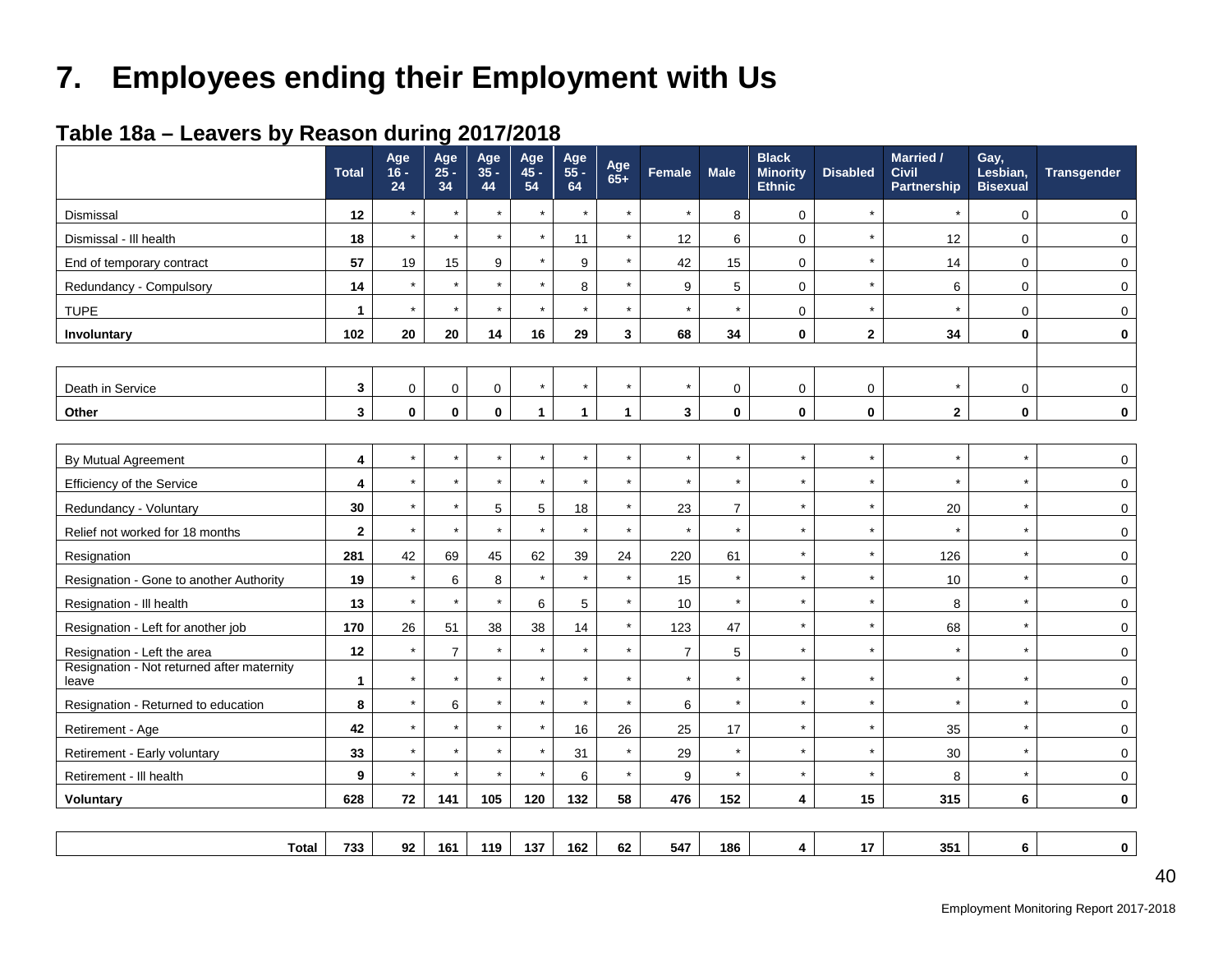|  | Table 18b - Leavers by religion and belief during 2017/2018 |  |
|--|-------------------------------------------------------------|--|
|--|-------------------------------------------------------------|--|

|                                                     | <b>Total</b> | <b>Agnostic</b> | <b>Atheist</b> | <b>Buddhist</b> | <b>Christian</b> | <b>Jewish</b>           | <b>No</b><br><b>Religion</b> | <b>Not</b><br><b>Specified</b> | Other                   | <b>Not</b><br><b>Stated</b> |
|-----------------------------------------------------|--------------|-----------------|----------------|-----------------|------------------|-------------------------|------------------------------|--------------------------------|-------------------------|-----------------------------|
| Dismissal                                           | 12           | $\pmb{0}$       | $\star$        | 0               | $\star$          | 0                       | $\star$                      | $\star$                        | 0                       | $\sqrt{5}$                  |
| Dismissal - III health                              | 18           | $\pmb{0}$       | $\star$        | 0               | 5                | 0                       | $\star$                      | $\star$                        | 0                       | 12                          |
| End of temporary contract                           | 57           | $\mathbf 0$     | $\star$        | $\Omega$        | $\overline{7}$   | $\overline{0}$          | $\star$                      | $\star$                        | $\mathbf 0$             | 43                          |
| Redundancy - Compulsory                             | 14           | $\mathbf 0$     | $\star$        | $\pmb{0}$       | $\star$          | 0                       | $\star$                      | $\star$                        | 0                       | 9                           |
| <b>TUPE</b>                                         | $\mathbf{1}$ | $\mathbf 0$     | $\star$        | $\mathbf 0$     | $\star$          | $\mathbf 0$             | $\star$                      | $\star$                        | $\mathbf 0$             | $\star$                     |
| Involuntary                                         | 102          | $\mathbf 0$     | $\mathbf{1}$   | $\mathbf 0$     | 18               | 0                       | 9                            | 4                              | 0                       | 70                          |
|                                                     |              |                 |                |                 |                  |                         |                              |                                |                         |                             |
| Death in Service                                    | 3            | $\mathbf 0$     | $\mathbf 0$    | 0               | $\star$          | $\mathbf 0$             | $\mathbf 0$                  | 0                              | 0                       | $\star$                     |
| Other                                               | 3            | $\bf{0}$        | $\mathbf 0$    | $\mathbf 0$     | $\mathbf{1}$     | 0                       | $\bf{0}$                     | 0                              | $\bf{0}$                | $\mathbf{2}$                |
|                                                     |              |                 |                |                 |                  |                         |                              |                                |                         |                             |
| By Mutual Agreement                                 | 4            | $\star$         | $\star$        | $\star$         | $\star$          | $\star$                 | $\star$                      | $\star$                        | $\star$                 | $\star$                     |
| Efficiency of the Service                           | 4            | $\star$         | $\star$        | $\star$         | $\star$          | $\star$                 | $\star$                      | $\star$                        | $\star$                 | $\star$                     |
| Redundancy - Voluntary                              | 30           | $\star$         | $\star$        | $\star$         | $\star$          | $\star$                 | $\star$                      | $^\star$                       | $\star$                 | 25                          |
| Relief not worked for 18 months                     | $\mathbf{2}$ | $\star$         | $\star$        | $\star$         | $\star$          | $\star$                 | $\star$                      | $\star$                        | $\star$                 |                             |
| Resignation                                         | 281          | $\star$         | 6              | $\star$         | 40               | $\star$                 | 18                           | $\star$                        | $\star$                 | 209                         |
| Resignation - Gone to another Authority             | 19           | $\star$         | $\star$        | $\star$         | $\star$          | $\star$                 | 6                            | $\star$                        | $\star$                 | $\overline{7}$              |
| Resignation - Ill health                            | 13           | $\star$         | $\star$        | $\star$         | $\star$          | $\star$                 | $\star$                      | $^\star$                       | $\star$                 | $\overline{7}$              |
| Resignation - Left for another job                  | 170          | $\star$         | $\star$        | $\star$         | 45               | $\star$                 | 36                           | 8                              | $\star$                 | 74                          |
| Resignation - Left the area                         | $12$         | $\star$         | $\star$        | $\star$         | $\star$          | $\star$                 | $\star$                      | $\star$                        | $\star$                 | $\overline{7}$              |
| Resignation - Not returned after maternity<br>leave | $\mathbf{1}$ | $\star$         | $\star$        | $\star$         | $\star$          | $\star$                 | $\star$                      | $\star$                        | $\star$                 | $\star$                     |
| Resignation - Returned to education                 | 8            | $\star$         | $\star$        | $\star$         | $\star$          | $\star$                 | $\star$                      | $\star$                        | $\star$                 | $\star$                     |
| Retirement - Age                                    | 42           | $\star$         | $\star$        | $\star$         | 10               | $\star$                 | $\star$                      | $\star$                        | $\star$                 | 25                          |
| Retirement - Early voluntary                        | 33           | $\star$         | $\star$        | $\star$         | 7                | $\star$                 | $\star$                      | $^\star$                       | $\star$                 | 26                          |
| Retirement - Ill health                             | 9            | $\star$         | $\star$        | $\star$         | $\star$          | $\star$                 | $\star$                      |                                | $\star$                 | 8                           |
| Voluntary                                           | 628          | 9               | 10             | $\mathbf{1}$    | 121              | $\overline{\mathbf{2}}$ | 73                           | 15                             | $\overline{\mathbf{2}}$ | 395                         |
|                                                     |              |                 |                |                 |                  |                         |                              |                                |                         |                             |
| <b>Total</b>                                        | 733          | 9               | 11             | $\mathbf{1}$    | 140              | $\mathbf{2}$            | 82                           | 19                             | $\mathbf{2}$            | 467                         |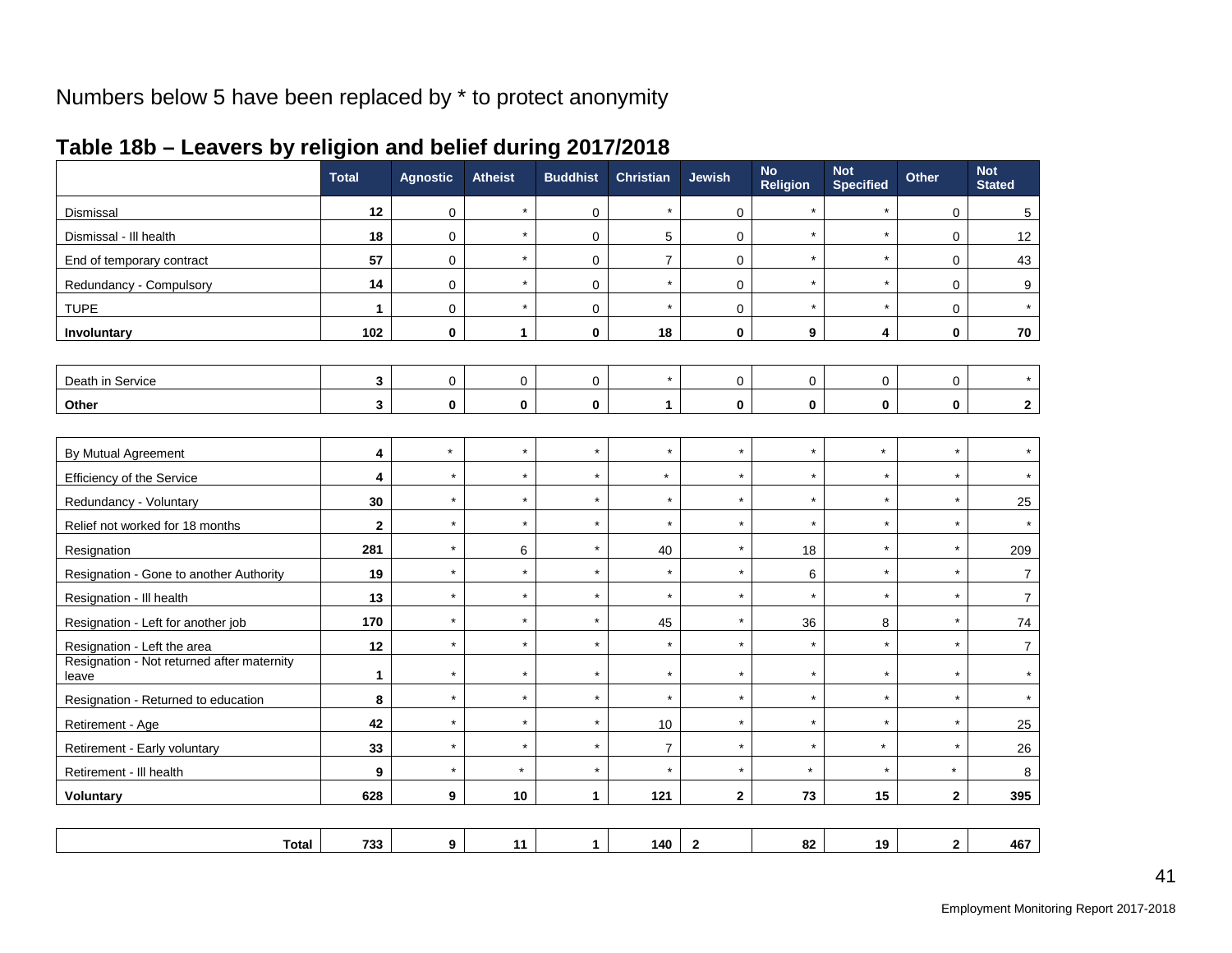#### Numbers below 5 have been replaced by \* to protect anonymity

The leavers' information contained within this report has been obtained from the HR/payroll system for the period 1<sup>st</sup> April 2017 and the 31<sup>st</sup> March 2018. Where an employee holds two or more jobs within the Authority, their record will be duplicated within this data which may skew some of the statistics.

Between these dates there were 733 leavers, 628 (86%) who left voluntary, 102 (14%) who left involuntary and 3 (0.4%) were deaths in service. Of those who left involuntary, 57 (56%) were staff whose temporary contract had come to an end, 14 (14%) of employees left due to compulsory redundancy, 1 left due to TUPE (1%) and 30 (29%) employees were dismissed in this period of which 18 (58%) were dismissed on ill health grounds.

#### **Table 19 – Percentage of leavers by protected characteristic**

| <b>Equality Group</b>        | $%$ of<br><b>Voluntary</b><br><b>Leavers</b> | $%$ of<br><b>Involuntary</b><br><b>Leavers</b> | $%$ All<br><b>leavers</b> | % of staff<br>who work<br>for us | <b>Analysis of</b><br><b>Voluntary</b><br><b>leavers</b> | <b>Analysis of</b><br><b>Involuntary</b><br><b>leavers</b> |
|------------------------------|----------------------------------------------|------------------------------------------------|---------------------------|----------------------------------|----------------------------------------------------------|------------------------------------------------------------|
| Male                         | 24.20%                                       | 33.33%                                         | 25.38%                    | 27.30%                           | As expected                                              | As expected                                                |
| Female                       | 75.80%                                       | 66.67%                                         | 74.62%                    | 72.70%                           | As expected                                              | As expected                                                |
| Ethnic minority              | 0.64%                                        | $0.00\%$                                       | 0.55%                     | 1.24%                            | As expected                                              | Low                                                        |
| <b>Disabled</b>              | 2.39%                                        | 1.96%                                          | 2.32%                     | 1.70%                            | As expected                                              | As expected                                                |
| $16 - 24$                    | 11.46%                                       | 19.61%                                         | 12.55%                    | 7.60%                            | High                                                     | High                                                       |
| $25 - 34$                    | 22.45%                                       | 19.61%                                         | 21.96%                    | 18.04%                           | High                                                     | As expected                                                |
| $35 - 44$                    | 16.72%                                       | 13.73%                                         | 16.23%                    | 22.06%                           | Low                                                      | Low                                                        |
| $45 - 54$                    | 19.11%                                       | 15.69%                                         | 18.69%                    | 28.96%                           | Low                                                      | Low                                                        |
| $55 - 64$                    | 21.02%                                       | 28.43%                                         | 22.10%                    | 19.92%                           | As expected                                              | High                                                       |
| $65+$                        | 9.24%                                        | 2.94%                                          | 8.46%                     | 3.42%                            | High                                                     | As expected                                                |
| Married/Civil<br>Partnership | 50.16%                                       | 33.33%                                         | 47.89%                    | 52.65%                           | As expected                                              | Low                                                        |
| Gay, Lesbian, Bisexual       | 0.96%                                        | $0.00\%$                                       | 0.82%                     | 0.88%                            | As expected                                              | Low                                                        |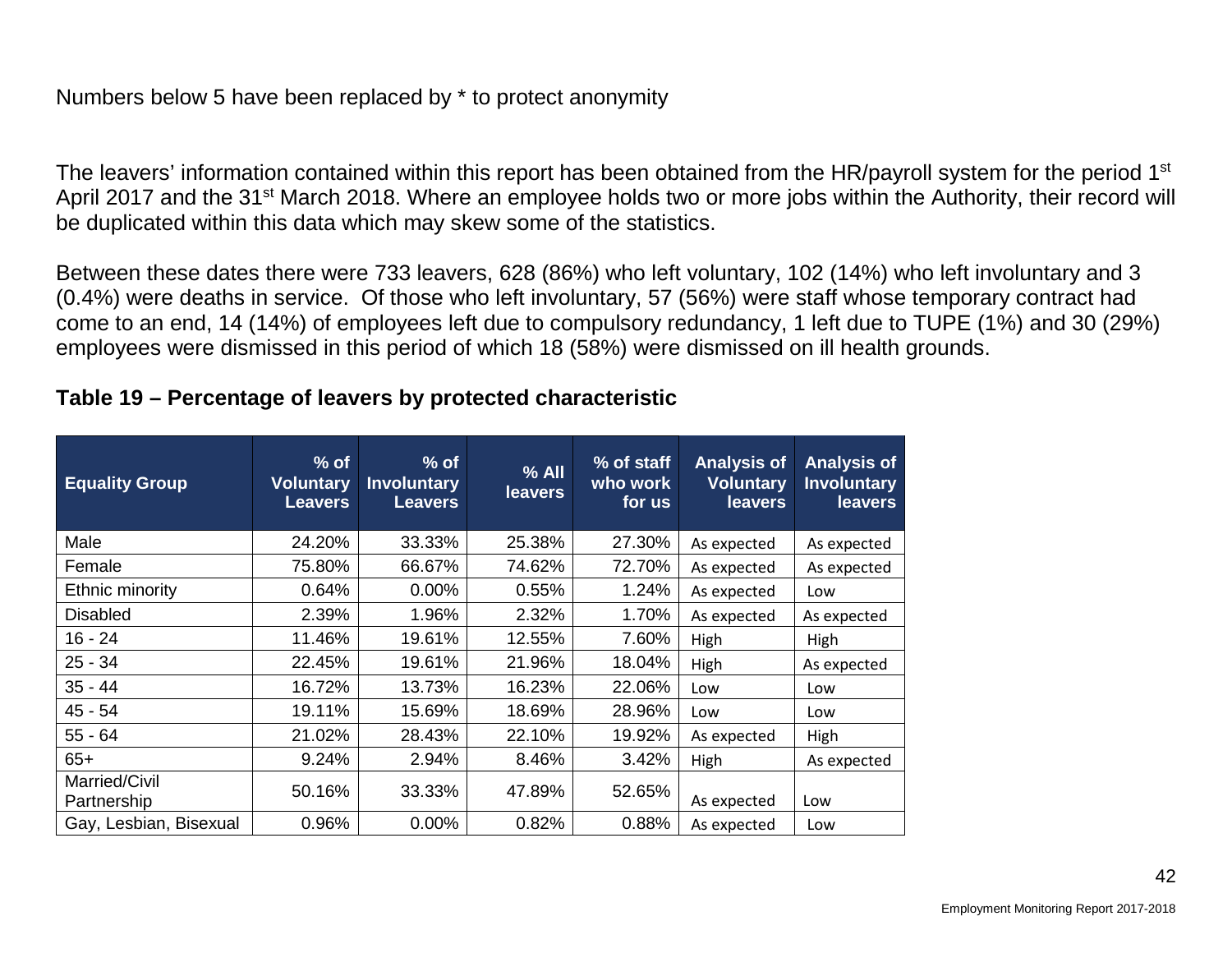#### **Ethnicity**

The number of employees of an ethnic minority origin, who left the Authority in this period is 4, with the reasons cited as voluntary.

#### **Disability**

A total of 17 employees left the Authority during this period who have declared a disability; 2 of which were involuntary and 15 voluntary.

#### **Sex**

This year as in previous years, there was a higher number of female employees leaving the organisation compared to male employees. When the figures are compared to the workforce profile of 75% female to 25% male, the figures correlate with 75% of leavers being female and 25% being male.

#### **Age**

This year, 12.6% of leavers were from the 16-24 age group, 22% from the 25-34 age group, 16.2% from the 35-44 age group, 18.7% from the 45-54 age group, 22.1% from the 55-64 age group and 8.4% from the 65+ age group. Employees aged between 55 and 64 make up a disproportionately high number of leavers, when compared to the overall workforce profile of this age group at 17%. As expected, employees aged 65+ also make up a disproportionately high number of leavers due to retirement.

#### **Marriage/Civil Partnership**

Of those employees that left the Authority 48% declared that they were married or in a civil partnership. This is a lower figure than last year which could be due to our improved records which we hold for staff. The majority of these employees left voluntarily with reasons cited such as voluntary redundancy, resignation and retirement.